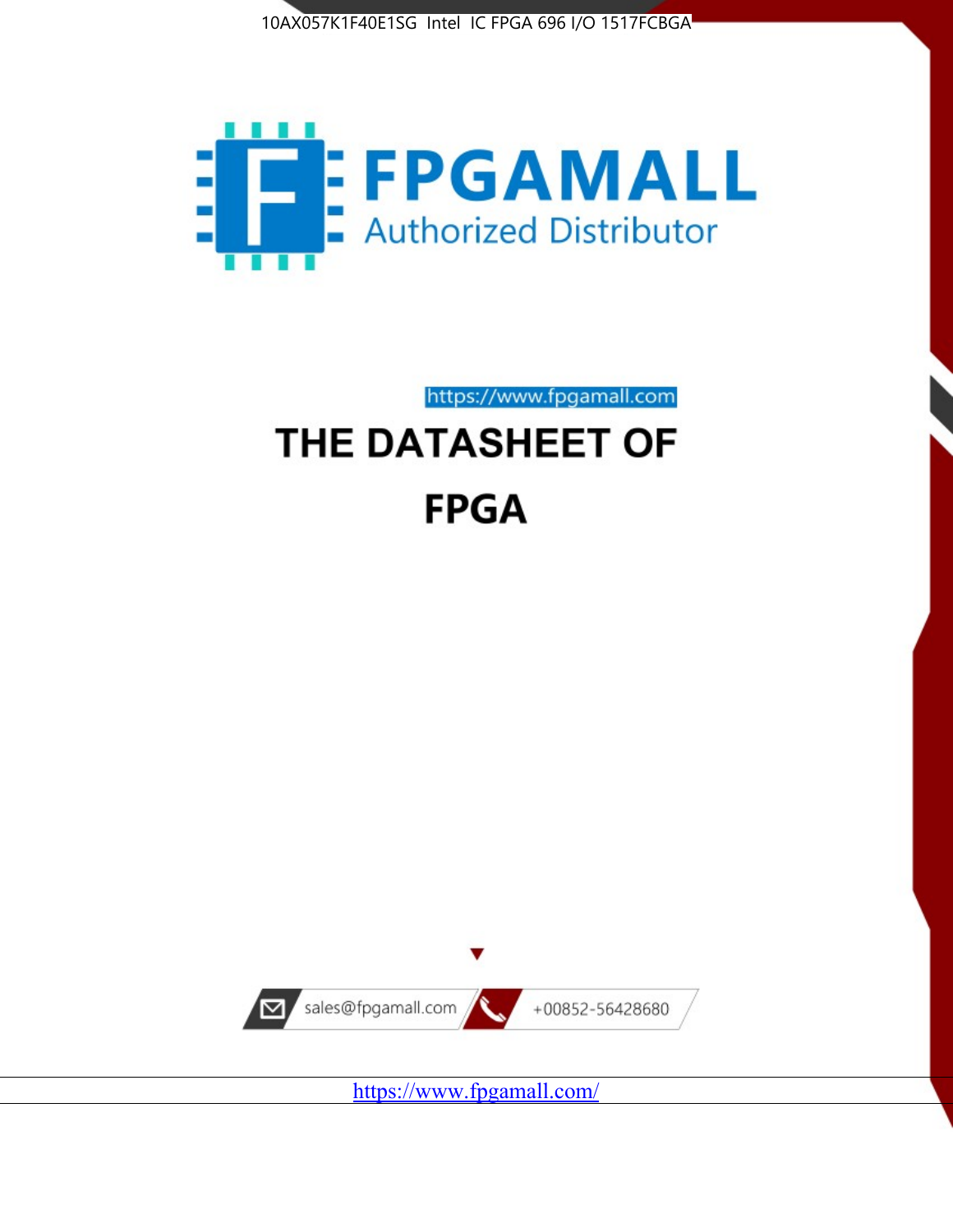10AX057K1F40E1SG Intel IC FPGA 696 I/O 1517FCBGA



# **Intel® Arria® 10 Device Overview**



**A10-OVERVIEW | 2018.12.06** Latest document on the web: **[PDF](https://www.intel.com/content/dam/www/programmable/us/en/pdfs/literature/hb/arria-10/a10_overview.pdf)** | **[HTML](https://www.intel.com/content/www/us/en/programmable/documentation/sam1403480274650.html)**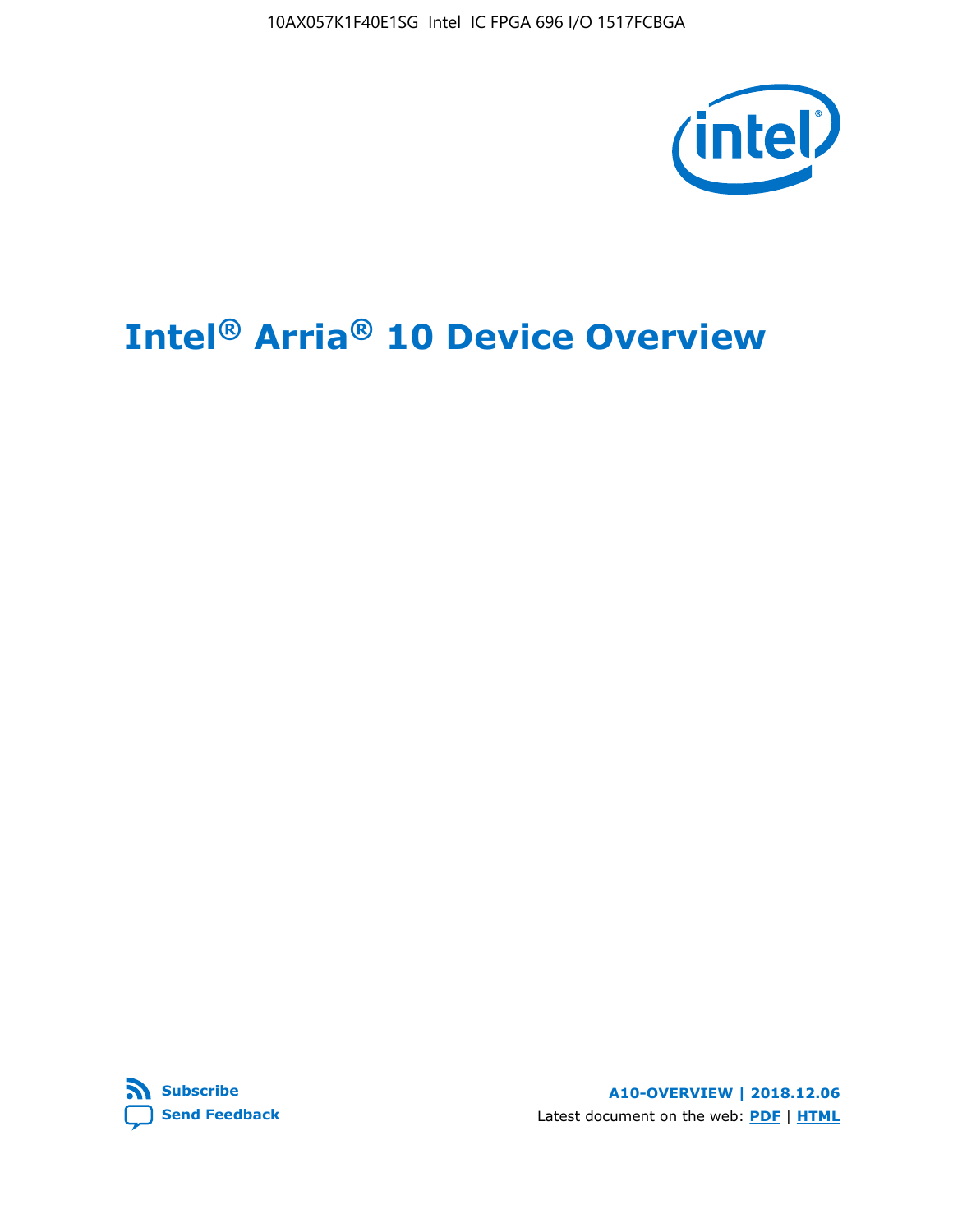

**Contents** 

# **Contents**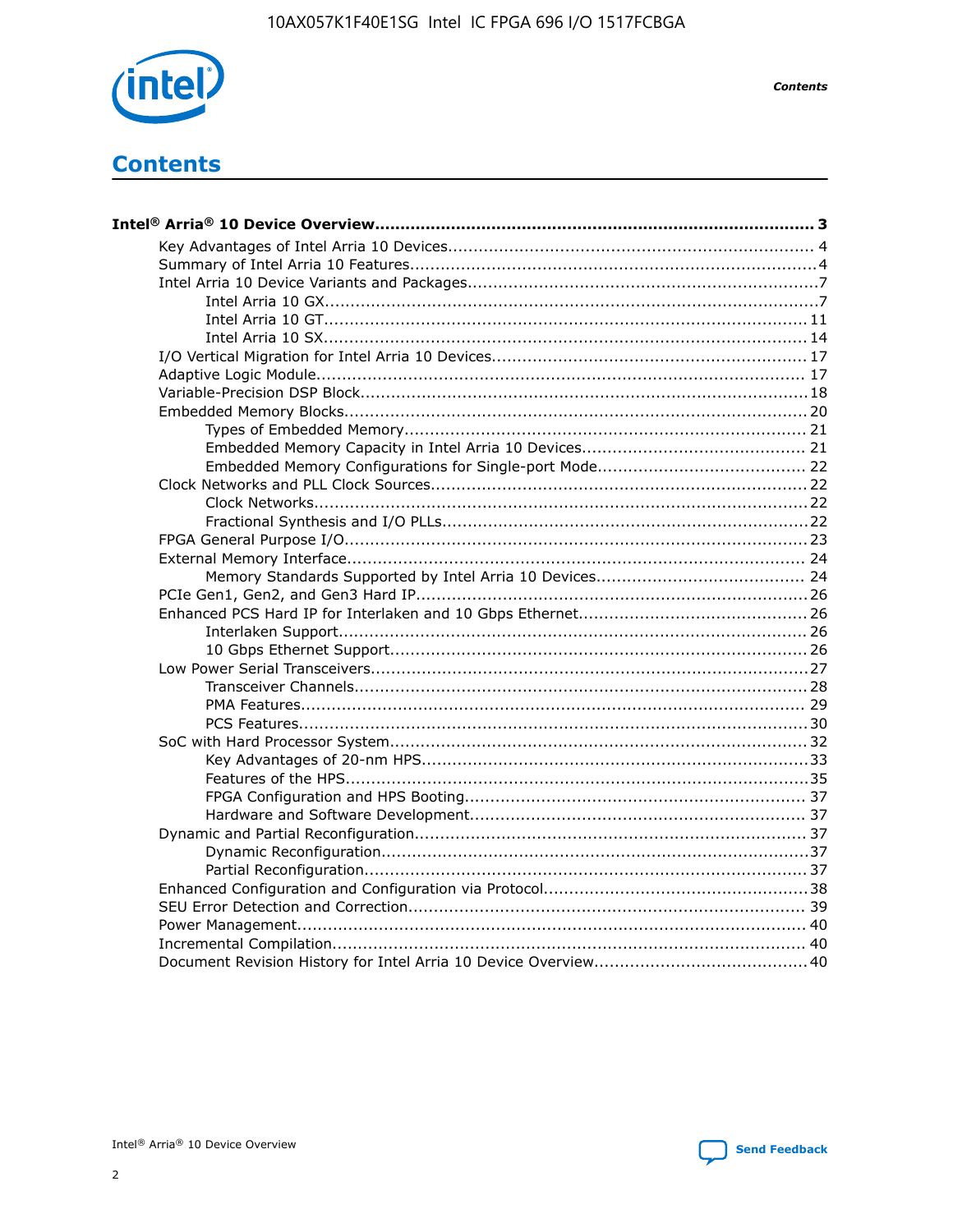**A10-OVERVIEW | 2018.12.06**

**[Send Feedback](mailto:FPGAtechdocfeedback@intel.com?subject=Feedback%20on%20Intel%20Arria%2010%20Device%20Overview%20(A10-OVERVIEW%202018.12.06)&body=We%20appreciate%20your%20feedback.%20In%20your%20comments,%20also%20specify%20the%20page%20number%20or%20paragraph.%20Thank%20you.)**



# **Intel® Arria® 10 Device Overview**

The Intel<sup>®</sup> Arria<sup>®</sup> 10 device family consists of high-performance and power-efficient 20 nm mid-range FPGAs and SoCs.

Intel Arria 10 device family delivers:

- Higher performance than the previous generation of mid-range and high-end FPGAs.
- Power efficiency attained through a comprehensive set of power-saving technologies.

The Intel Arria 10 devices are ideal for high performance, power-sensitive, midrange applications in diverse markets.

| <b>Market</b>         | <b>Applications</b>                                                                                               |
|-----------------------|-------------------------------------------------------------------------------------------------------------------|
| Wireless              | Channel and switch cards in remote radio heads<br>٠<br>Mobile backhaul<br>٠                                       |
| Wireline              | 40G/100G muxponders and transponders<br>٠<br>100G line cards<br>٠<br><b>Bridging</b><br>٠<br>Aggregation<br>٠     |
| <b>Broadcast</b>      | Studio switches<br>٠<br>Servers and transport<br>٠<br>Videoconferencing<br>٠<br>Professional audio and video<br>٠ |
| Computing and Storage | Flash cache<br>٠<br>Cloud computing servers<br>٠<br>Server acceleration<br>٠                                      |
| Medical               | Diagnostic scanners<br>٠<br>Diagnostic imaging<br>٠                                                               |
| Military              | Missile guidance and control<br>٠<br>Radar<br>٠<br>Electronic warfare<br>٠<br>Secure communications<br>٠          |

#### **Table 1. Sample Markets and Ideal Applications for Intel Arria 10 Devices**

#### **Related Information**

- [Intel Arria 10 Device Handbook: Known Issues](http://www.altera.com/support/kdb/solutions/rd07302013_646.html) Lists the planned updates to the *Intel Arria 10 Device Handbook* chapters.
- [Intel Arria 10 GX/GT Device Errata and Design Recommendations](https://www.intel.com/content/www/us/en/programmable/documentation/agz1493851706374.html#yqz1494433888646)
- [Intel Arria 10 SX Device Errata and Design Recommendations](https://www.intel.com/content/www/us/en/programmable/documentation/cru1462832385668.html#cru1462832558642)

Intel Corporation. All rights reserved. Intel, the Intel logo, Altera, Arria, Cyclone, Enpirion, MAX, Nios, Quartus and Stratix words and logos are trademarks of Intel Corporation or its subsidiaries in the U.S. and/or other countries. Intel warrants performance of its FPGA and semiconductor products to current specifications in accordance with Intel's standard warranty, but reserves the right to make changes to any products and services at any time without notice. Intel assumes no responsibility or liability arising out of the application or use of any information, product, or service described herein except as expressly agreed to in writing by Intel. Intel customers are advised to obtain the latest version of device specifications before relying on any published information and before placing orders for products or services. \*Other names and brands may be claimed as the property of others.

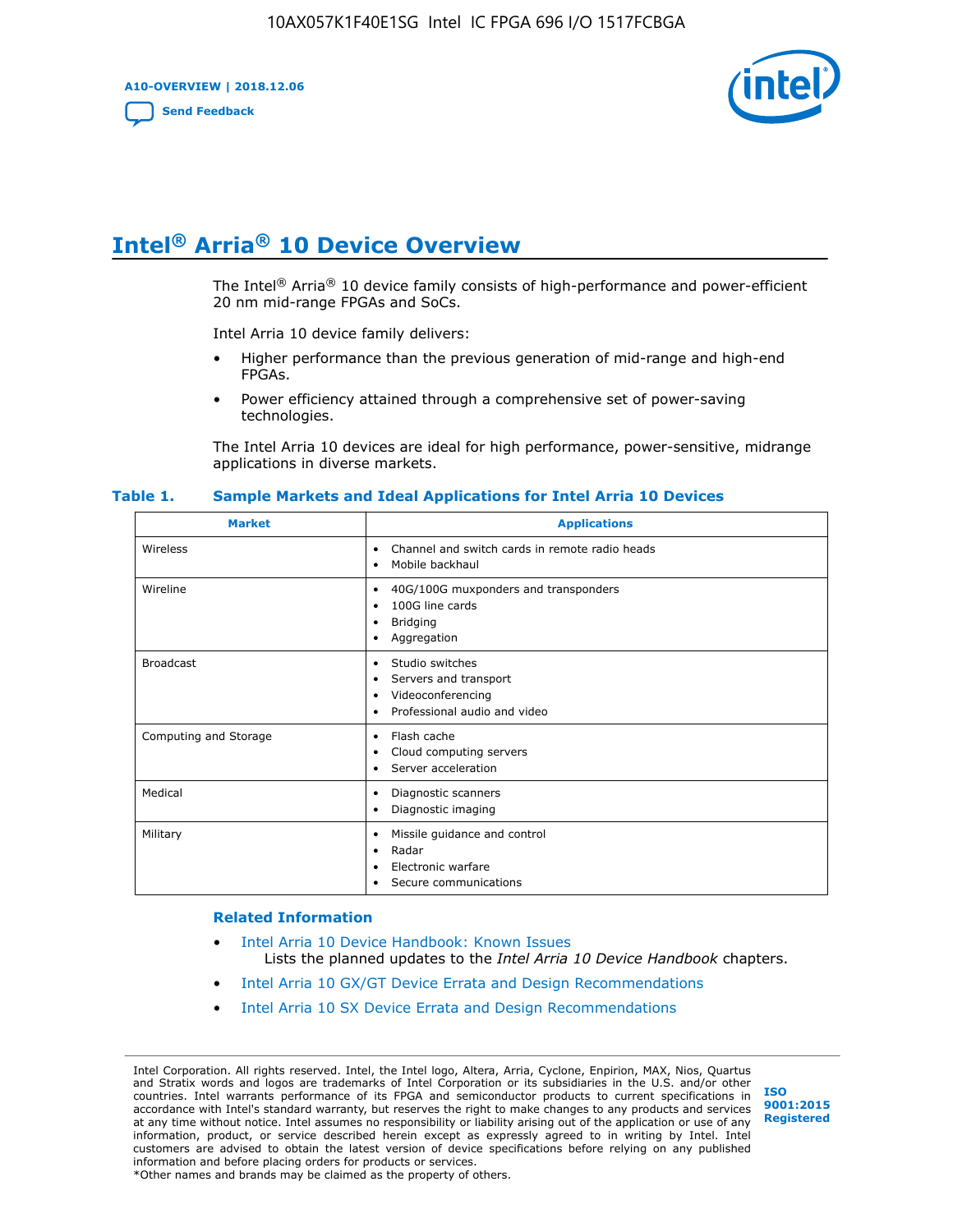

# **Key Advantages of Intel Arria 10 Devices**

# **Table 2. Key Advantages of the Intel Arria 10 Device Family**

| <b>Advantage</b>                                                                                          | <b>Supporting Feature</b>                                                                                                                                                                                                                                                                                                |  |  |  |  |  |  |
|-----------------------------------------------------------------------------------------------------------|--------------------------------------------------------------------------------------------------------------------------------------------------------------------------------------------------------------------------------------------------------------------------------------------------------------------------|--|--|--|--|--|--|
| Enhanced core architecture                                                                                | Built on TSMC's 20 nm process technology<br>٠<br>60% higher performance than the previous generation of mid-range FPGAs<br>٠<br>15% higher performance than the fastest previous-generation FPGA<br>٠                                                                                                                    |  |  |  |  |  |  |
| High-bandwidth integrated<br>transceivers                                                                 | Short-reach rates up to 25.8 Gigabits per second (Gbps)<br>٠<br>Backplane capability up to 12.5 Gbps<br>٠<br>Integrated 10GBASE-KR and 40GBASE-KR4 Forward Error Correction (FEC)<br>٠                                                                                                                                   |  |  |  |  |  |  |
| Improved logic integration and<br>hard IP blocks                                                          | 8-input adaptive logic module (ALM)<br>٠<br>Up to 65.6 megabits (Mb) of embedded memory<br>٠<br>Variable-precision digital signal processing (DSP) blocks<br>Fractional synthesis phase-locked loops (PLLs)<br>Hard PCI Express Gen3 IP blocks<br>Hard memory controllers and PHY up to 2,400 Megabits per second (Mbps) |  |  |  |  |  |  |
| Second generation hard<br>processor system (HPS) with<br>integrated ARM* Cortex*-A9*<br>MPCore* processor | Tight integration of a dual-core ARM Cortex-A9 MPCore processor, hard IP, and an<br>٠<br>FPGA in a single Intel Arria 10 system-on-a-chip (SoC)<br>Supports over 128 Gbps peak bandwidth with integrated data coherency between<br>$\bullet$<br>the processor and the FPGA fabric                                        |  |  |  |  |  |  |
| Advanced power savings                                                                                    | Comprehensive set of advanced power saving features<br>٠<br>Power-optimized MultiTrack routing and core architecture<br>٠<br>Up to 40% lower power compared to previous generation of mid-range FPGAs<br>Up to 60% lower power compared to previous generation of high-end FPGAs                                         |  |  |  |  |  |  |

# **Summary of Intel Arria 10 Features**

## **Table 3. Summary of Features for Intel Arria 10 Devices**

| <b>Feature</b>                  | <b>Description</b>                                                                                                                                                                                                                                                                                                                                                                                       |
|---------------------------------|----------------------------------------------------------------------------------------------------------------------------------------------------------------------------------------------------------------------------------------------------------------------------------------------------------------------------------------------------------------------------------------------------------|
| Technology                      | TSMC's 20-nm SoC process technology<br>٠<br>Allows operation at a lower $V_{\text{CC}}$ level of 0.82 V instead of the 0.9 V standard $V_{\text{CC}}$ core voltage                                                                                                                                                                                                                                       |
| Packaging                       | 1.0 mm ball-pitch Fineline BGA packaging<br>0.8 mm ball-pitch Ultra Fineline BGA packaging<br>Multiple devices with identical package footprints for seamless migration between different<br><b>FPGA</b> densities<br>Devices with compatible package footprints allow migration to next generation high-end<br>Stratix $\mathcal{R}$ 10 devices<br>RoHS, leaded $(1)$ , and lead-free (Pb-free) options |
| High-performance<br>FPGA fabric | Enhanced 8-input ALM with four registers<br>٠<br>Improved multi-track routing architecture to reduce congestion and improve compilation time<br>Hierarchical core clocking architecture<br>Fine-grained partial reconfiguration                                                                                                                                                                          |
| Internal memory<br>blocks       | M20K-20-Kb memory blocks with hard error correction code (ECC)<br>Memory logic array block (MLAB)-640-bit memory                                                                                                                                                                                                                                                                                         |
|                                 | continued                                                                                                                                                                                                                                                                                                                                                                                                |



<sup>(1)</sup> Contact Intel for availability.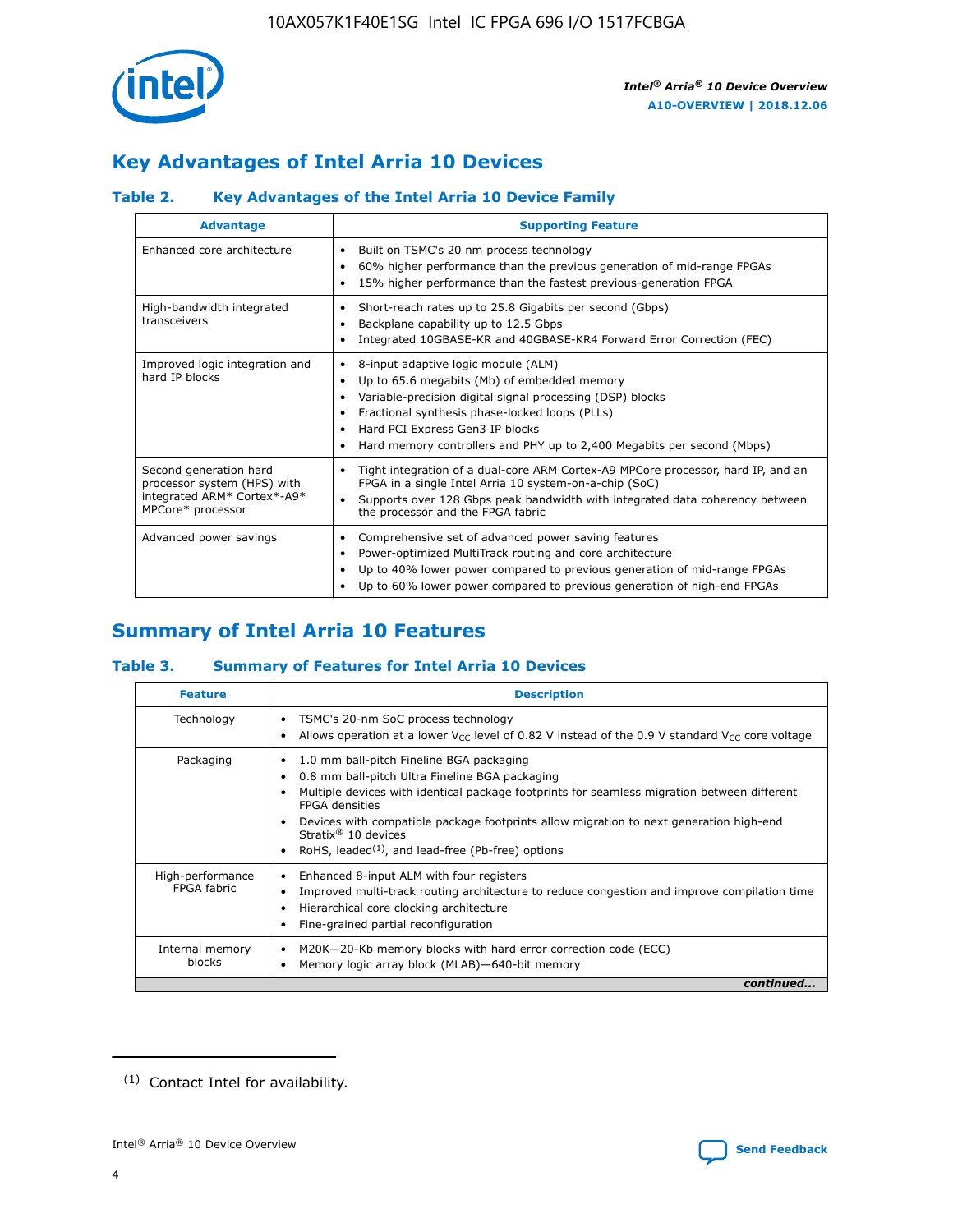r



| <b>Feature</b>                         | <b>Description</b>                                                                                             |                                                                                                                                                                                                                                                                                                                                                                                                                                                                                                                                                                                                                                                                                                                                                                                                                                                                  |  |  |  |  |  |
|----------------------------------------|----------------------------------------------------------------------------------------------------------------|------------------------------------------------------------------------------------------------------------------------------------------------------------------------------------------------------------------------------------------------------------------------------------------------------------------------------------------------------------------------------------------------------------------------------------------------------------------------------------------------------------------------------------------------------------------------------------------------------------------------------------------------------------------------------------------------------------------------------------------------------------------------------------------------------------------------------------------------------------------|--|--|--|--|--|
| Embedded Hard IP<br>blocks             | Variable-precision DSP                                                                                         | Native support for signal processing precision levels from $18 \times 19$ to<br>$\bullet$<br>54 x 54<br>Native support for 27 x 27 multiplier mode<br>$\bullet$<br>64-bit accumulator and cascade for systolic finite impulse responses<br>(FIRs)<br>Internal coefficient memory banks<br>$\bullet$<br>Preadder/subtractor for improved efficiency<br>Additional pipeline register to increase performance and reduce<br>power<br>Supports floating point arithmetic:<br>- Perform multiplication, addition, subtraction, multiply-add,<br>multiply-subtract, and complex multiplication.<br>- Supports multiplication with accumulation capability, cascade<br>summation, and cascade subtraction capability.<br>- Dynamic accumulator reset control.<br>- Support direct vector dot and complex multiplication chaining<br>multiply floating point DSP blocks. |  |  |  |  |  |
|                                        | Memory controller                                                                                              | DDR4, DDR3, and DDR3L                                                                                                                                                                                                                                                                                                                                                                                                                                                                                                                                                                                                                                                                                                                                                                                                                                            |  |  |  |  |  |
|                                        | PCI Express*                                                                                                   | PCI Express (PCIe*) Gen3 (x1, x2, x4, or x8), Gen2 (x1, x2, x4, or x8)<br>and Gen1 (x1, x2, x4, or x8) hard IP with complete protocol stack,<br>endpoint, and root port                                                                                                                                                                                                                                                                                                                                                                                                                                                                                                                                                                                                                                                                                          |  |  |  |  |  |
|                                        | Transceiver I/O                                                                                                | 10GBASE-KR/40GBASE-KR4 Forward Error Correction (FEC)<br>PCS hard IPs that support:<br>- 10-Gbps Ethernet (10GbE)<br>- PCIe PIPE interface<br>- Interlaken<br>- Gbps Ethernet (GbE)<br>- Common Public Radio Interface (CPRI) with deterministic latency<br>support<br>- Gigabit-capable passive optical network (GPON) with fast lock-<br>time support<br>13.5G JESD204b<br>$\bullet$<br>8B/10B, 64B/66B, 64B/67B encoders and decoders<br>Custom mode support for proprietary protocols                                                                                                                                                                                                                                                                                                                                                                        |  |  |  |  |  |
| Core clock networks                    | $\bullet$                                                                                                      | Up to 800 MHz fabric clocking, depending on the application:<br>- 667 MHz external memory interface clocking with 2,400 Mbps DDR4 interface<br>- 800 MHz LVDS interface clocking with 1,600 Mbps LVDS interface<br>Global, regional, and peripheral clock networks<br>Clock networks that are not used can be gated to reduce dynamic power                                                                                                                                                                                                                                                                                                                                                                                                                                                                                                                      |  |  |  |  |  |
| Phase-locked loops<br>(PLLs)           | High-resolution fractional synthesis PLLs:<br>$\bullet$<br>Integer PLLs:<br>- Adjacent to general purpose I/Os | - Precision clock synthesis, clock delay compensation, and zero delay buffering (ZDB)<br>- Support integer mode and fractional mode<br>- Fractional mode support with third-order delta-sigma modulation<br>- Support external memory and LVDS interfaces                                                                                                                                                                                                                                                                                                                                                                                                                                                                                                                                                                                                        |  |  |  |  |  |
| FPGA General-purpose<br>$I/Os$ (GPIOs) | On-chip termination (OCT)<br>٠<br>$\bullet$                                                                    | 1.6 Gbps LVDS-every pair can be configured as receiver or transmitter<br>1.2 V to 3.0 V single-ended LVTTL/LVCMOS interfacing                                                                                                                                                                                                                                                                                                                                                                                                                                                                                                                                                                                                                                                                                                                                    |  |  |  |  |  |
| <b>External Memory</b><br>Interface    | $\bullet$                                                                                                      | Hard memory controller- DDR4, DDR3, and DDR3L support<br>$-$ DDR4-speeds up to 1,200 MHz/2,400 Mbps<br>- DDR3-speeds up to 1,067 MHz/2,133 Mbps<br>Soft memory controller—provides support for RLDRAM $3^{(2)}$ , QDR IV $^{(2)}$ , and QDR II+<br>continued                                                                                                                                                                                                                                                                                                                                                                                                                                                                                                                                                                                                     |  |  |  |  |  |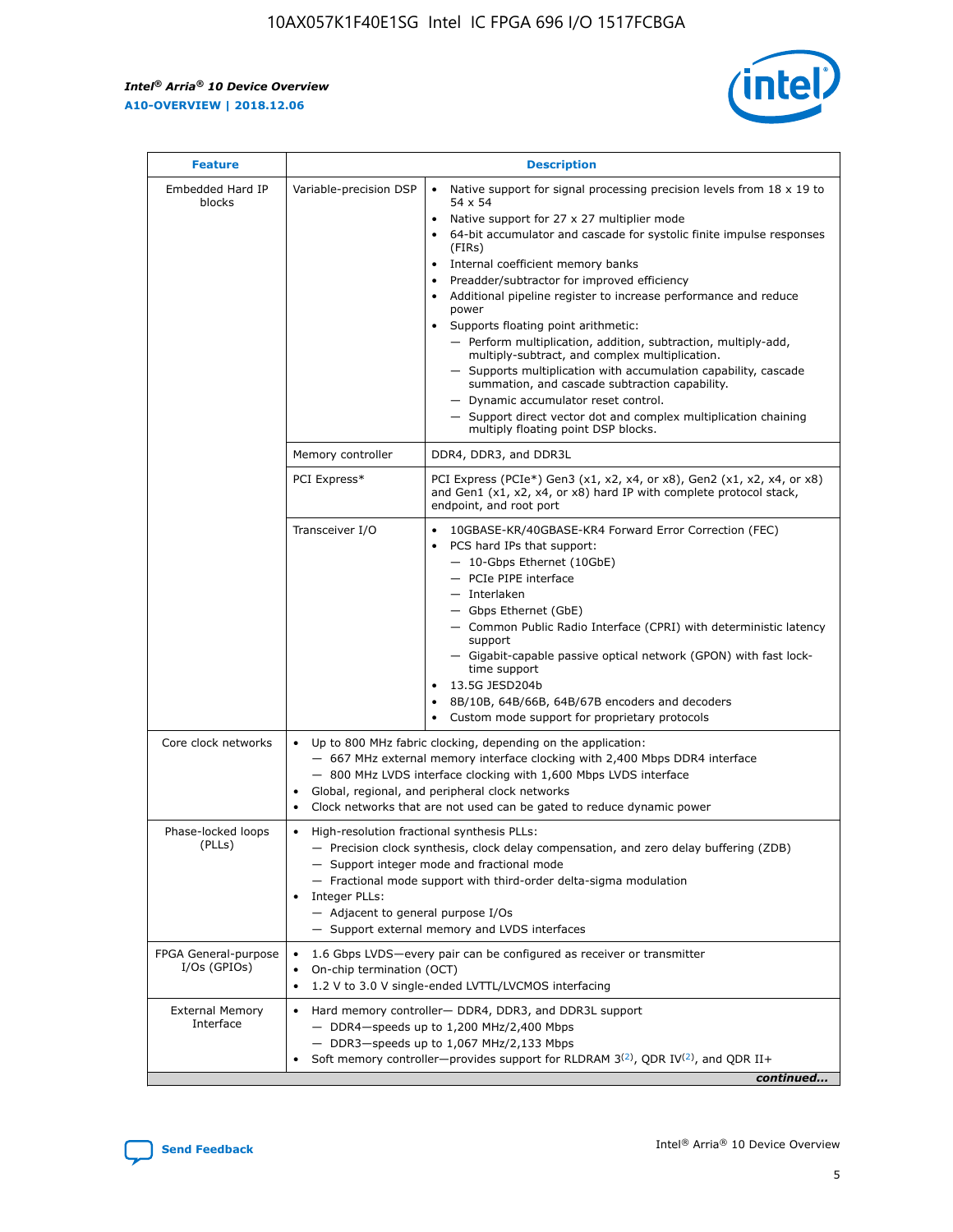

| <b>Feature</b>                                    | <b>Description</b>                                                                                                                                                                                                                                                                                                                                                                                                                                                                                                                                                                                                                         |
|---------------------------------------------------|--------------------------------------------------------------------------------------------------------------------------------------------------------------------------------------------------------------------------------------------------------------------------------------------------------------------------------------------------------------------------------------------------------------------------------------------------------------------------------------------------------------------------------------------------------------------------------------------------------------------------------------------|
| Low-power serial<br>transceivers                  | • Continuous operating range:<br>- Intel Arria 10 GX-1 Gbps to 17.4 Gbps<br>- Intel Arria 10 GT-1 Gbps to 25.8 Gbps<br>Backplane support:<br>$-$ Intel Arria 10 GX-up to 12.5<br>- Intel Arria 10 GT-up to 12.5<br>Extended range down to 125 Mbps with oversampling<br>ATX transmit PLLs with user-configurable fractional synthesis capability<br>Electronic Dispersion Compensation (EDC) support for XFP, SFP+, QSFP, and CFP optical<br>module<br>• Adaptive linear and decision feedback equalization<br>Transmitter pre-emphasis and de-emphasis<br>$\bullet$<br>Dynamic partial reconfiguration of individual transceiver channels |
| <b>HPS</b><br>(Intel Arria 10 SX<br>devices only) | Dual-core ARM Cortex-A9 MPCore processor-1.2 GHz CPU with<br>Processor and system<br>$\bullet$<br>1.5 GHz overdrive capability<br>256 KB on-chip RAM and 64 KB on-chip ROM<br>System peripherals-general-purpose timers, watchdog timers, direct<br>memory access (DMA) controller, FPGA configuration manager, and<br>clock and reset managers<br>Security features-anti-tamper, secure boot, Advanced Encryption<br>$\bullet$<br>Standard (AES) and authentication (SHA)<br>ARM CoreSight* JTAG debug access port, trace port, and on-chip<br>trace storage                                                                              |
|                                                   | <b>External interfaces</b><br>Hard memory interface-Hard memory controller (2,400 Mbps DDR4,<br>$\bullet$<br>and 2,133 Mbps DDR3), Quad serial peripheral interface (QSPI) flash<br>controller, NAND flash controller, direct memory access (DMA)<br>controller, Secure Digital/MultiMediaCard (SD/MMC) controller<br>Communication interface-10/100/1000 Ethernet media access<br>$\bullet$<br>control (MAC), USB On-The-GO (OTG) controllers, I <sup>2</sup> C controllers,<br>UART 16550, serial peripheral interface (SPI), and up to 62<br>HPS GPIO interfaces (48 direct-share I/Os)                                                 |
|                                                   | High-performance ARM AMBA* AXI bus bridges that support<br>Interconnects to core<br>$\bullet$<br>simultaneous read and write<br>HPS-FPGA bridges-include the FPGA-to-HPS, HPS-to-FPGA, and<br>$\bullet$<br>lightweight HPS-to-FPGA bridges that allow the FPGA fabric to issue<br>transactions to slaves in the HPS, and vice versa<br>Configuration bridge that allows HPS configuration manager to<br>configure the core logic via dedicated 32-bit configuration port<br>FPGA-to-HPS SDRAM controller bridge-provides configuration<br>interfaces for the multiport front end (MPFE) of the HPS SDRAM<br>controller                     |
| Configuration                                     | Tamper protection—comprehensive design protection to protect your valuable IP investments<br>Enhanced 256-bit advanced encryption standard (AES) design security with authentication<br>٠<br>Configuration via protocol (CvP) using PCIe Gen1, Gen2, or Gen3<br>continued                                                                                                                                                                                                                                                                                                                                                                  |

<sup>(2)</sup> Intel Arria 10 devices support this external memory interface using hard PHY with soft memory controller.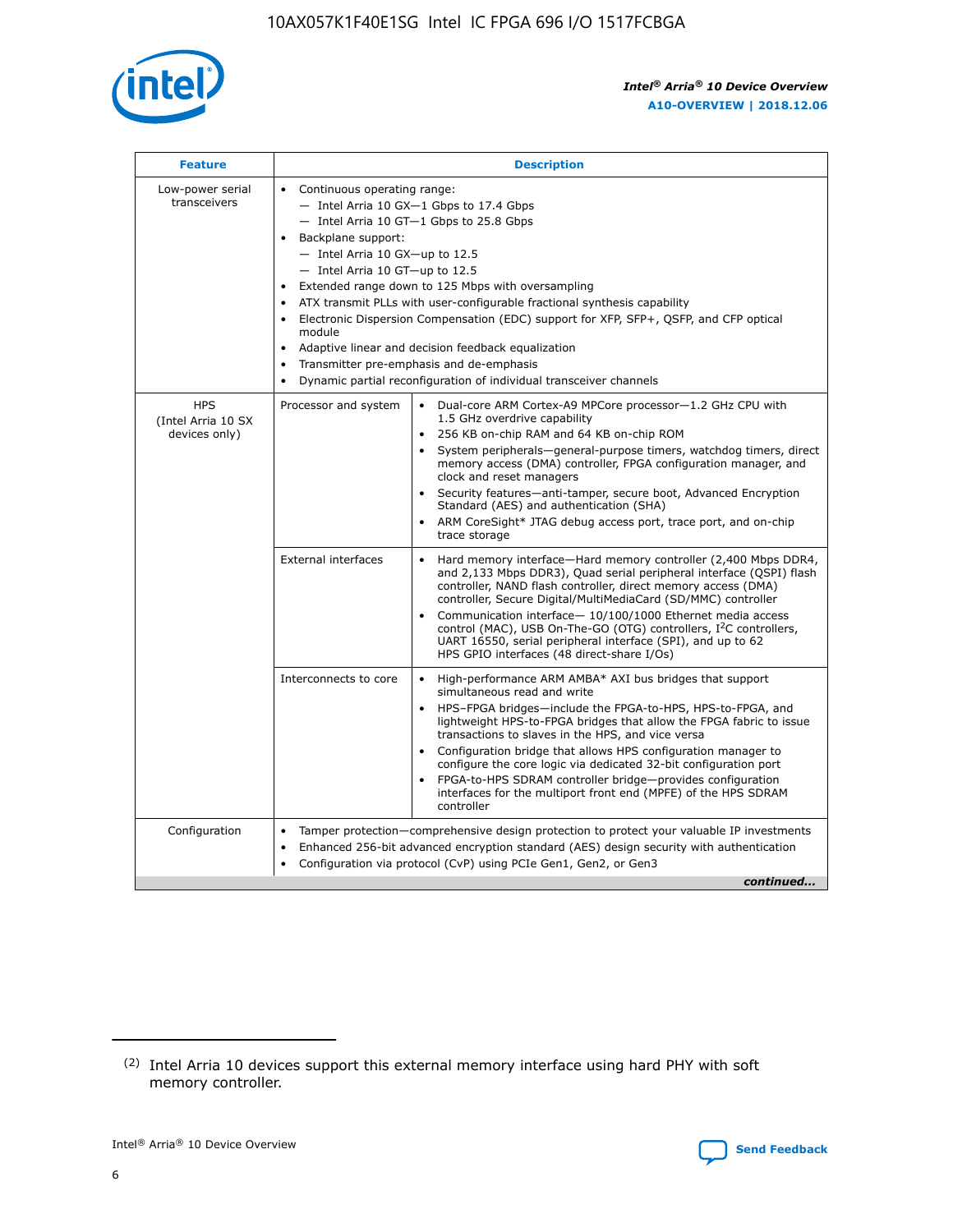

| <b>Feature</b>     | <b>Description</b>                                                                                                                                                                                               |
|--------------------|------------------------------------------------------------------------------------------------------------------------------------------------------------------------------------------------------------------|
|                    | Dynamic reconfiguration of the transceivers and PLLs<br>Fine-grained partial reconfiguration of the core fabric<br>Active Serial x4 Interface<br>$\bullet$                                                       |
| Power management   | SmartVID<br>$\bullet$<br>Low static power device options<br>Programmable Power Technology<br>Intel Quartus <sup>®</sup> Prime integrated power analysis                                                          |
| Software and tools | Intel Quartus Prime design suite<br>Transceiver toolkit<br>Platform Designer system integration tool<br>DSP Builder for Intel FPGAs<br>OpenCL <sup>™</sup> support<br>Intel SoC FPGA Embedded Design Suite (EDS) |

## **Related Information**

[Intel Arria 10 Transceiver PHY Overview](https://www.intel.com/content/www/us/en/programmable/documentation/nik1398707230472.html#nik1398706768037) Provides details on Intel Arria 10 transceivers.

# **Intel Arria 10 Device Variants and Packages**

#### **Table 4. Device Variants for the Intel Arria 10 Device Family**

| <b>Variant</b>    | <b>Description</b>                                                                                                                                                                                                     |
|-------------------|------------------------------------------------------------------------------------------------------------------------------------------------------------------------------------------------------------------------|
| Intel Arria 10 GX | FPGA featuring 17.4 Gbps transceivers for short reach applications with 12.5 backplane driving<br>capability.                                                                                                          |
| Intel Arria 10 GT | FPGA featuring:<br>17.4 Gbps transceivers for short reach applications with 12.5 backplane driving capability.<br>25.8 Gbps transceivers for supporting CAUI-4 and CEI-25G applications with CFP2 and CFP4<br>modules. |
| Intel Arria 10 SX | SoC integrating ARM-based HPS and FPGA featuring 17.4 Gbps transceivers for short reach<br>applications with 12.5 backplane driving capability.                                                                        |

# **Intel Arria 10 GX**

This section provides the available options, maximum resource counts, and package plan for the Intel Arria 10 GX devices.

The information in this section is correct at the time of publication. For the latest information and to get more details, refer to the Intel FPGA Product Selector.

## **Related Information**

#### [Intel FPGA Product Selector](http://www.altera.com/products/selector/psg-selector.html) Provides the latest information on Intel products.

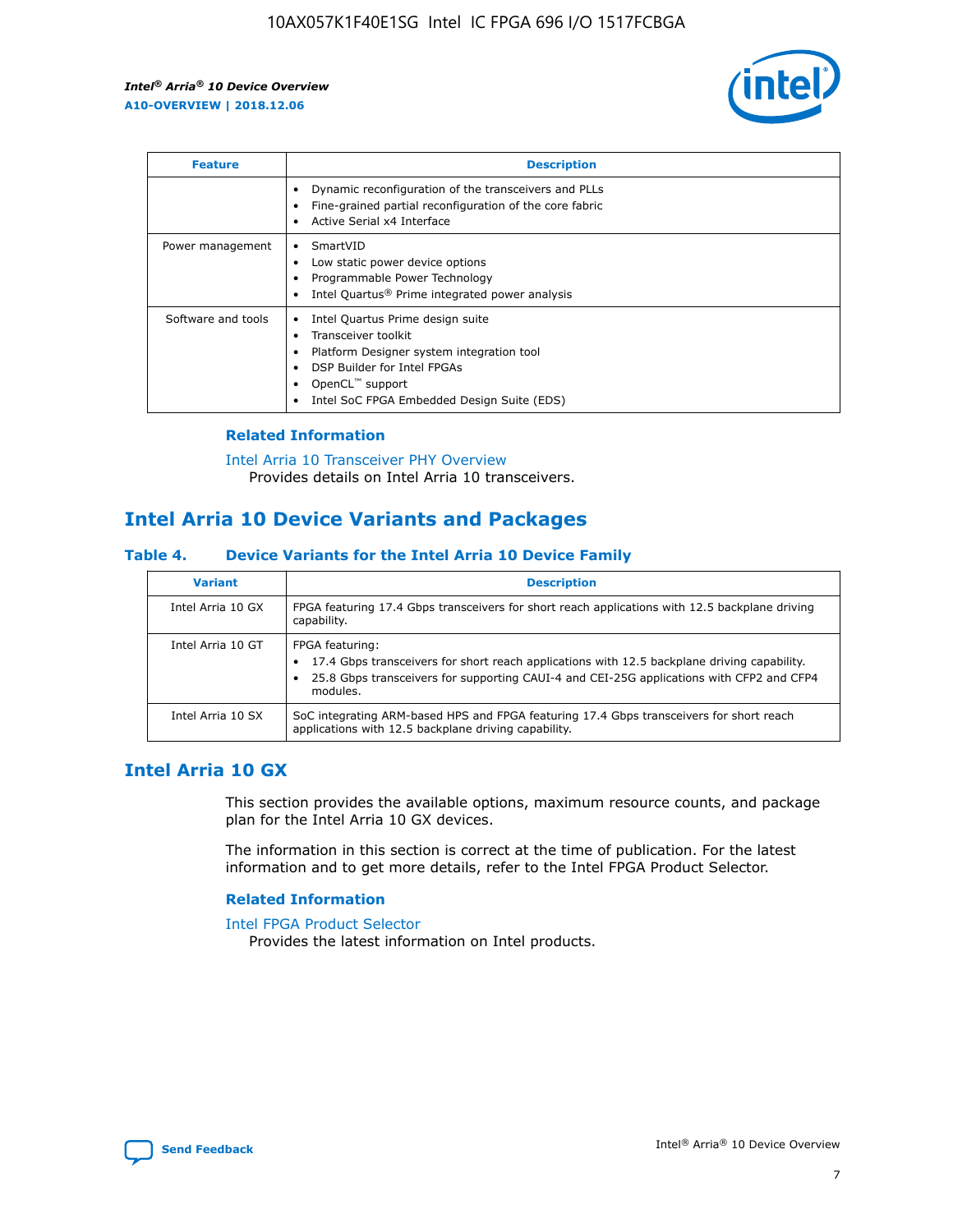

# **Available Options**

## **Figure 1. Sample Ordering Code and Available Options for Intel Arria 10 GX Devices**



#### **Related Information**

#### [Transceiver Performance for Intel Arria 10 GX/SX Devices](https://www.intel.com/content/www/us/en/programmable/documentation/mcn1413182292568.html#mcn1413213965502) Provides more information about the transceiver speed grade.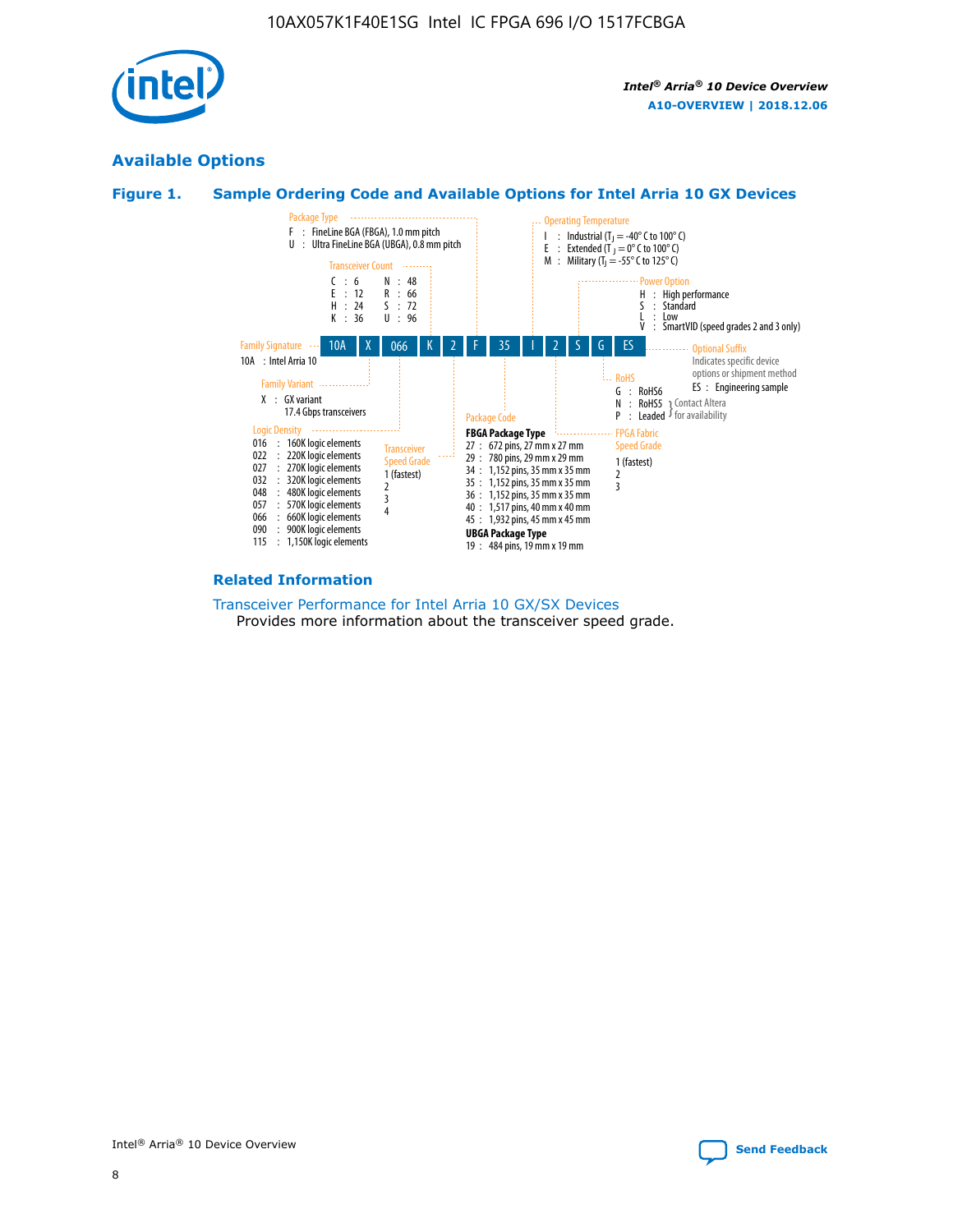

## **Maximum Resources**

#### **Table 5. Maximum Resource Counts for Intel Arria 10 GX Devices (GX 160, GX 220, GX 270, GX 320, and GX 480)**

| <b>Resource</b>         |                                                          | <b>Product Line</b> |                                                 |                |                |               |  |  |
|-------------------------|----------------------------------------------------------|---------------------|-------------------------------------------------|----------------|----------------|---------------|--|--|
|                         |                                                          | <b>GX 160</b>       | <b>GX 220</b><br><b>GX 270</b><br><b>GX 320</b> |                |                | <b>GX 480</b> |  |  |
| Logic Elements (LE) (K) |                                                          | 160                 | 220                                             | 270            | 320            | 480           |  |  |
| <b>ALM</b>              |                                                          | 61,510              | 80,330                                          | 101,620        | 119,900        | 183,590       |  |  |
| Register                |                                                          | 246,040             | 321,320                                         | 406,480        | 479,600        | 734,360       |  |  |
| Memory (Kb)             | M <sub>20</sub> K                                        | 8,800               | 11,740                                          | 15,000         | 17,820         | 28,620        |  |  |
| <b>MLAB</b>             |                                                          | 1,050               | 1,690                                           | 2,452          | 2,727          | 4,164         |  |  |
|                         | Variable-precision DSP Block<br>192<br>830<br>985<br>156 |                     |                                                 |                | 1,368          |               |  |  |
| 18 x 19 Multiplier      |                                                          | 312                 | 384                                             | 1,660          | 1,970          | 2,736         |  |  |
| PLL                     | Fractional<br>Synthesis                                  | 6                   | 6                                               | 8              | 8              | 12            |  |  |
|                         | I/O                                                      | 6                   | 6                                               | 8              | 8              | 12            |  |  |
| 17.4 Gbps Transceiver   |                                                          | 12                  | 12                                              | 24<br>24       |                | 36            |  |  |
| GPIO <sup>(3)</sup>     |                                                          | 288                 | 288<br>384<br>384                               |                |                | 492           |  |  |
| LVDS Pair $(4)$         |                                                          | 120                 | 120                                             | 168            | 168            | 222           |  |  |
| PCIe Hard IP Block      |                                                          | 1                   | 1                                               | $\overline{2}$ | $\overline{2}$ | 2             |  |  |
| Hard Memory Controller  |                                                          | 6                   | 6                                               | 8              | 8              | 12            |  |  |

<sup>(4)</sup> Each LVDS I/O pair can be used as differential input or output.



<sup>(3)</sup> The number of GPIOs does not include transceiver I/Os. In the Intel Quartus Prime software, the number of user I/Os includes transceiver I/Os.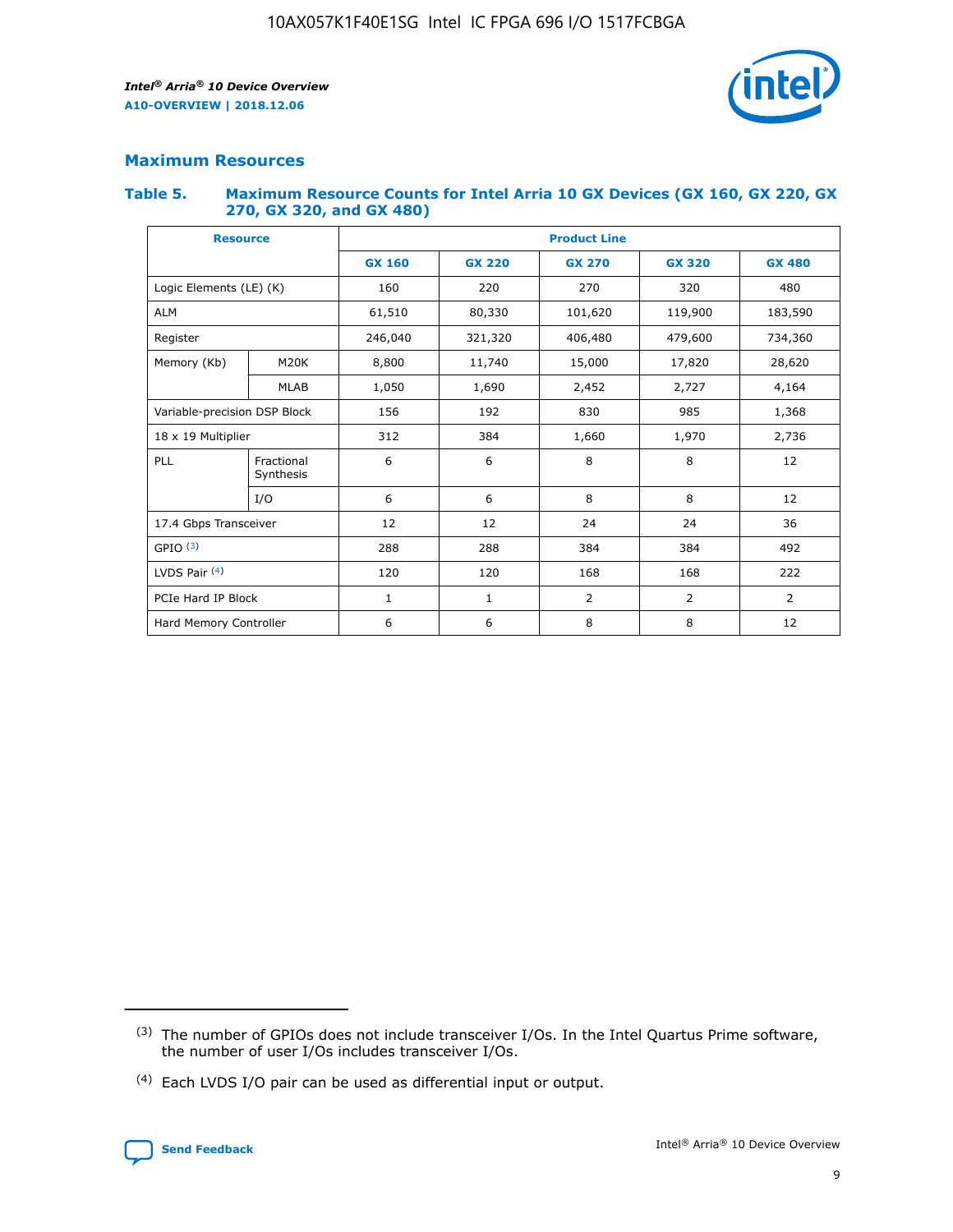

## **Table 6. Maximum Resource Counts for Intel Arria 10 GX Devices (GX 570, GX 660, GX 900, and GX 1150)**

|                              | <b>Resource</b>         | <b>Product Line</b> |                |                |                |  |  |  |
|------------------------------|-------------------------|---------------------|----------------|----------------|----------------|--|--|--|
|                              |                         | <b>GX 570</b>       | <b>GX 660</b>  | <b>GX 900</b>  | <b>GX 1150</b> |  |  |  |
| Logic Elements (LE) (K)      |                         | 570                 | 660            | 900            | 1,150          |  |  |  |
| <b>ALM</b>                   |                         | 217,080             | 251,680        | 339,620        | 427,200        |  |  |  |
| Register                     |                         | 868,320             | 1,006,720      | 1,358,480      | 1,708,800      |  |  |  |
| Memory (Kb)                  | <b>M20K</b>             | 36,000              | 42,620         | 48,460         | 54,260         |  |  |  |
|                              | <b>MLAB</b>             | 5,096               | 5,788          | 9,386          | 12,984         |  |  |  |
| Variable-precision DSP Block |                         | 1,523               | 1,687          | 1,518          | 1,518          |  |  |  |
| $18 \times 19$ Multiplier    |                         | 3,046               | 3,374          | 3,036          | 3,036          |  |  |  |
| PLL                          | Fractional<br>Synthesis | 16                  | 16             | 32             | 32             |  |  |  |
|                              | I/O                     | 16                  | 16             | 16             | 16             |  |  |  |
| 17.4 Gbps Transceiver        |                         | 48                  | 48             | 96             | 96             |  |  |  |
| GPIO <sup>(3)</sup>          |                         | 696                 | 696            | 768            | 768            |  |  |  |
| LVDS Pair $(4)$              |                         | 324                 | 324            | 384            | 384            |  |  |  |
| PCIe Hard IP Block           |                         | 2                   | $\overline{2}$ | $\overline{4}$ | 4              |  |  |  |
| Hard Memory Controller       |                         | 16                  | 16             | 16             | 16             |  |  |  |

# **Package Plan**

# **Table 7. Package Plan for Intel Arria 10 GX Devices (U19, F27, and F29)**

Refer to I/O and High Speed I/O in Intel Arria 10 Devices chapter for the number of 3 V I/O, LVDS I/O, and LVDS channels in each device package.

| <b>Product Line</b> | U <sub>19</sub><br>$(19 \text{ mm} \times 19 \text{ mm})$<br>484-pin UBGA) |          |             |         | <b>F27</b><br>(27 mm × 27 mm,<br>672-pin FBGA) |             | <b>F29</b><br>(29 mm × 29 mm,<br>780-pin FBGA) |          |             |  |
|---------------------|----------------------------------------------------------------------------|----------|-------------|---------|------------------------------------------------|-------------|------------------------------------------------|----------|-------------|--|
|                     | 3 V I/O                                                                    | LVDS I/O | <b>XCVR</b> | 3 V I/O | LVDS I/O                                       | <b>XCVR</b> | 3 V I/O                                        | LVDS I/O | <b>XCVR</b> |  |
| GX 160              | 48                                                                         | 192      | 6           | 48      | 192                                            | 12          | 48                                             | 240      | 12          |  |
| GX 220              | 48                                                                         | 192      | 6           | 48      | 192                                            | 12          | 48                                             | 240      | 12          |  |
| GX 270              |                                                                            |          |             | 48      | 192                                            | 12          | 48                                             | 312      | 12          |  |
| GX 320              |                                                                            |          |             | 48      | 192                                            | 12          | 48                                             | 312      | 12          |  |
| GX 480              |                                                                            |          |             |         |                                                |             | 48                                             | 312      | 12          |  |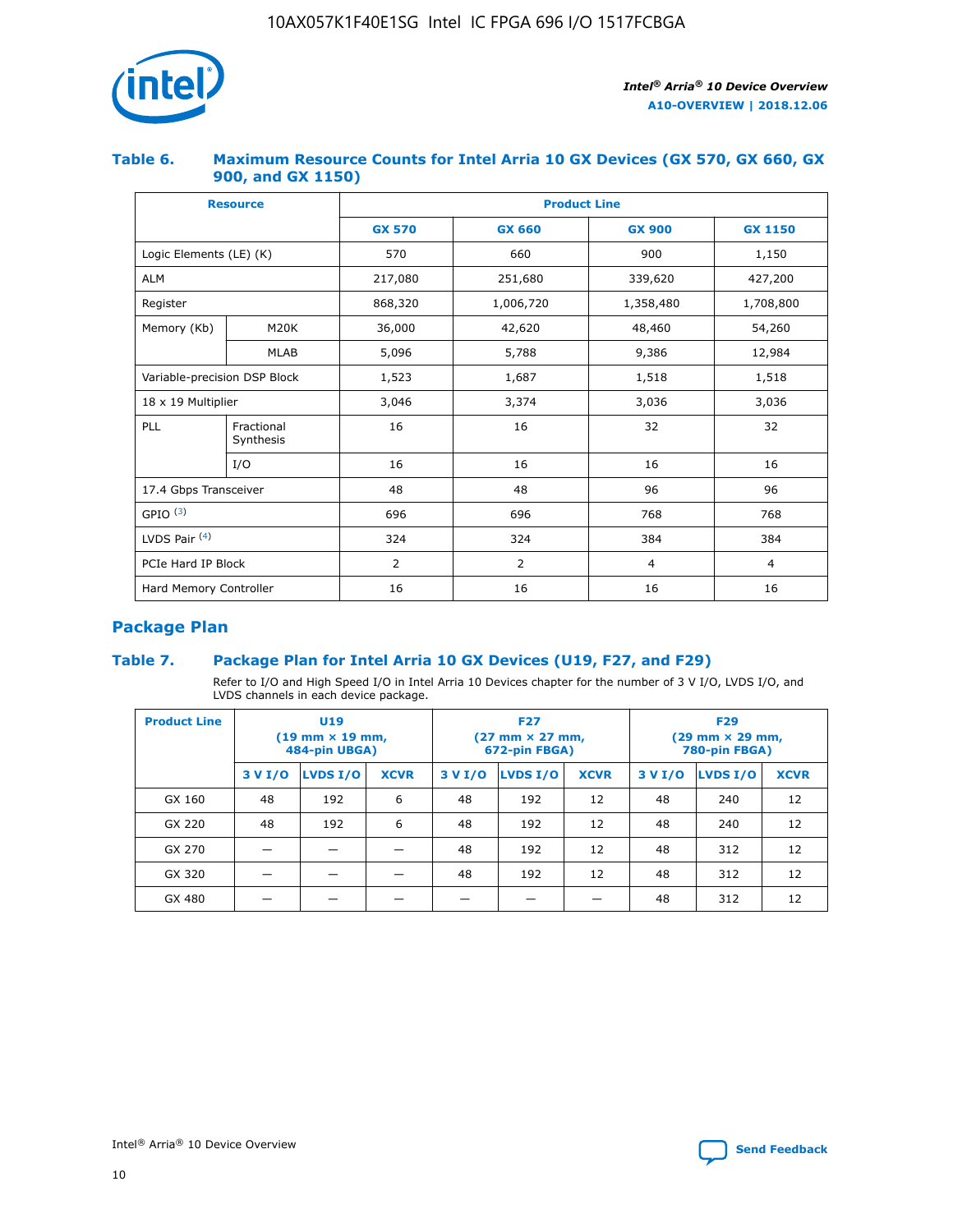

#### **Table 8. Package Plan for Intel Arria 10 GX Devices (F34, F35, NF40, and KF40)**

Refer to I/O and High Speed I/O in Intel Arria 10 Devices chapter for the number of 3 V I/O, LVDS I/O, and LVDS channels in each device package.

| <b>Product Line</b> | <b>F34</b><br>$(35 \text{ mm} \times 35 \text{ mm})$<br>1152-pin FBGA) |                    | <b>F35</b><br>$(35 \text{ mm} \times 35 \text{ mm})$<br><b>1152-pin FBGA)</b> |           | <b>KF40</b><br>$(40$ mm $\times$ 40 mm,<br>1517-pin FBGA) |             |           | <b>NF40</b><br>$(40$ mm $\times$ 40 mm,<br><b>1517-pin FBGA)</b> |             |            |                    |             |
|---------------------|------------------------------------------------------------------------|--------------------|-------------------------------------------------------------------------------|-----------|-----------------------------------------------------------|-------------|-----------|------------------------------------------------------------------|-------------|------------|--------------------|-------------|
|                     | 3V<br>I/O                                                              | <b>LVDS</b><br>I/O | <b>XCVR</b>                                                                   | 3V<br>I/O | <b>LVDS</b><br>I/O                                        | <b>XCVR</b> | 3V<br>I/O | <b>LVDS</b><br>I/O                                               | <b>XCVR</b> | 3 V<br>I/O | <b>LVDS</b><br>I/O | <b>XCVR</b> |
| GX 270              | 48                                                                     | 336                | 24                                                                            | 48        | 336                                                       | 24          |           |                                                                  |             |            |                    |             |
| GX 320              | 48                                                                     | 336                | 24                                                                            | 48        | 336                                                       | 24          |           |                                                                  |             |            |                    |             |
| GX 480              | 48                                                                     | 444                | 24                                                                            | 48        | 348                                                       | 36          |           |                                                                  |             |            |                    |             |
| GX 570              | 48                                                                     | 444                | 24                                                                            | 48        | 348                                                       | 36          | 96        | 600                                                              | 36          | 48         | 540                | 48          |
| GX 660              | 48                                                                     | 444                | 24                                                                            | 48        | 348                                                       | 36          | 96        | 600                                                              | 36          | 48         | 540                | 48          |
| GX 900              |                                                                        | 504                | 24                                                                            | -         |                                                           |             |           |                                                                  |             |            | 600                | 48          |
| GX 1150             |                                                                        | 504                | 24                                                                            |           |                                                           |             |           |                                                                  |             |            | 600                | 48          |

#### **Table 9. Package Plan for Intel Arria 10 GX Devices (RF40, NF45, SF45, and UF45)**

Refer to I/O and High Speed I/O in Intel Arria 10 Devices chapter for the number of 3 V I/O, LVDS I/O, and LVDS channels in each device package.

| <b>Product Line</b> | <b>RF40</b><br>$(40$ mm $\times$ 40 mm,<br>1517-pin FBGA) |                    | <b>NF45</b><br>$(45 \text{ mm} \times 45 \text{ mm})$<br><b>1932-pin FBGA)</b> |            |                    | <b>SF45</b><br>$(45 \text{ mm} \times 45 \text{ mm})$<br><b>1932-pin FBGA)</b> |            |                    | <b>UF45</b><br>$(45 \text{ mm} \times 45 \text{ mm})$<br><b>1932-pin FBGA)</b> |           |                    |             |
|---------------------|-----------------------------------------------------------|--------------------|--------------------------------------------------------------------------------|------------|--------------------|--------------------------------------------------------------------------------|------------|--------------------|--------------------------------------------------------------------------------|-----------|--------------------|-------------|
|                     | 3V<br>I/O                                                 | <b>LVDS</b><br>I/O | <b>XCVR</b>                                                                    | 3 V<br>I/O | <b>LVDS</b><br>I/O | <b>XCVR</b>                                                                    | 3 V<br>I/O | <b>LVDS</b><br>I/O | <b>XCVR</b>                                                                    | 3V<br>I/O | <b>LVDS</b><br>I/O | <b>XCVR</b> |
| GX 900              |                                                           | 342                | 66                                                                             | _          | 768                | 48                                                                             |            | 624                | 72                                                                             |           | 480                | 96          |
| GX 1150             |                                                           | 342                | 66                                                                             | _          | 768                | 48                                                                             |            | 624                | 72                                                                             |           | 480                | 96          |

## **Related Information**

[I/O and High-Speed Differential I/O Interfaces in Intel Arria 10 Devices chapter, Intel](https://www.intel.com/content/www/us/en/programmable/documentation/sam1403482614086.html#sam1403482030321) [Arria 10 Device Handbook](https://www.intel.com/content/www/us/en/programmable/documentation/sam1403482614086.html#sam1403482030321)

Provides the number of 3 V and LVDS I/Os, and LVDS channels for each Intel Arria 10 device package.

# **Intel Arria 10 GT**

This section provides the available options, maximum resource counts, and package plan for the Intel Arria 10 GT devices.

The information in this section is correct at the time of publication. For the latest information and to get more details, refer to the Intel FPGA Product Selector.

## **Related Information**

#### [Intel FPGA Product Selector](http://www.altera.com/products/selector/psg-selector.html)

Provides the latest information on Intel products.

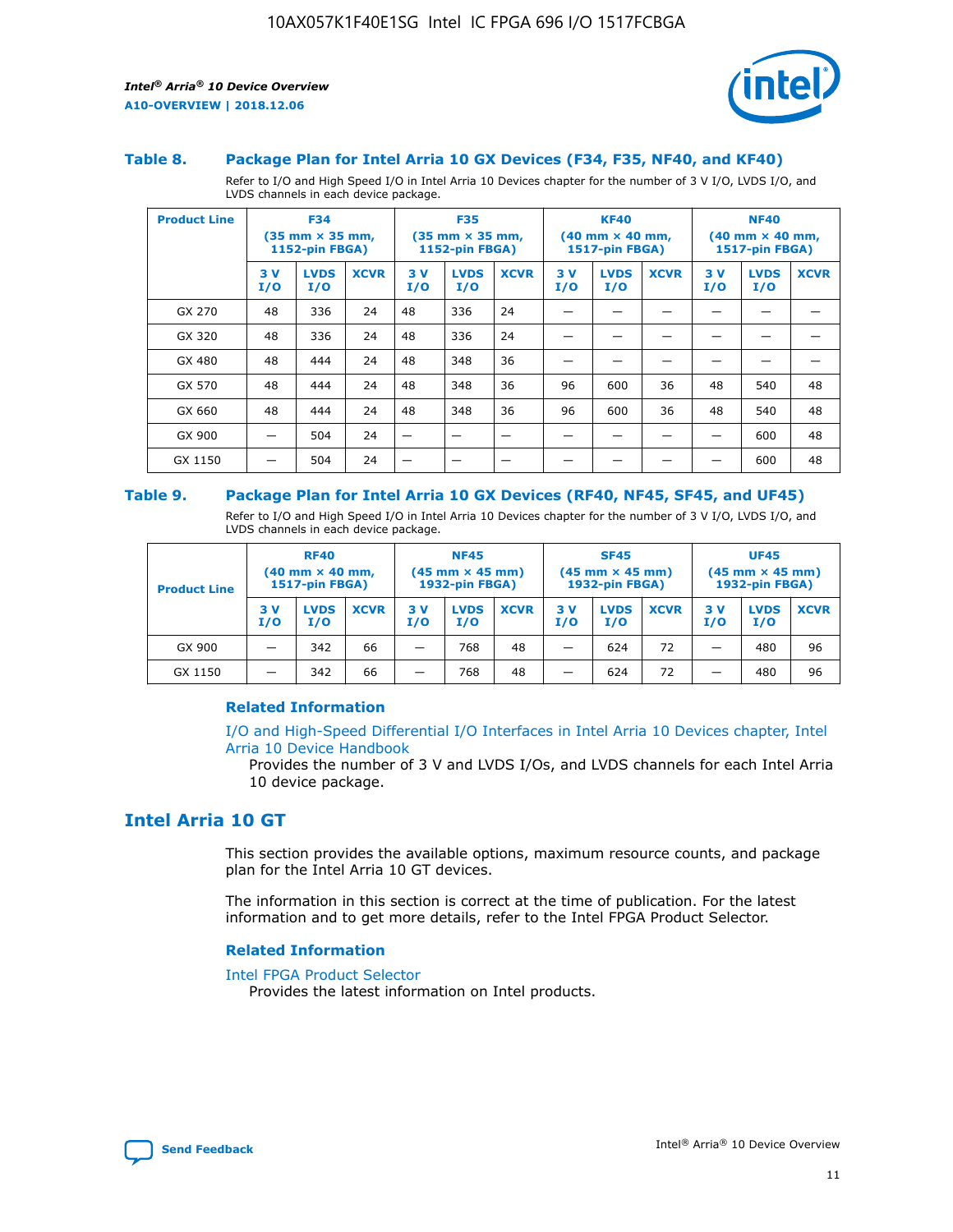

# **Available Options**

# **Figure 2. Sample Ordering Code and Available Options for Intel Arria 10 GT Devices**

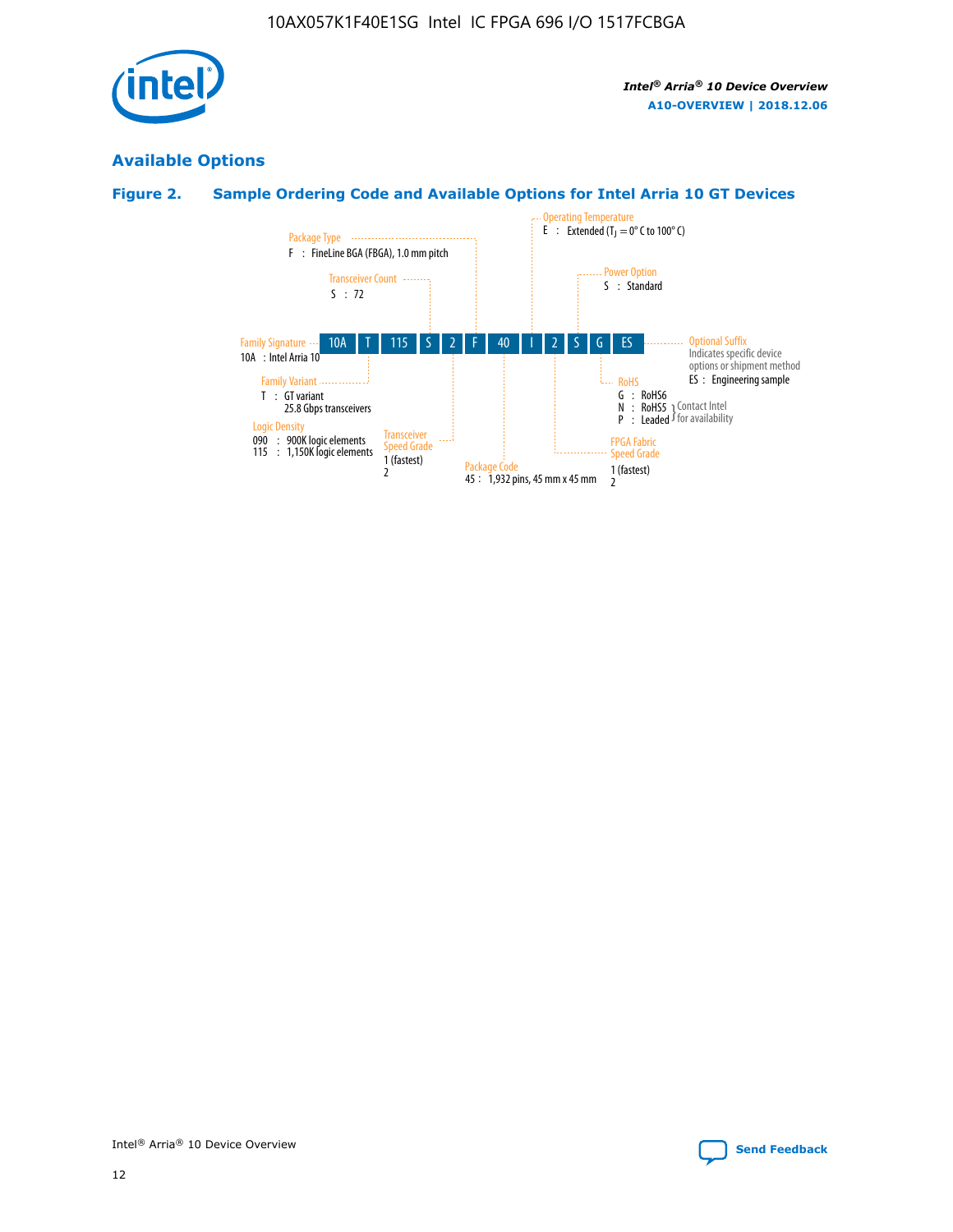

## **Maximum Resources**

#### **Table 10. Maximum Resource Counts for Intel Arria 10 GT Devices**

| <b>Resource</b>              |                      |                | <b>Product Line</b> |  |
|------------------------------|----------------------|----------------|---------------------|--|
|                              |                      | <b>GT 900</b>  | GT 1150             |  |
| Logic Elements (LE) (K)      |                      | 900            | 1,150               |  |
| <b>ALM</b>                   |                      | 339,620        | 427,200             |  |
| Register                     |                      | 1,358,480      | 1,708,800           |  |
| Memory (Kb)                  | M <sub>20</sub> K    | 48,460         | 54,260              |  |
|                              | <b>MLAB</b>          | 9,386          | 12,984              |  |
| Variable-precision DSP Block |                      | 1,518          | 1,518               |  |
| 18 x 19 Multiplier           |                      | 3,036          | 3,036               |  |
| PLL                          | Fractional Synthesis | 32             | 32                  |  |
|                              | I/O                  | 16             | 16                  |  |
| Transceiver                  | 17.4 Gbps            | 72(5)          | 72(5)               |  |
|                              | 25.8 Gbps            | 6              | 6                   |  |
| GPIO <sup>(6)</sup>          |                      | 624            | 624                 |  |
| LVDS Pair $(7)$              |                      | 312            | 312                 |  |
| PCIe Hard IP Block           |                      | $\overline{4}$ | $\overline{4}$      |  |
| Hard Memory Controller       |                      | 16             | 16                  |  |

## **Related Information**

#### [Intel Arria 10 GT Channel Usage](https://www.intel.com/content/www/us/en/programmable/documentation/nik1398707230472.html#nik1398707008178)

Configuring GT/GX channels in Intel Arria 10 GT devices.

## **Package Plan**

## **Table 11. Package Plan for Intel Arria 10 GT Devices**

Refer to I/O and High Speed I/O in Intel Arria 10 Devices chapter for the number of 3 V I/O, LVDS I/O, and LVDS channels in each device package.

| <b>Product Line</b> | <b>SF45</b><br>(45 mm × 45 mm, 1932-pin FBGA) |                 |             |  |  |  |
|---------------------|-----------------------------------------------|-----------------|-------------|--|--|--|
|                     | 3 V I/O                                       | <b>LVDS I/O</b> | <b>XCVR</b> |  |  |  |
| GT 900              |                                               | 624             | 72          |  |  |  |
| GT 1150             |                                               | 624             | 72          |  |  |  |

<sup>(7)</sup> Each LVDS I/O pair can be used as differential input or output.



 $(5)$  If all 6 GT channels are in use, 12 of the GX channels are not usable.

<sup>(6)</sup> The number of GPIOs does not include transceiver I/Os. In the Intel Quartus Prime software, the number of user I/Os includes transceiver I/Os.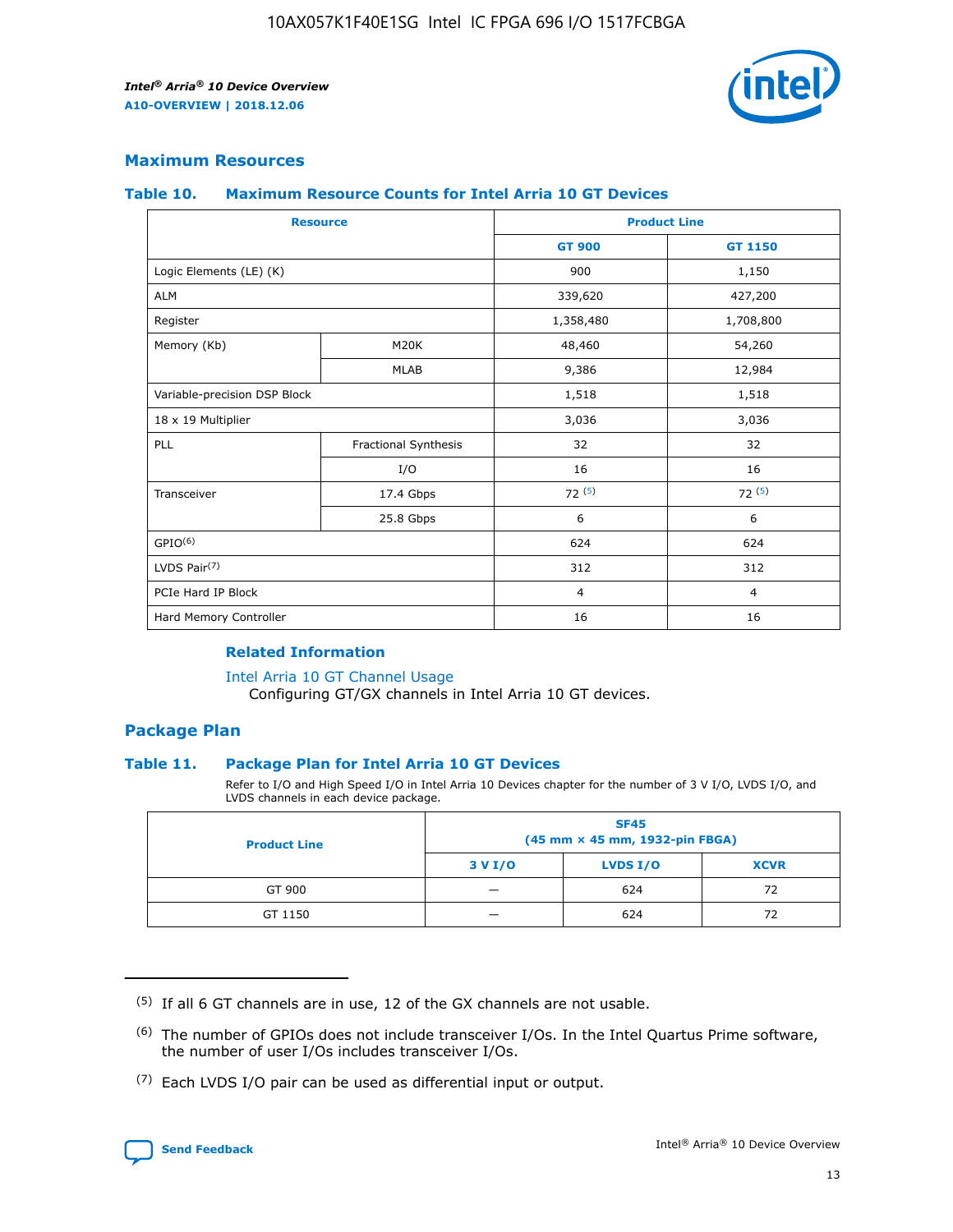

#### **Related Information**

[I/O and High-Speed Differential I/O Interfaces in Intel Arria 10 Devices chapter, Intel](https://www.intel.com/content/www/us/en/programmable/documentation/sam1403482614086.html#sam1403482030321) [Arria 10 Device Handbook](https://www.intel.com/content/www/us/en/programmable/documentation/sam1403482614086.html#sam1403482030321)

Provides the number of 3 V and LVDS I/Os, and LVDS channels for each Intel Arria 10 device package.

# **Intel Arria 10 SX**

This section provides the available options, maximum resource counts, and package plan for the Intel Arria 10 SX devices.

The information in this section is correct at the time of publication. For the latest information and to get more details, refer to the Intel FPGA Product Selector.

#### **Related Information**

[Intel FPGA Product Selector](http://www.altera.com/products/selector/psg-selector.html) Provides the latest information on Intel products.

## **Available Options**

#### **Figure 3. Sample Ordering Code and Available Options for Intel Arria 10 SX Devices**



#### **Related Information**

[Transceiver Performance for Intel Arria 10 GX/SX Devices](https://www.intel.com/content/www/us/en/programmable/documentation/mcn1413182292568.html#mcn1413213965502) Provides more information about the transceiver speed grade.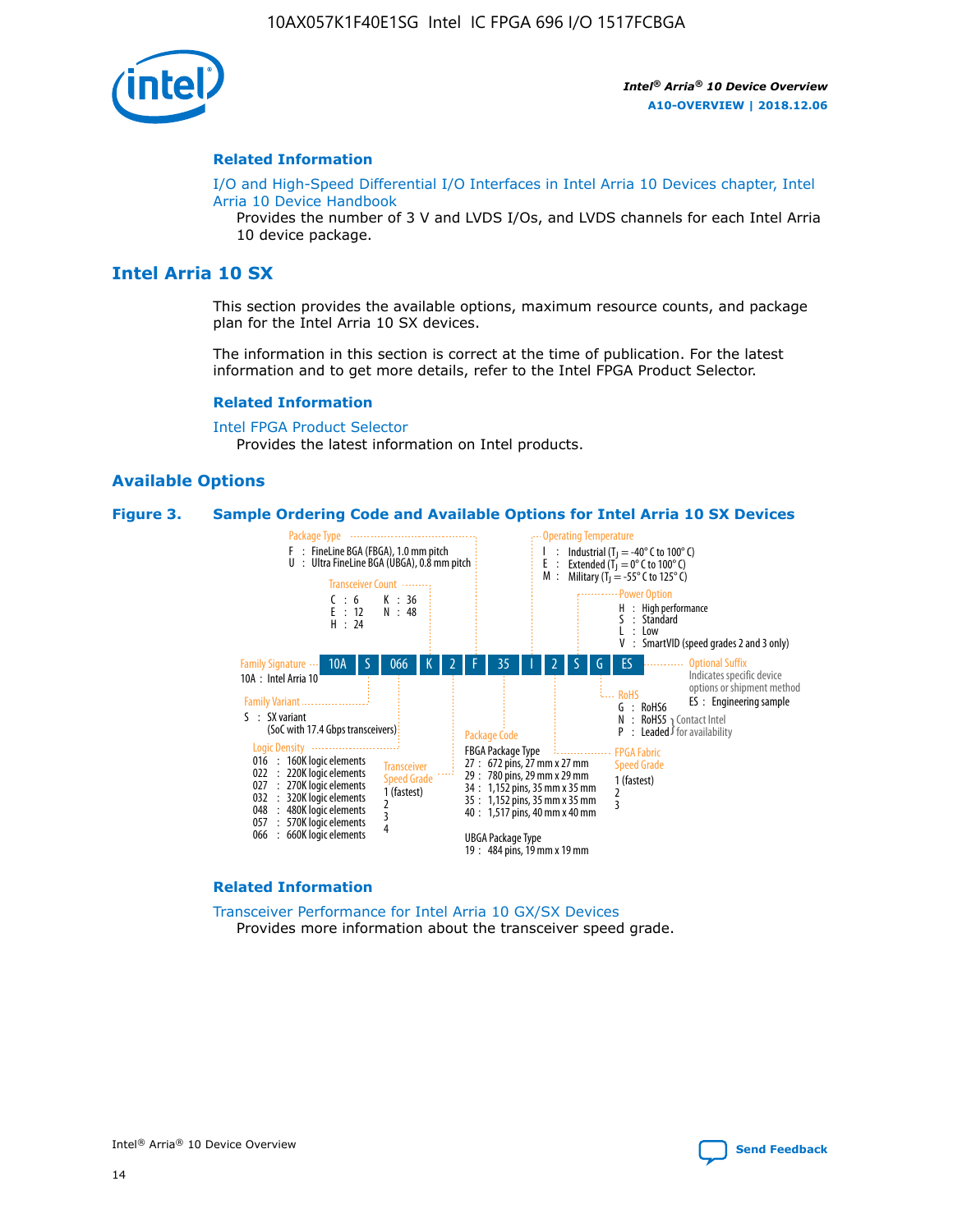

# **Maximum Resources**

#### **Table 12. Maximum Resource Counts for Intel Arria 10 SX Devices**

| <b>Resource</b>                   |                         | <b>Product Line</b> |               |                |                |                |                |                |  |  |  |
|-----------------------------------|-------------------------|---------------------|---------------|----------------|----------------|----------------|----------------|----------------|--|--|--|
|                                   |                         | <b>SX 160</b>       | <b>SX 220</b> | <b>SX 270</b>  | <b>SX 320</b>  | <b>SX 480</b>  | <b>SX 570</b>  | <b>SX 660</b>  |  |  |  |
| Logic Elements (LE) (K)           |                         | 160                 | 220           | 270            | 320            | 480            | 570            | 660            |  |  |  |
| <b>ALM</b>                        |                         | 61,510              | 80,330        | 101,620        | 119,900        | 183,590        | 217,080        | 251,680        |  |  |  |
| Register                          |                         | 246,040             | 321,320       | 406,480        | 479,600        | 734,360        | 868,320        | 1,006,720      |  |  |  |
| Memory (Kb)                       | M <sub>20</sub> K       | 8,800               | 11,740        | 15,000         | 17,820         | 28,620         | 36,000         | 42,620         |  |  |  |
|                                   | <b>MLAB</b>             | 1,050               | 1,690         | 2,452          | 2,727          | 4,164          | 5,096          | 5,788          |  |  |  |
| Variable-precision DSP Block      |                         | 156                 | 192           | 830            | 985            | 1,368          | 1,523          | 1,687          |  |  |  |
| 18 x 19 Multiplier                |                         | 312                 | 384           | 1,660          | 1,970          | 2,736          | 3,046          | 3,374          |  |  |  |
| PLL                               | Fractional<br>Synthesis | 6                   | 6             | 8              | 8              | 12             | 16             | 16             |  |  |  |
|                                   | I/O                     | 6                   | 6             | 8              | 8              | 12             | 16             | 16             |  |  |  |
| 17.4 Gbps Transceiver             |                         | 12                  | 12            | 24             | 24             | 36             | 48             | 48             |  |  |  |
| GPIO <sup>(8)</sup>               |                         | 288                 | 288           | 384            | 384            | 492            | 696            | 696            |  |  |  |
| LVDS Pair $(9)$                   |                         | 120                 | 120           | 168            | 168            | 174            | 324            | 324            |  |  |  |
| PCIe Hard IP Block                |                         | $\mathbf{1}$        | $\mathbf{1}$  | $\overline{2}$ | $\overline{2}$ | $\overline{2}$ | $\overline{2}$ | $\overline{2}$ |  |  |  |
| Hard Memory Controller            |                         | 6                   | 6             | 8              | 8              | 12             | 16             | 16             |  |  |  |
| ARM Cortex-A9 MPCore<br>Processor |                         | Yes                 | Yes           | Yes            | Yes            | Yes            | Yes            | <b>Yes</b>     |  |  |  |

# **Package Plan**

## **Table 13. Package Plan for Intel Arria 10 SX Devices (U19, F27, F29, and F34)**

Refer to I/O and High Speed I/O in Intel Arria 10 Devices chapter for the number of 3 V I/O, LVDS I/O, and LVDS channels in each device package.

| <b>Product Line</b> | U <sub>19</sub><br>$(19 \text{ mm} \times 19 \text{ mm})$<br>484-pin UBGA) |                    | <b>F27</b><br>$(27 \text{ mm} \times 27 \text{ mm})$<br>672-pin FBGA) |           | <b>F29</b><br>$(29 \text{ mm} \times 29 \text{ mm})$<br>780-pin FBGA) |             |            | <b>F34</b><br>$(35 \text{ mm} \times 35 \text{ mm})$<br><b>1152-pin FBGA)</b> |             |           |                    |             |
|---------------------|----------------------------------------------------------------------------|--------------------|-----------------------------------------------------------------------|-----------|-----------------------------------------------------------------------|-------------|------------|-------------------------------------------------------------------------------|-------------|-----------|--------------------|-------------|
|                     | 3V<br>I/O                                                                  | <b>LVDS</b><br>I/O | <b>XCVR</b>                                                           | 3V<br>I/O | <b>LVDS</b><br>I/O                                                    | <b>XCVR</b> | 3 V<br>I/O | <b>LVDS</b><br>I/O                                                            | <b>XCVR</b> | 3V<br>I/O | <b>LVDS</b><br>I/O | <b>XCVR</b> |
| SX 160              | 48                                                                         | 144                | 6                                                                     | 48        | 192                                                                   | 12          | 48         | 240                                                                           | 12          | –         |                    |             |
| SX 220              | 48                                                                         | 144                | 6                                                                     | 48        | 192                                                                   | 12          | 48         | 240                                                                           | 12          |           |                    |             |
| SX 270              |                                                                            |                    |                                                                       | 48        | 192                                                                   | 12          | 48         | 312                                                                           | 12          | 48        | 336                | 24          |
| SX 320              |                                                                            |                    |                                                                       | 48        | 192                                                                   | 12          | 48         | 312                                                                           | 12          | 48        | 336                | 24          |
|                     | continued                                                                  |                    |                                                                       |           |                                                                       |             |            |                                                                               |             |           |                    |             |

 $(8)$  The number of GPIOs does not include transceiver I/Os. In the Intel Quartus Prime software, the number of user I/Os includes transceiver I/Os.

 $(9)$  Each LVDS I/O pair can be used as differential input or output.

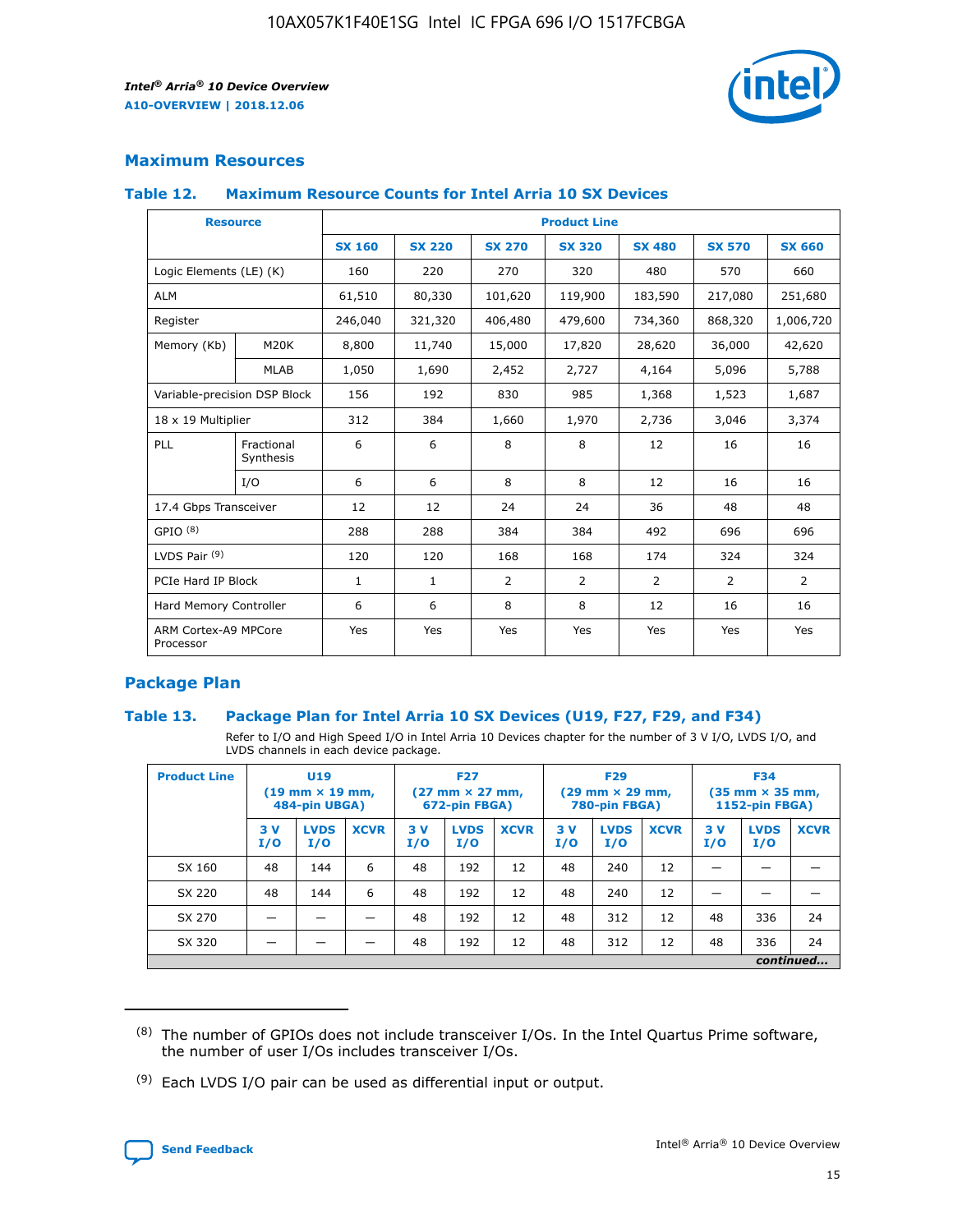

| <b>Product Line</b> | U <sub>19</sub><br>$(19 \text{ mm} \times 19 \text{ mm})$<br>484-pin UBGA) |                    | <b>F27</b><br>$(27 \text{ mm} \times 27 \text{ mm})$<br>672-pin FBGA) |           | <b>F29</b><br>$(29 \text{ mm} \times 29 \text{ mm})$<br>780-pin FBGA) |             |           | <b>F34</b><br>$(35 \text{ mm} \times 35 \text{ mm})$<br><b>1152-pin FBGA)</b> |             |           |                    |             |
|---------------------|----------------------------------------------------------------------------|--------------------|-----------------------------------------------------------------------|-----------|-----------------------------------------------------------------------|-------------|-----------|-------------------------------------------------------------------------------|-------------|-----------|--------------------|-------------|
|                     | 3 V<br>I/O                                                                 | <b>LVDS</b><br>I/O | <b>XCVR</b>                                                           | 3V<br>I/O | <b>LVDS</b><br>I/O                                                    | <b>XCVR</b> | 3V<br>I/O | <b>LVDS</b><br>I/O                                                            | <b>XCVR</b> | 3V<br>I/O | <b>LVDS</b><br>I/O | <b>XCVR</b> |
| SX 480              |                                                                            |                    |                                                                       |           |                                                                       |             | 48        | 312                                                                           | 12          | 48        | 444                | 24          |
| SX 570              |                                                                            |                    |                                                                       |           |                                                                       |             |           |                                                                               |             | 48        | 444                | 24          |
| SX 660              |                                                                            |                    |                                                                       |           |                                                                       |             |           |                                                                               |             | 48        | 444                | 24          |

## **Table 14. Package Plan for Intel Arria 10 SX Devices (F35, KF40, and NF40)**

Refer to I/O and High Speed I/O in Intel Arria 10 Devices chapter for the number of 3 V I/O, LVDS I/O, and LVDS channels in each device package.

| <b>Product Line</b> | <b>F35</b><br>$(35 \text{ mm} \times 35 \text{ mm})$<br><b>1152-pin FBGA)</b> |          |             |                                           | <b>KF40</b><br>(40 mm × 40 mm,<br>1517-pin FBGA) |    | <b>NF40</b><br>$(40 \text{ mm} \times 40 \text{ mm})$<br>1517-pin FBGA) |          |             |  |
|---------------------|-------------------------------------------------------------------------------|----------|-------------|-------------------------------------------|--------------------------------------------------|----|-------------------------------------------------------------------------|----------|-------------|--|
|                     | 3 V I/O                                                                       | LVDS I/O | <b>XCVR</b> | <b>LVDS I/O</b><br><b>XCVR</b><br>3 V I/O |                                                  |    | 3 V I/O                                                                 | LVDS I/O | <b>XCVR</b> |  |
| SX 270              | 48                                                                            | 336      | 24          |                                           |                                                  |    |                                                                         |          |             |  |
| SX 320              | 48                                                                            | 336      | 24          |                                           |                                                  |    |                                                                         |          |             |  |
| SX 480              | 48                                                                            | 348      | 36          |                                           |                                                  |    |                                                                         |          |             |  |
| SX 570              | 48                                                                            | 348      | 36          | 96                                        | 600                                              | 36 | 48                                                                      | 540      | 48          |  |
| SX 660              | 48                                                                            | 348      | 36          | 96                                        | 600                                              | 36 | 48                                                                      | 540      | 48          |  |

# **Related Information**

[I/O and High-Speed Differential I/O Interfaces in Intel Arria 10 Devices chapter, Intel](https://www.intel.com/content/www/us/en/programmable/documentation/sam1403482614086.html#sam1403482030321) [Arria 10 Device Handbook](https://www.intel.com/content/www/us/en/programmable/documentation/sam1403482614086.html#sam1403482030321)

Provides the number of 3 V and LVDS I/Os, and LVDS channels for each Intel Arria 10 device package.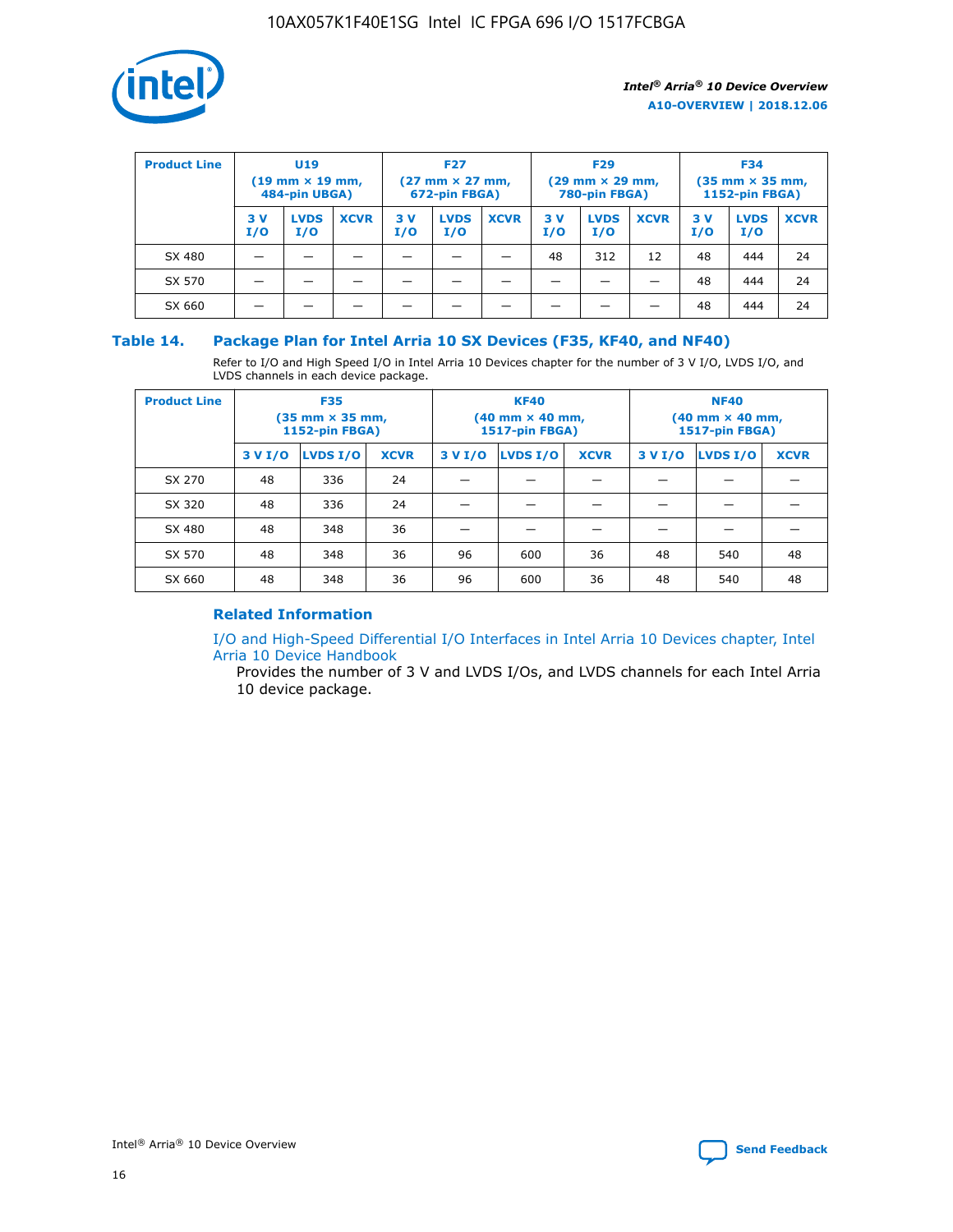

# **I/O Vertical Migration for Intel Arria 10 Devices**

#### **Figure 4. Migration Capability Across Intel Arria 10 Product Lines**

- The arrows indicate the migration paths. The devices included in each vertical migration path are shaded. Devices with fewer resources in the same path have lighter shades.
- To achieve the full I/O migration across product lines in the same migration path, restrict I/Os and transceivers usage to match the product line with the lowest I/O and transceiver counts.
- An LVDS I/O bank in the source device may be mapped to a 3 V I/O bank in the target device. To use memory interface clock frequency higher than 533 MHz, assign external memory interface pins only to banks that are LVDS I/O in both devices.
- There may be nominal 0.15 mm package height difference between some product lines in the same package type.
	- **Variant Product Line Package U19 F27 F29 F34 F35 KF40 NF40 RF40 NF45 SF45 UF45** Intel® Arria® 10 GX GX 160 GX 220 GX 270 GX 320 GX 480 GX 570 GX 660 GX 900 GX 1150 Intel Arria 10 GT GT 900 GT 1150 Intel Arria 10 SX SX 160 SX 220 SX 270 SX 320 SX 480 SX 570 SX 660
- Some migration paths are not shown in the Intel Quartus Prime software **Pin Migration View**.

*Note:* To verify the pin migration compatibility, use the **Pin Migration View** window in the Intel Quartus Prime software Pin Planner.

# **Adaptive Logic Module**

Intel Arria 10 devices use a 20 nm ALM as the basic building block of the logic fabric.

The ALM architecture is the same as the previous generation FPGAs, allowing for efficient implementation of logic functions and easy conversion of IP between the device generations.

The ALM, as shown in following figure, uses an 8-input fracturable look-up table (LUT) with four dedicated registers to help improve timing closure in register-rich designs and achieve an even higher design packing capability than the traditional two-register per LUT architecture.

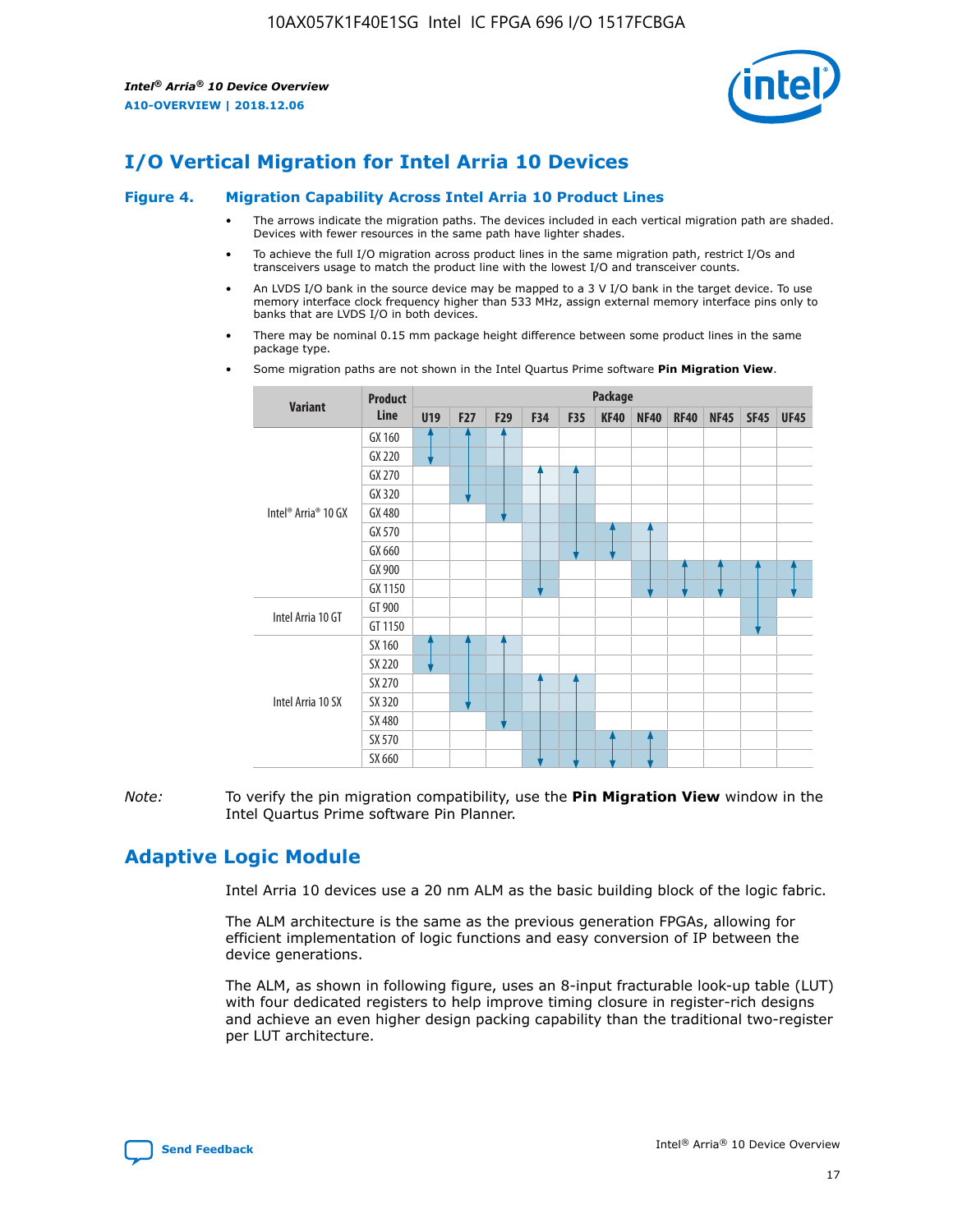

**Figure 5. ALM for Intel Arria 10 Devices**



The Intel Quartus Prime software optimizes your design according to the ALM logic structure and automatically maps legacy designs into the Intel Arria 10 ALM architecture.

# **Variable-Precision DSP Block**

The Intel Arria 10 variable precision DSP blocks support fixed-point arithmetic and floating-point arithmetic.

Features for fixed-point arithmetic:

- High-performance, power-optimized, and fully registered multiplication operations
- 18-bit and 27-bit word lengths
- Two 18 x 19 multipliers or one 27 x 27 multiplier per DSP block
- Built-in addition, subtraction, and 64-bit double accumulation register to combine multiplication results
- Cascading 19-bit or 27-bit when pre-adder is disabled and cascading 18-bit when pre-adder is used to form the tap-delay line for filtering applications
- Cascading 64-bit output bus to propagate output results from one block to the next block without external logic support
- Hard pre-adder supported in 19-bit and 27-bit modes for symmetric filters
- Internal coefficient register bank in both 18-bit and 27-bit modes for filter implementation
- 18-bit and 27-bit systolic finite impulse response (FIR) filters with distributed output adder
- Biased rounding support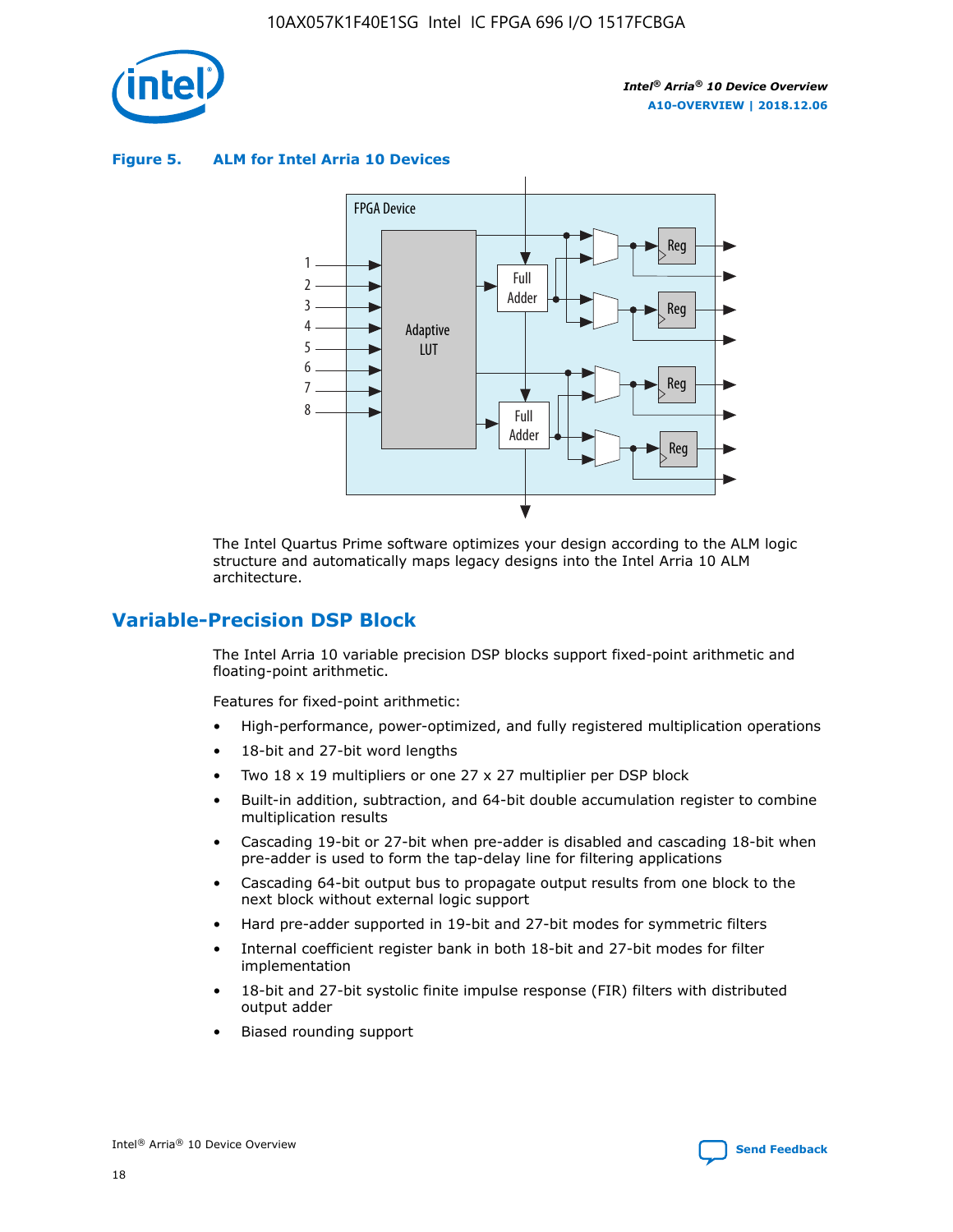

Features for floating-point arithmetic:

- A completely hardened architecture that supports multiplication, addition, subtraction, multiply-add, and multiply-subtract
- Multiplication with accumulation capability and a dynamic accumulator reset control
- Multiplication with cascade summation capability
- Multiplication with cascade subtraction capability
- Complex multiplication
- Direct vector dot product
- Systolic FIR filter

## **Table 15. Variable-Precision DSP Block Configurations for Intel Arria 10 Devices**

| <b>Usage Example</b>                                       | <b>Multiplier Size (Bit)</b>    | <b>DSP Block Resources</b> |
|------------------------------------------------------------|---------------------------------|----------------------------|
| Medium precision fixed point                               | Two 18 x 19                     |                            |
| High precision fixed or Single precision<br>floating point | One 27 x 27                     |                            |
| Fixed point FFTs                                           | One 19 x 36 with external adder |                            |
| Very high precision fixed point                            | One 36 x 36 with external adder |                            |
| Double precision floating point                            | One 54 x 54 with external adder | 4                          |

#### **Table 16. Resources for Fixed-Point Arithmetic in Intel Arria 10 Devices**

The table lists the variable-precision DSP resources by bit precision for each Intel Arria 10 device.

| <b>Variant</b>  | <b>Product Line</b> | <b>Variable-</b><br>precision<br><b>DSP Block</b> | <b>Independent Input and Output</b><br><b>Multiplications Operator</b> |                                     | 18 x 19<br><b>Multiplier</b><br><b>Adder Sum</b> | $18 \times 18$<br><b>Multiplier</b><br><b>Adder</b> |
|-----------------|---------------------|---------------------------------------------------|------------------------------------------------------------------------|-------------------------------------|--------------------------------------------------|-----------------------------------------------------|
|                 |                     |                                                   | 18 x 19<br><b>Multiplier</b>                                           | $27 \times 27$<br><b>Multiplier</b> | <b>Mode</b>                                      | <b>Summed with</b><br>36 bit Input                  |
| AIntel Arria 10 | GX 160              | 156                                               | 312                                                                    | 156                                 | 156                                              | 156                                                 |
| GX              | GX 220              | 192                                               | 384                                                                    | 192                                 | 192                                              | 192                                                 |
|                 | GX 270              | 830                                               | 1,660                                                                  | 830                                 | 830                                              | 830                                                 |
|                 | GX 320              | 984                                               | 1,968                                                                  | 984                                 | 984                                              | 984                                                 |
|                 | GX 480              | 1,368                                             | 2,736                                                                  | 1,368                               | 1,368                                            | 1,368                                               |
|                 | GX 570              | 1,523                                             | 3,046                                                                  | 1,523                               | 1,523                                            | 1,523                                               |
|                 | GX 660              | 1,687                                             | 3,374                                                                  | 1,687                               | 1,687                                            | 1,687                                               |
|                 | GX 900              | 1,518                                             | 3,036                                                                  | 1,518                               | 1,518                                            | 1,518                                               |
|                 | GX 1150             | 1,518                                             | 3,036                                                                  | 1,518                               | 1,518                                            | 1,518                                               |
| Intel Arria 10  | GT 900              | 1,518                                             | 3,036                                                                  | 1,518                               | 1,518                                            | 1,518                                               |
| GT              | GT 1150             | 1,518                                             | 3,036                                                                  | 1,518                               | 1,518                                            | 1,518                                               |
| Intel Arria 10  | SX 160              | 156                                               | 312                                                                    | 156                                 | 156                                              | 156                                                 |
| <b>SX</b>       | SX 220              | 192                                               | 384                                                                    | 192                                 | 192                                              | 192                                                 |
|                 | SX 270              | 830                                               | 1,660                                                                  | 830                                 | 830                                              | 830                                                 |
|                 |                     |                                                   |                                                                        |                                     |                                                  | continued                                           |

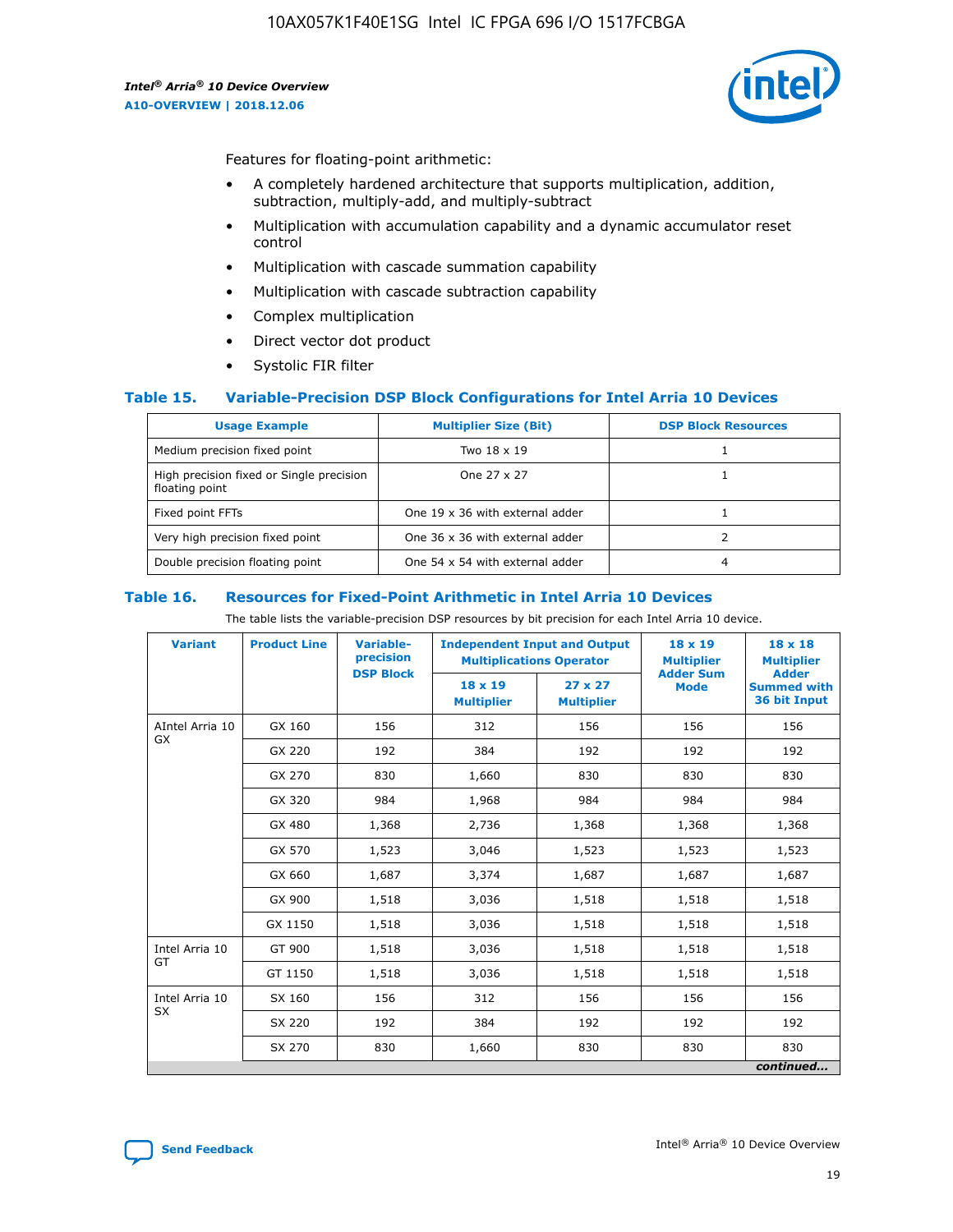

| <b>Variant</b> | <b>Product Line</b> | Variable-<br>precision | <b>Independent Input and Output</b><br><b>Multiplications Operator</b> |                                     | $18 \times 19$<br><b>Multiplier</b> | $18 \times 18$<br><b>Multiplier</b><br><b>Adder</b> |  |
|----------------|---------------------|------------------------|------------------------------------------------------------------------|-------------------------------------|-------------------------------------|-----------------------------------------------------|--|
|                |                     | <b>DSP Block</b>       | $18 \times 19$<br><b>Multiplier</b>                                    | $27 \times 27$<br><b>Multiplier</b> | <b>Adder Sum</b><br><b>Mode</b>     | <b>Summed with</b><br>36 bit Input                  |  |
|                | SX 320              | 984                    | 1,968                                                                  | 984                                 | 984                                 | 984                                                 |  |
|                | SX 480              | 1,368                  | 2,736                                                                  | 1,368                               | 1,368                               | 1,368                                               |  |
|                | SX 570              | 1,523                  | 3,046                                                                  | 1,523                               | 1,523                               | 1,523                                               |  |
|                | SX 660              | 1,687                  | 3,374                                                                  | 1,687                               | 1,687                               | 1,687                                               |  |

# **Table 17. Resources for Floating-Point Arithmetic in Intel Arria 10 Devices**

The table lists the variable-precision DSP resources by bit precision for each Intel Arria 10 device.

| <b>Variant</b>              | <b>Product Line</b> | <b>Variable-</b><br>precision<br><b>DSP Block</b> | <b>Single</b><br><b>Precision</b><br><b>Floating-Point</b><br><b>Multiplication</b><br><b>Mode</b> | <b>Single-Precision</b><br><b>Floating-Point</b><br><b>Adder Mode</b> | Single-<br><b>Precision</b><br><b>Floating-Point</b><br><b>Multiply</b><br><b>Accumulate</b><br><b>Mode</b> | <b>Peak</b><br><b>Giga Floating-</b><br><b>Point</b><br><b>Operations</b><br>per Second<br>(GFLOPs) |
|-----------------------------|---------------------|---------------------------------------------------|----------------------------------------------------------------------------------------------------|-----------------------------------------------------------------------|-------------------------------------------------------------------------------------------------------------|-----------------------------------------------------------------------------------------------------|
| Intel Arria 10<br>GX        | GX 160              | 156                                               | 156                                                                                                | 156                                                                   | 156                                                                                                         | 140                                                                                                 |
|                             | GX 220              | 192                                               | 192                                                                                                | 192                                                                   | 192                                                                                                         | 173                                                                                                 |
|                             | GX 270              | 830                                               | 830                                                                                                | 830                                                                   | 830                                                                                                         | 747                                                                                                 |
|                             | GX 320              | 984                                               | 984                                                                                                | 984                                                                   | 984                                                                                                         | 886                                                                                                 |
|                             | GX 480              | 1,369                                             | 1,368                                                                                              | 1,368                                                                 | 1,368                                                                                                       | 1,231                                                                                               |
|                             | GX 570              | 1,523                                             | 1,523                                                                                              | 1,523                                                                 | 1,523                                                                                                       | 1,371                                                                                               |
|                             | GX 660              | 1,687                                             | 1,687                                                                                              | 1,687                                                                 | 1,687                                                                                                       | 1,518                                                                                               |
|                             | GX 900              | 1,518                                             | 1,518                                                                                              | 1,518                                                                 | 1,518                                                                                                       | 1,366                                                                                               |
|                             | GX 1150             | 1,518                                             | 1,518                                                                                              | 1,518                                                                 | 1,518                                                                                                       | 1,366                                                                                               |
| Intel Arria 10              | GT 900              | 1,518                                             | 1,518                                                                                              | 1,518                                                                 | 1,518                                                                                                       | 1,366                                                                                               |
| GT                          | GT 1150             | 1,518                                             | 1,518                                                                                              | 1,518                                                                 | 1,518                                                                                                       | 1,366                                                                                               |
| Intel Arria 10<br><b>SX</b> | SX 160              | 156                                               | 156                                                                                                | 156                                                                   | 156                                                                                                         | 140                                                                                                 |
|                             | SX 220              | 192                                               | 192                                                                                                | 192                                                                   | 192                                                                                                         | 173                                                                                                 |
|                             | SX 270              | 830                                               | 830                                                                                                | 830                                                                   | 830                                                                                                         | 747                                                                                                 |
|                             | SX 320              | 984                                               | 984                                                                                                | 984                                                                   | 984                                                                                                         | 886                                                                                                 |
|                             | SX 480              | 1,369                                             | 1,368                                                                                              | 1,368                                                                 | 1,368                                                                                                       | 1,231                                                                                               |
|                             | SX 570              | 1,523                                             | 1,523                                                                                              | 1,523                                                                 | 1,523                                                                                                       | 1,371                                                                                               |
|                             | SX 660              | 1,687                                             | 1,687                                                                                              | 1,687                                                                 | 1,687                                                                                                       | 1,518                                                                                               |

# **Embedded Memory Blocks**

The embedded memory blocks in the devices are flexible and designed to provide an optimal amount of small- and large-sized memory arrays to fit your design requirements.

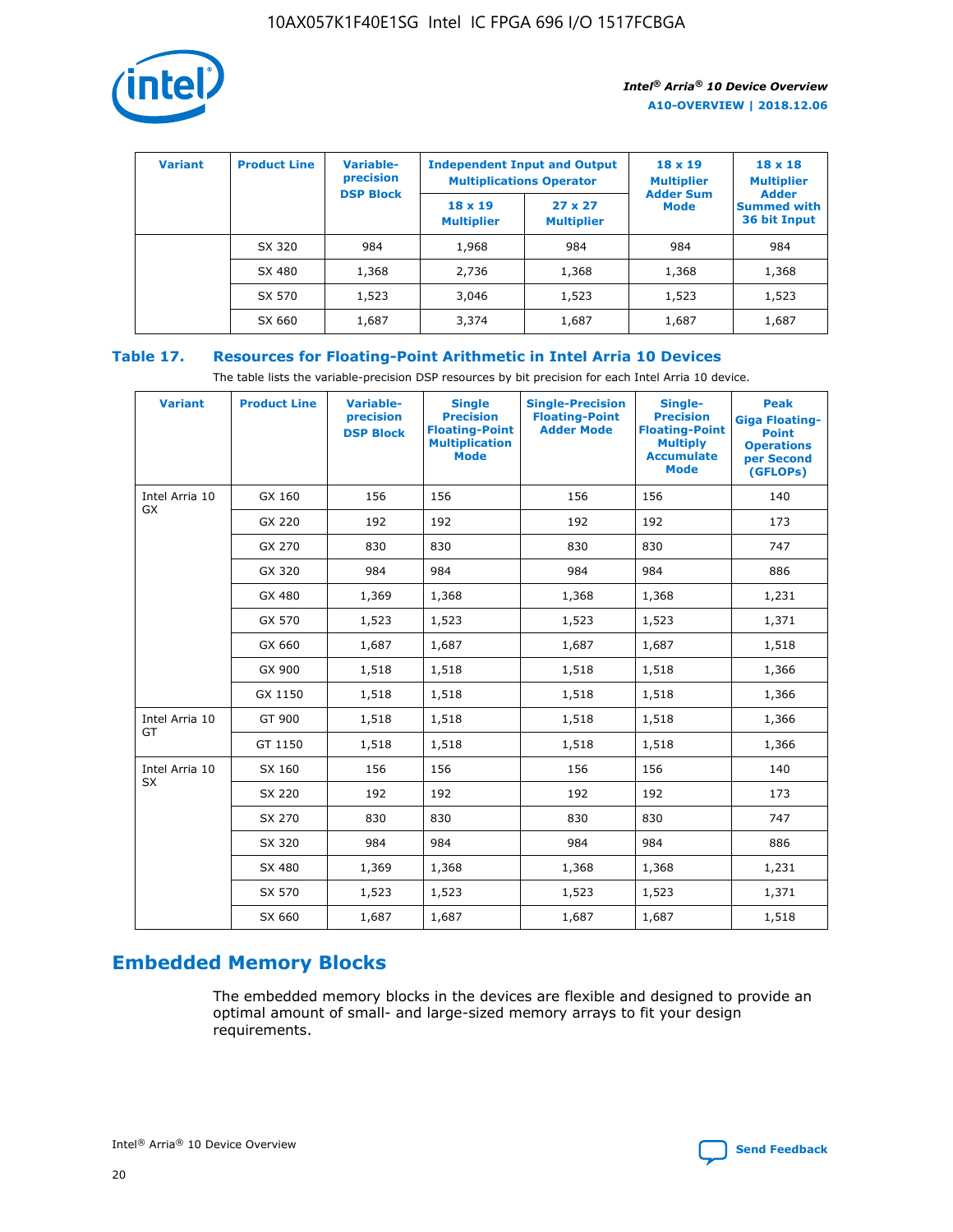

# **Types of Embedded Memory**

The Intel Arria 10 devices contain two types of memory blocks:

- 20 Kb M20K blocks—blocks of dedicated memory resources. The M20K blocks are ideal for larger memory arrays while still providing a large number of independent ports.
- 640 bit memory logic array blocks (MLABs)—enhanced memory blocks that are configured from dual-purpose logic array blocks (LABs). The MLABs are ideal for wide and shallow memory arrays. The MLABs are optimized for implementation of shift registers for digital signal processing (DSP) applications, wide and shallow FIFO buffers, and filter delay lines. Each MLAB is made up of ten adaptive logic modules (ALMs). In the Intel Arria 10 devices, you can configure these ALMs as ten 32 x 2 blocks, giving you one 32 x 20 simple dual-port SRAM block per MLAB.

# **Embedded Memory Capacity in Intel Arria 10 Devices**

|                   | <b>Product</b> |              | <b>M20K</b>         |              | <b>MLAB</b>         | <b>Total RAM Bit</b> |
|-------------------|----------------|--------------|---------------------|--------------|---------------------|----------------------|
| <b>Variant</b>    | Line           | <b>Block</b> | <b>RAM Bit (Kb)</b> | <b>Block</b> | <b>RAM Bit (Kb)</b> | (Kb)                 |
| Intel Arria 10 GX | GX 160         | 440          | 8,800               | 1,680        | 1,050               | 9,850                |
|                   | GX 220         | 587          | 11,740              | 2,703        | 1,690               | 13,430               |
|                   | GX 270         | 750          | 15,000              | 3,922        | 2,452               | 17,452               |
|                   | GX 320         | 891          | 17,820              | 4,363        | 2,727               | 20,547               |
|                   | GX 480         | 1,431        | 28,620              | 6,662        | 4,164               | 32,784               |
|                   | GX 570         | 1,800        | 36,000              | 8,153        | 5,096               | 41,096               |
|                   | GX 660         | 2,131        | 42,620              | 9,260        | 5,788               | 48,408               |
|                   | GX 900         | 2,423        | 48,460              | 15,017       | 9,386               | 57,846               |
|                   | GX 1150        | 2,713        | 54,260              | 20,774       | 12,984              | 67,244               |
| Intel Arria 10 GT | GT 900         | 2,423        | 48,460              | 15,017       | 9,386               | 57,846               |
|                   | GT 1150        | 2,713        | 54,260              | 20,774       | 12,984              | 67,244               |
| Intel Arria 10 SX | SX 160         | 440          | 8,800               | 1,680        | 1,050               | 9,850                |
|                   | SX 220         | 587          | 11,740              | 2,703        | 1,690               | 13,430               |
|                   | SX 270         | 750          | 15,000              | 3,922        | 2,452               | 17,452               |
|                   | SX 320         | 891          | 17,820              | 4,363        | 2,727               | 20,547               |
|                   | SX 480         | 1,431        | 28,620              | 6,662        | 4,164               | 32,784               |
|                   | SX 570         | 1,800        | 36,000              | 8,153        | 5,096               | 41,096               |
|                   | SX 660         | 2,131        | 42,620              | 9,260        | 5,788               | 48,408               |

#### **Table 18. Embedded Memory Capacity and Distribution in Intel Arria 10 Devices**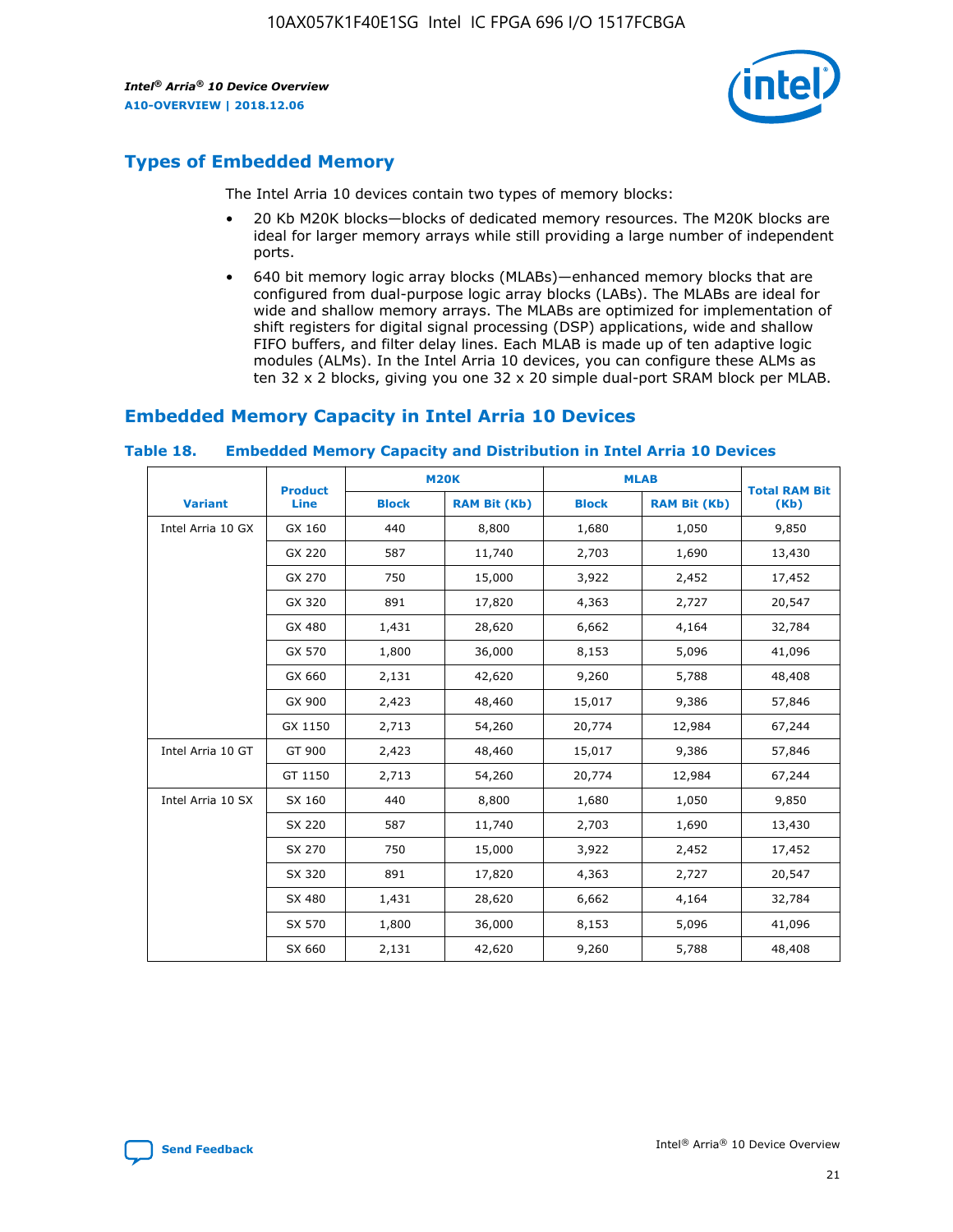

# **Embedded Memory Configurations for Single-port Mode**

#### **Table 19. Single-port Embedded Memory Configurations for Intel Arria 10 Devices**

This table lists the maximum configurations supported for single-port RAM and ROM modes.

| <b>Memory Block</b> | Depth (bits) | <b>Programmable Width</b> |
|---------------------|--------------|---------------------------|
| MLAB                | 32           | x16, x18, or x20          |
|                     | 64(10)       | x8, x9, x10               |
| M20K                | 512          | x40, x32                  |
|                     | 1K           | x20, x16                  |
|                     | 2K           | x10, x8                   |
|                     | 4K           | x5, x4                    |
|                     | 8K           | x2                        |
|                     | 16K          | x1                        |

# **Clock Networks and PLL Clock Sources**

The clock network architecture is based on Intel's global, regional, and peripheral clock structure. This clock structure is supported by dedicated clock input pins, fractional clock synthesis PLLs, and integer I/O PLLs.

# **Clock Networks**

The Intel Arria 10 core clock networks are capable of up to 800 MHz fabric operation across the full industrial temperature range. For the external memory interface, the clock network supports the hard memory controller with speeds up to 2,400 Mbps in a quarter-rate transfer.

To reduce power consumption, the Intel Quartus Prime software identifies all unused sections of the clock network and powers them down.

# **Fractional Synthesis and I/O PLLs**

Intel Arria 10 devices contain up to 32 fractional synthesis PLLs and up to 16 I/O PLLs that are available for both specific and general purpose uses in the core:

- Fractional synthesis PLLs—located in the column adjacent to the transceiver blocks
- I/O PLLs—located in each bank of the 48 I/Os

# **Fractional Synthesis PLLs**

You can use the fractional synthesis PLLs to:

- Reduce the number of oscillators that are required on your board
- Reduce the number of clock pins that are used in the device by synthesizing multiple clock frequencies from a single reference clock source

<sup>(10)</sup> Supported through software emulation and consumes additional MLAB blocks.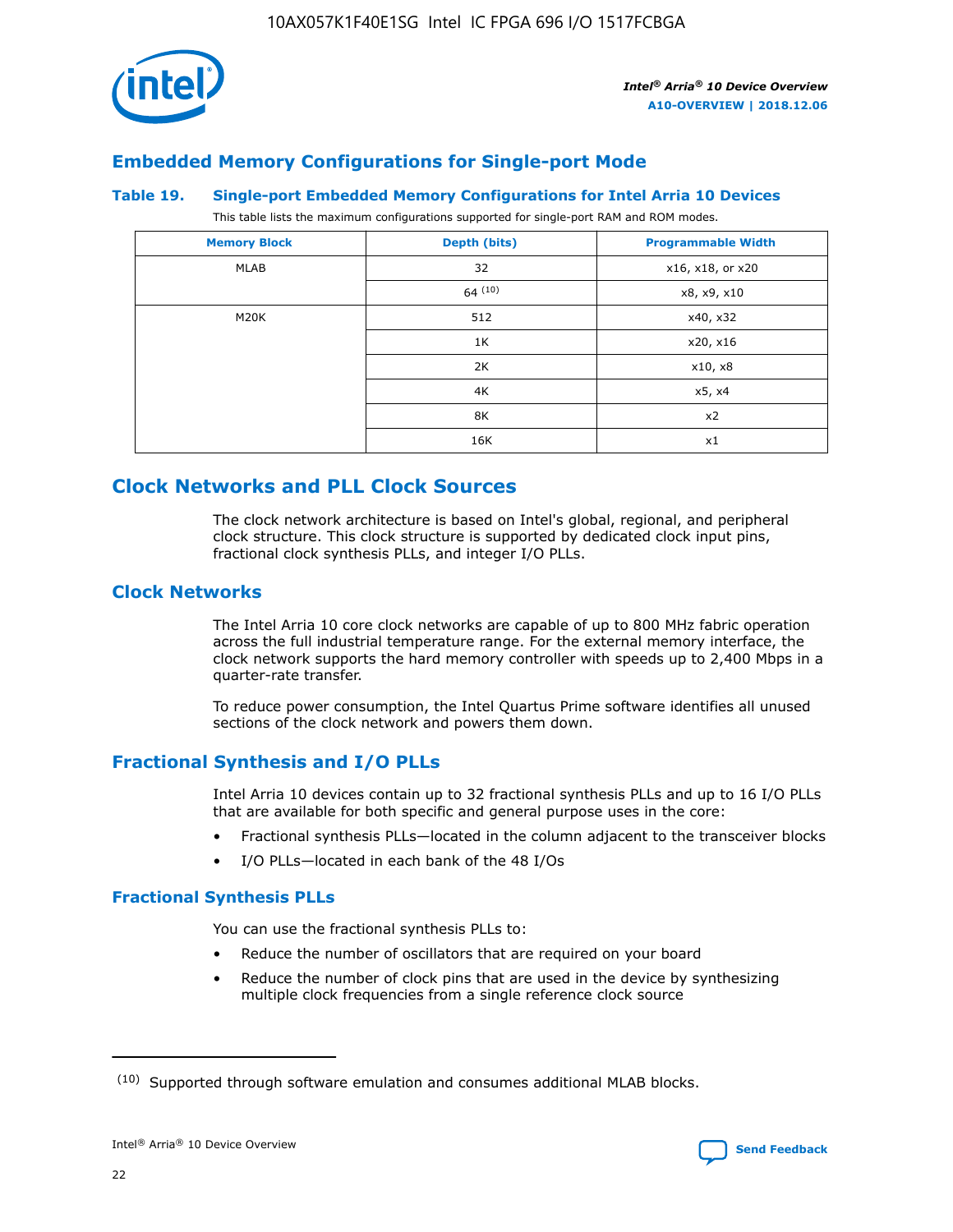10AX057K1F40E1SG Intel IC FPGA 696 I/O 1517FCBGA

*Intel® Arria® 10 Device Overview* **A10-OVERVIEW | 2018.12.06**



The fractional synthesis PLLs support the following features:

- Reference clock frequency synthesis for transceiver CMU and Advanced Transmit (ATX) PLLs
- Clock network delay compensation
- Zero-delay buffering
- Direct transmit clocking for transceivers
- Independently configurable into two modes:
	- Conventional integer mode equivalent to the general purpose PLL
	- Enhanced fractional mode with third order delta-sigma modulation
- PLL cascading

## **I/O PLLs**

The integer mode I/O PLLs are located in each bank of 48 I/Os. You can use the I/O PLLs to simplify the design of external memory and high-speed LVDS interfaces.

In each I/O bank, the I/O PLLs are adjacent to the hard memory controllers and LVDS SERDES. Because these PLLs are tightly coupled with the I/Os that need to use them, it makes it easier to close timing.

You can use the I/O PLLs for general purpose applications in the core such as clock network delay compensation and zero-delay buffering.

Intel Arria 10 devices support PLL-to-PLL cascading.

# **FPGA General Purpose I/O**

Intel Arria 10 devices offer highly configurable GPIOs. Each I/O bank contains 48 general purpose I/Os and a high-efficiency hard memory controller.

The following list describes the features of the GPIOs:

- Consist of 3 V I/Os for high-voltage application and LVDS I/Os for differential signaling
	- Up to two 3 V I/O banks, available in some devices, that support up to 3 V I/O standards
	- LVDS I/O banks that support up to 1.8 V I/O standards
- Support a wide range of single-ended and differential I/O interfaces
- LVDS speeds up to 1.6 Gbps
- Each LVDS pair of pins has differential input and output buffers, allowing you to configure the LVDS direction for each pair.
- Programmable bus hold and weak pull-up
- Programmable differential output voltage  $(V_{OD})$  and programmable pre-emphasis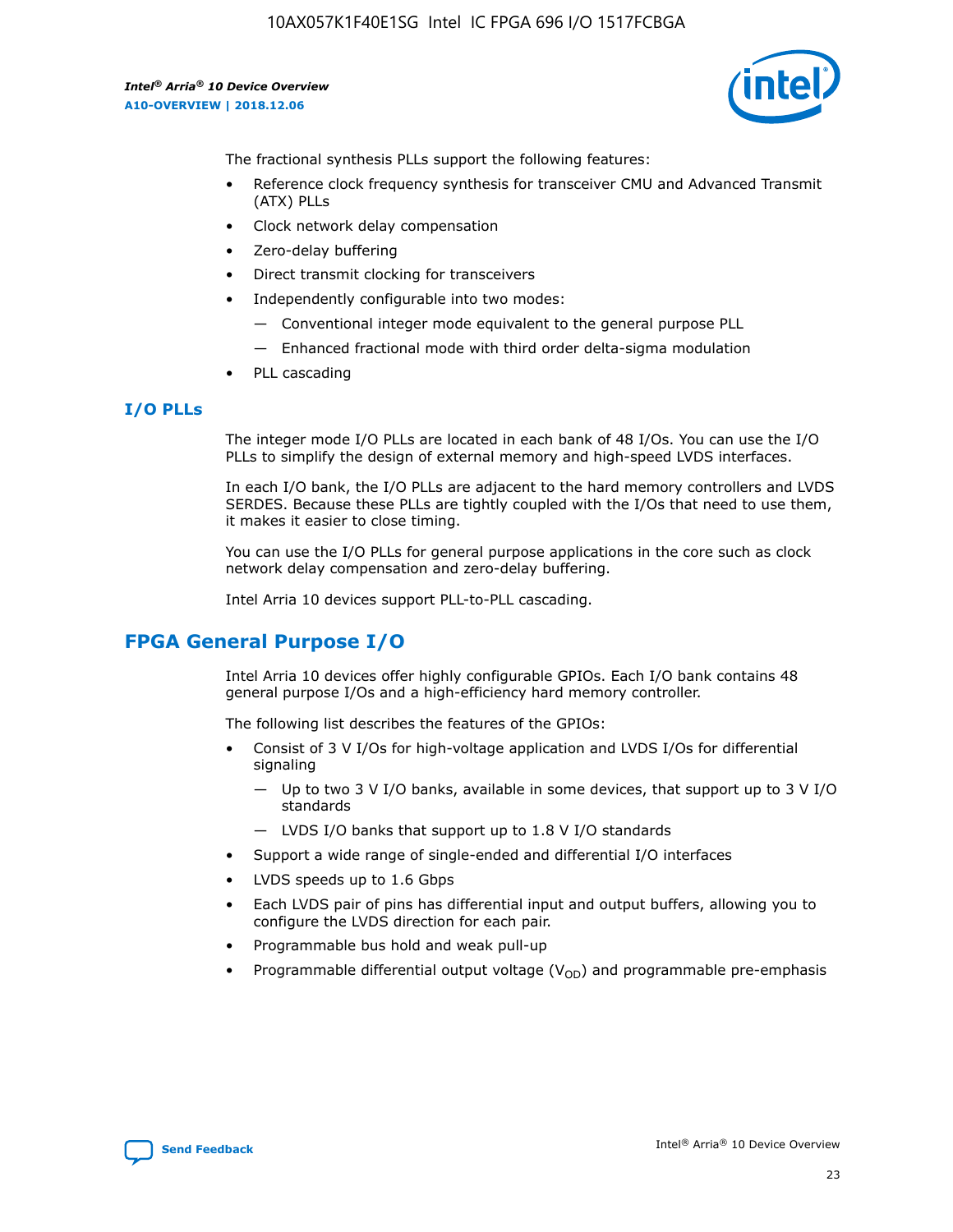

- Series (R<sub>S</sub>) and parallel (R<sub>T</sub>) on-chip termination (OCT) for all I/O banks with OCT calibration to limit the termination impedance variation
- On-chip dynamic termination that has the ability to swap between series and parallel termination, depending on whether there is read or write on a common bus for signal integrity
- Easy timing closure support using the hard read FIFO in the input register path, and delay-locked loop (DLL) delay chain with fine and coarse architecture

# **External Memory Interface**

Intel Arria 10 devices offer massive external memory bandwidth, with up to seven 32 bit DDR4 memory interfaces running at up to 2,400 Mbps. This bandwidth provides additional ease of design, lower power, and resource efficiencies of hardened highperformance memory controllers.

The memory interface within Intel Arria 10 FPGAs and SoCs delivers the highest performance and ease of use. You can configure up to a maximum width of 144 bits when using the hard or soft memory controllers. If required, you can bypass the hard memory controller and use a soft controller implemented in the user logic.

Each I/O contains a hardened DDR read/write path (PHY) capable of performing key memory interface functionality such as read/write leveling, FIFO buffering to lower latency and improve margin, timing calibration, and on-chip termination.

The timing calibration is aided by the inclusion of hard microcontrollers based on Intel's Nios® II technology, specifically tailored to control the calibration of multiple memory interfaces. This calibration allows the Intel Arria 10 device to compensate for any changes in process, voltage, or temperature either within the Intel Arria 10 device itself, or within the external memory device. The advanced calibration algorithms ensure maximum bandwidth and robust timing margin across all operating conditions.

In addition to parallel memory interfaces, Intel Arria 10 devices support serial memory technologies such as the Hybrid Memory Cube (HMC). The HMC is supported by the Intel Arria 10 high-speed serial transceivers which connect up to four HMC links, with each link running at data rates up to 15 Gbps.

## **Related Information**

#### [External Memory Interface Spec Estimator](http://www.altera.com/technology/memory/estimator/mem-emif-index.html)

Provides a parametric tool that allows you to find and compare the performance of the supported external memory interfaces in IntelFPGAs.

# **Memory Standards Supported by Intel Arria 10 Devices**

The I/Os are designed to provide high performance support for existing and emerging external memory standards.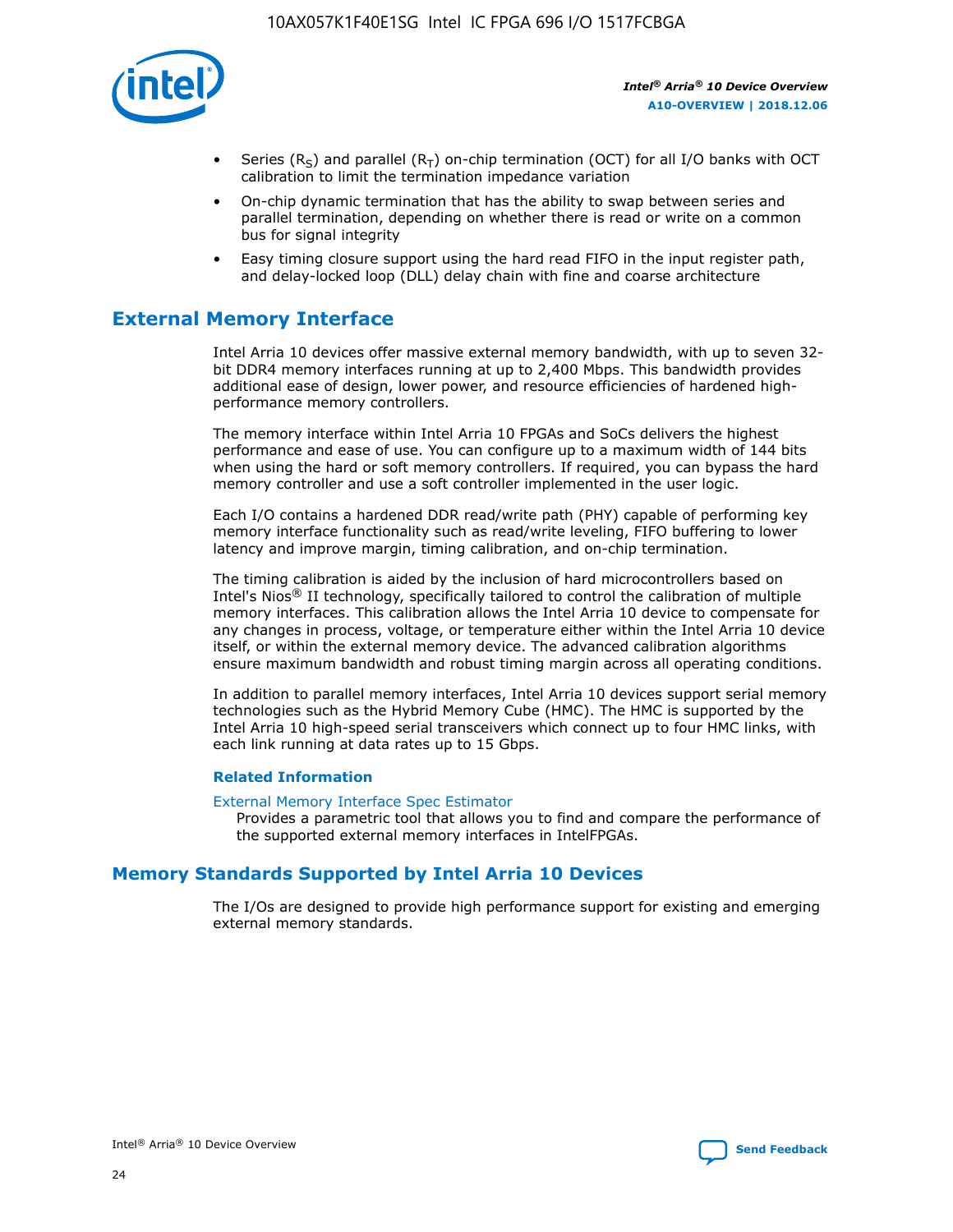

#### **Table 20. Memory Standards Supported by the Hard Memory Controller**

This table lists the overall capability of the hard memory controller. For specific details, refer to the External Memory Interface Spec Estimator and Intel Arria 10 Device Datasheet.

| <b>Memory Standard</b> | <b>Rate Support</b> | <b>Ping Pong PHY Support</b> | <b>Maximum Frequency</b><br>(MHz) |
|------------------------|---------------------|------------------------------|-----------------------------------|
| <b>DDR4 SDRAM</b>      | Quarter rate        | Yes                          | 1,067                             |
|                        |                     |                              | 1,200                             |
| DDR3 SDRAM             | Half rate           | Yes                          | 533                               |
|                        |                     |                              | 667                               |
|                        | Quarter rate        | Yes                          | 1,067                             |
|                        |                     |                              | 1,067                             |
| <b>DDR3L SDRAM</b>     | Half rate           | Yes                          | 533                               |
|                        |                     |                              | 667                               |
|                        | Quarter rate        | Yes                          | 933                               |
|                        |                     |                              | 933                               |
| LPDDR3 SDRAM           | Half rate           |                              | 533                               |
|                        | Quarter rate        |                              | 800                               |

#### **Table 21. Memory Standards Supported by the Soft Memory Controller**

| <b>Memory Standard</b>      | <b>Rate Support</b> | <b>Maximum Frequency</b><br>(MHz) |
|-----------------------------|---------------------|-----------------------------------|
| <b>RLDRAM 3 (11)</b>        | Quarter rate        | 1,200                             |
| ODR IV SRAM <sup>(11)</sup> | Quarter rate        | 1,067                             |
| <b>ODR II SRAM</b>          | Full rate           | 333                               |
|                             | Half rate           | 633                               |
| <b>ODR II+ SRAM</b>         | Full rate           | 333                               |
|                             | Half rate           | 633                               |
| <b>ODR II+ Xtreme SRAM</b>  | Full rate           | 333                               |
|                             | Half rate           | 633                               |

#### **Table 22. Memory Standards Supported by the HPS Hard Memory Controller**

The hard processor system (HPS) is available in Intel Arria 10 SoC devices only.

| <b>Memory Standard</b> | <b>Rate Support</b> | <b>Maximum Frequency</b><br>(MHz) |
|------------------------|---------------------|-----------------------------------|
| <b>DDR4 SDRAM</b>      | Half rate           | 1,200                             |
| <b>DDR3 SDRAM</b>      | Half rate           | 1,067                             |
| <b>DDR3L SDRAM</b>     | Half rate           | 933                               |

<sup>(11)</sup> Intel Arria 10 devices support this external memory interface using hard PHY with soft memory controller.

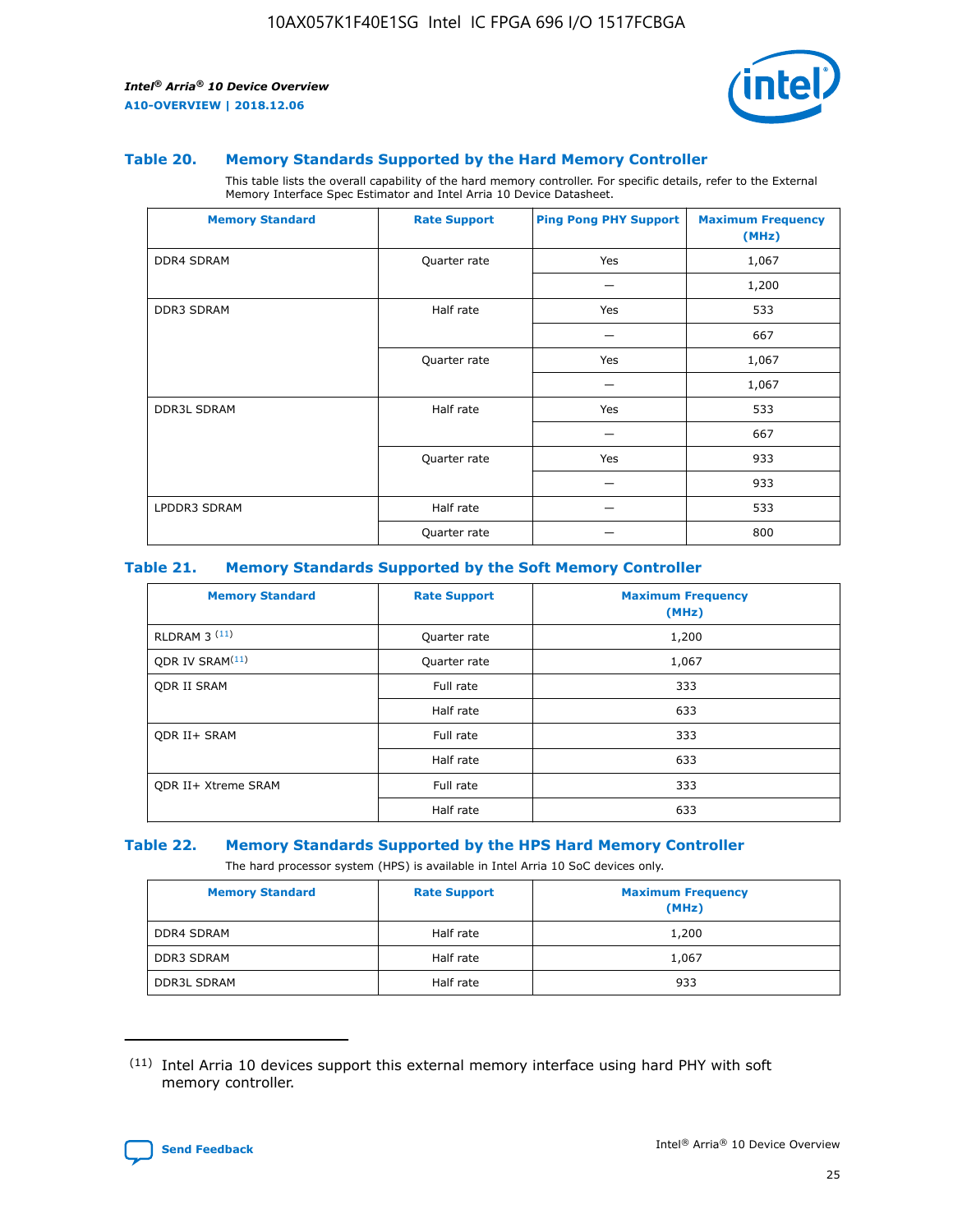

## **Related Information**

#### [Intel Arria 10 Device Datasheet](https://www.intel.com/content/www/us/en/programmable/documentation/mcn1413182292568.html#mcn1413182153340)

Lists the memory interface performance according to memory interface standards, rank or chip select configurations, and Intel Arria 10 device speed grades.

# **PCIe Gen1, Gen2, and Gen3 Hard IP**

Intel Arria 10 devices contain PCIe hard IP that is designed for performance and ease-of-use:

- Includes all layers of the PCIe stack—transaction, data link and physical layers.
- Supports PCIe Gen3, Gen2, and Gen1 Endpoint and Root Port in x1, x2, x4, or x8 lane configuration.
- Operates independently from the core logic—optional configuration via protocol (CvP) allows the PCIe link to power up and complete link training in less than 100 ms while the Intel Arria 10 device completes loading the programming file for the rest of the FPGA.
- Provides added functionality that makes it easier to support emerging features such as Single Root I/O Virtualization (SR-IOV) and optional protocol extensions.
- Provides improved end-to-end datapath protection using ECC.
- Supports FPGA configuration via protocol (CvP) using PCIe at Gen3, Gen2, or Gen1 speed.

#### **Related Information**

PCS Features on page 30

# **Enhanced PCS Hard IP for Interlaken and 10 Gbps Ethernet**

# **Interlaken Support**

The Intel Arria 10 enhanced PCS hard IP provides integrated Interlaken PCS supporting rates up to 25.8 Gbps per lane.

The Interlaken PCS is based on the proven functionality of the PCS developed for Intel's previous generation FPGAs, which demonstrated interoperability with Interlaken ASSP vendors and third-party IP suppliers. The Interlaken PCS is present in every transceiver channel in Intel Arria 10 devices.

## **Related Information**

PCS Features on page 30

# **10 Gbps Ethernet Support**

The Intel Arria 10 enhanced PCS hard IP supports 10GBASE-R PCS compliant with IEEE 802.3 10 Gbps Ethernet (10GbE). The integrated hard IP support for 10GbE and the 10 Gbps transceivers save external PHY cost, board space, and system power.

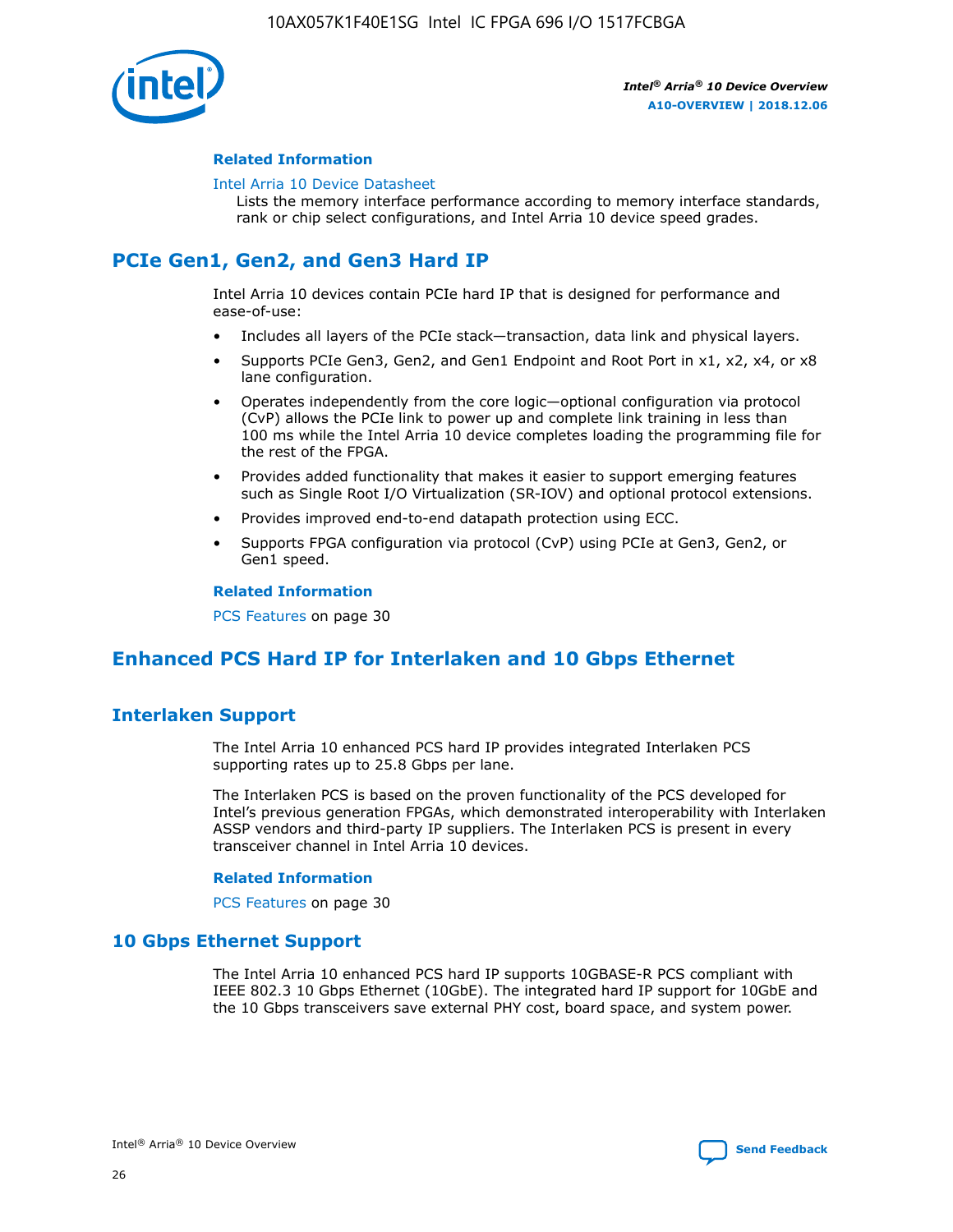

The scalable hard IP supports multiple independent 10GbE ports while using a single PLL for all the 10GBASE-R PCS instantiations, which saves on core logic resources and clock networks:

- Simplifies multiport 10GbE systems compared to XAUI interfaces that require an external XAUI-to-10G PHY.
- Incorporates Electronic Dispersion Compensation (EDC), which enables direct connection to standard 10 Gbps XFP and SFP+ pluggable optical modules.
- Supports backplane Ethernet applications and includes a hard 10GBASE-KR Forward Error Correction (FEC) circuit that you can use for 10 Gbps and 40 Gbps applications.

The 10 Gbps Ethernet PCS hard IP and 10GBASE-KR FEC are present in every transceiver channel.

#### **Related Information**

PCS Features on page 30

# **Low Power Serial Transceivers**

Intel Arria 10 FPGAs and SoCs include lowest power transceivers that deliver high bandwidth, throughput and low latency.

Intel Arria 10 devices deliver the industry's lowest power consumption per transceiver channel:

- 12.5 Gbps transceivers at as low as 242 mW
- 10 Gbps transceivers at as low as 168 mW
- 6 Gbps transceivers at as low as 117 mW

Intel Arria 10 transceivers support various data rates according to application:

- Chip-to-chip and chip-to-module applications—from 1 Gbps up to 25.8 Gbps
- Long reach and backplane applications—from 1 Gbps up to 12.5 with advanced adaptive equalization
- Critical power sensitive applications—from 1 Gbps up to 11.3 Gbps using lower power modes

The combination of 20 nm process technology and architectural advances provide the following benefits:

- Significant reduction in die area and power consumption
- Increase of up to two times in transceiver I/O density compared to previous generation devices while maintaining optimal signal integrity
- Up to 72 total transceiver channels—you can configure up to 6 of these channels to run as fast as 25.8 Gbps
- All channels feature continuous data rate support up to the maximum rated speed

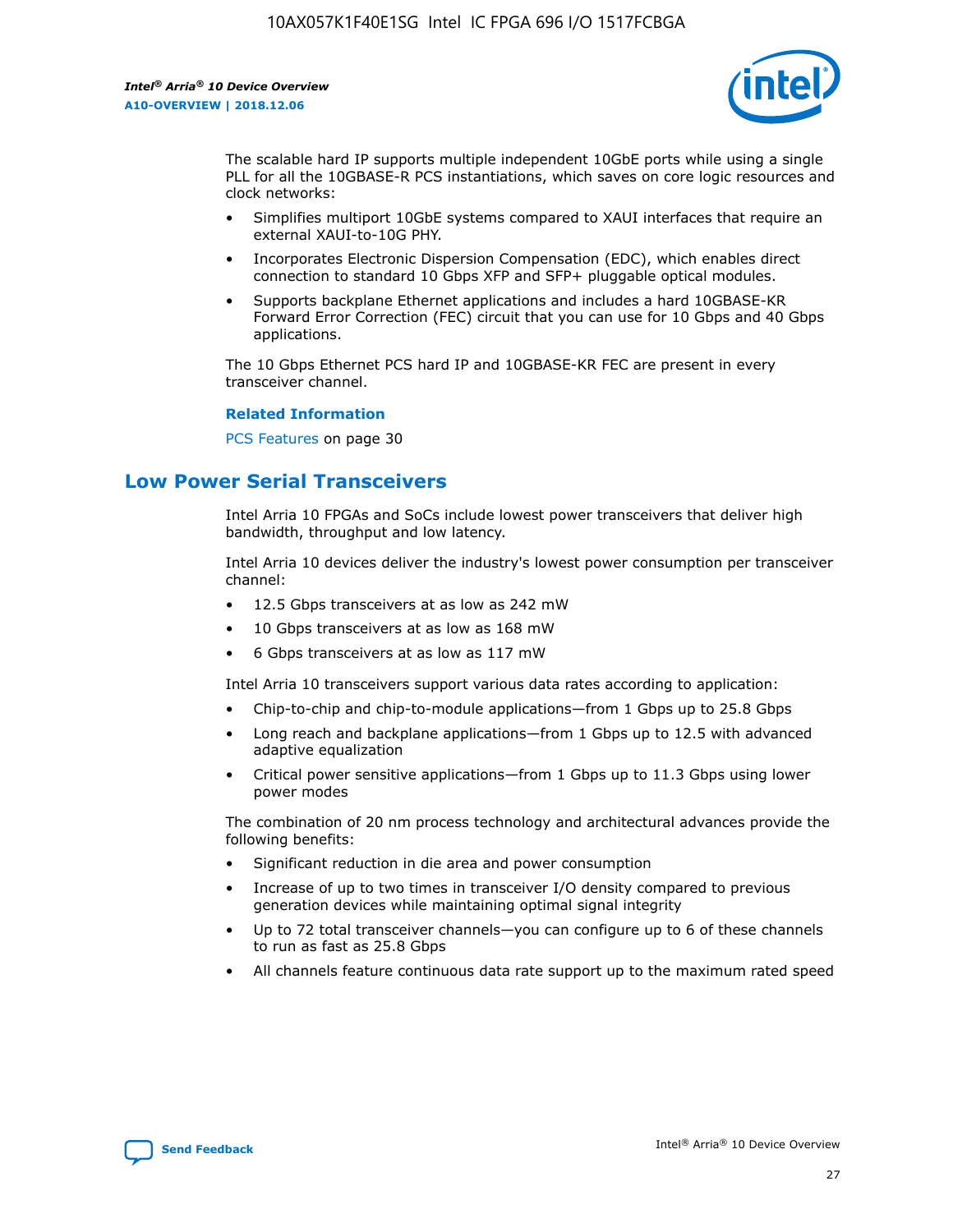



## **Figure 6. Intel Arria 10 Transceiver Block Architecture**

# **Transceiver Channels**

All transceiver channels feature a dedicated Physical Medium Attachment (PMA) and a hardened Physical Coding Sublayer (PCS).

- The PMA provides primary interfacing capabilities to physical channels.
- The PCS typically handles encoding/decoding, word alignment, and other preprocessing functions before transferring data to the FPGA core fabric.

A transceiver channel consists of a PMA and a PCS block. Most transceiver banks have 6 channels. There are some transceiver banks that contain only 3 channels.

A wide variety of bonded and non-bonded data rate configurations is possible using a highly configurable clock distribution network. Up to 80 independent transceiver data rates can be configured.

The following figures are graphical representations of top views of the silicon die, which correspond to reverse views for flip chip packages. Different Intel Arria 10 devices may have different floorplans than the ones shown in the figures.

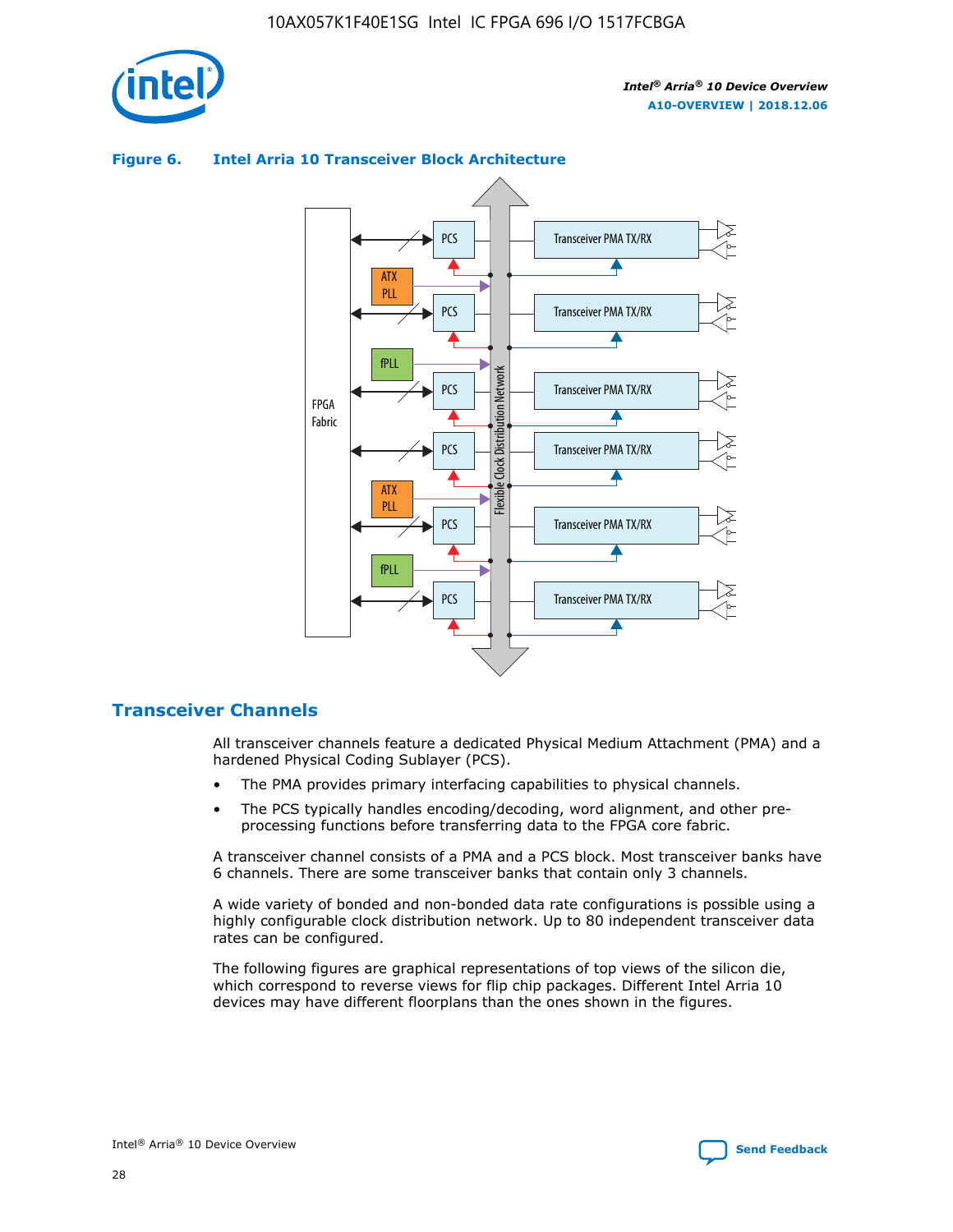

# **Figure 7. Device Chip Overview for Intel Arria 10 GX and GT Devices**



M20K Internal Memory Blocks Core Logic Fabric Transceiver Channels Hard IP Per Transceiver: Standard PCS and Enhanced PCS Hard IPs PCI Express Gen3 Hard IP Fractional PLLs M20K Internal Memory Blocks PCI Express Gen3 Hard IP Variable Precision DSP Blocks I/O PLLs Hard Memory Controllers, General-Purpose I/O Cells, LVDS Hard Processor Subsystem, Dual-Core ARM Cortex A9 M20K Internal Memory Blocks Variable Precision DSP Blocks M20K Internal Memory Blocks Core Logic Fabric I/O PLLs Hard Memory Controllers, General-Purpose I/O Cells, LVDS M20K Internal Memory Blocks Variable Precision DSP Blocks M20K Internal Memory Blocks Transceiver Channels Hard IP Per Transceiver: Standard PCS and Enhanced PCS Hard IPs PCI Express Gen3 Hard IP Fractional PLLs PCI Express Gen3 Hard IP  $\ddot{\cdot}$ Hard PCS Transceiver PMA fPLL ATX (LC) Hard PCS Transceiver PMA **Transmit** Hard PCS Transceiver PMA PLL fPLL Hard PCS Transceiver PMA Transceiver Clock Networks ATX (LC) Hard PCS Transceiver PMA Transmi Hard PCS Transceiver PMA PLL fPLL Hard PCS Transceiver PMA Transceiver PMA Hard PCS ATX (LC) **Transmit** Hard PCS Transceiver PMA PLL Unused transceiver chann can be used as additional transceiver transmit PLLs

# **PMA Features**

Intel Arria 10 transceivers provide exceptional signal integrity at data rates up to 25.8 Gbps. Clocking options include ultra-low jitter ATX PLLs (LC tank based), clock multiplier unit (CMU) PLLs, and fractional PLLs.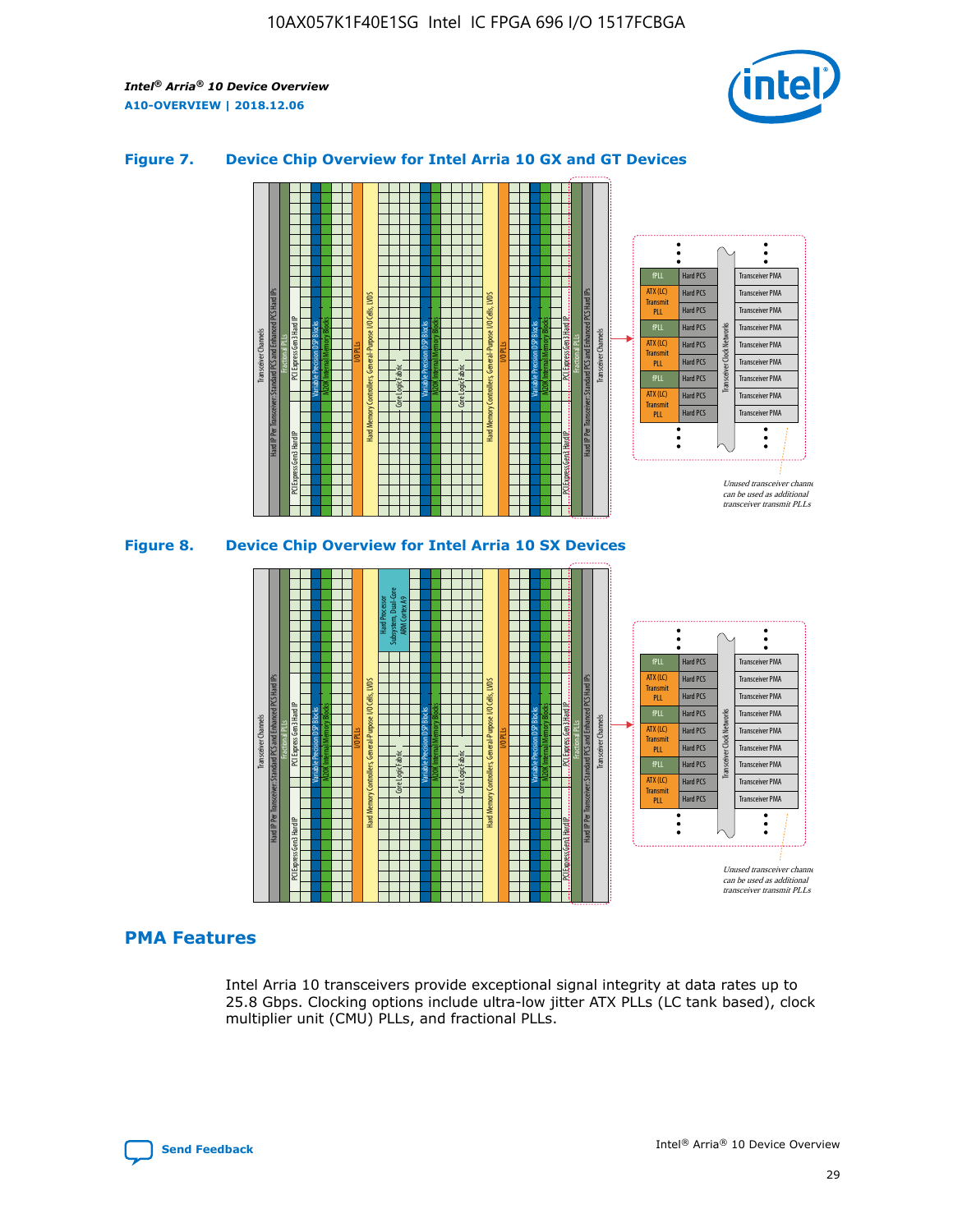

Each transceiver channel contains a channel PLL that can be used as the CMU PLL or clock data recovery (CDR) PLL. In CDR mode, the channel PLL recovers the receiver clock and data in the transceiver channel. Up to 80 independent data rates can be configured on a single Intel Arria 10 device.

## **Table 23. PMA Features of the Transceivers in Intel Arria 10 Devices**

| <b>Feature</b>                                             | <b>Capability</b>                                                                                                                                                                                                             |
|------------------------------------------------------------|-------------------------------------------------------------------------------------------------------------------------------------------------------------------------------------------------------------------------------|
| Chip-to-Chip Data Rates                                    | 1 Gbps to 17.4 Gbps (Intel Arria 10 GX devices)<br>1 Gbps to 25.8 Gbps (Intel Arria 10 GT devices)                                                                                                                            |
| Backplane Support                                          | Drive backplanes at data rates up to 12.5 Gbps                                                                                                                                                                                |
| <b>Optical Module Support</b>                              | SFP+/SFP, XFP, CXP, QSFP/QSFP28, CFP/CFP2/CFP4                                                                                                                                                                                |
| Cable Driving Support                                      | SFP+ Direct Attach, PCI Express over cable, eSATA                                                                                                                                                                             |
| Transmit Pre-Emphasis                                      | 4-tap transmit pre-emphasis and de-emphasis to compensate for system channel loss                                                                                                                                             |
| Continuous Time Linear<br>Equalizer (CTLE)                 | Dual mode, high-gain, and high-data rate, linear receive equalization to compensate for<br>system channel loss                                                                                                                |
| Decision Feedback Equalizer<br>(DFE)                       | 7-fixed and 4-floating tap DFE to equalize backplane channel loss in the presence of<br>crosstalk and noisy environments                                                                                                      |
| Variable Gain Amplifier                                    | Optimizes the signal amplitude prior to the CDR sampling and operates in fixed and<br>adaptive modes                                                                                                                          |
| Altera Digital Adaptive<br>Parametric Tuning (ADAPT)       | Fully digital adaptation engine to automatically adjust all link equalization parameters-<br>including CTLE, DFE, and variable gain amplifier blocks—that provide optimal link margin<br>without intervention from user logic |
| Precision Signal Integrity<br>Calibration Engine (PreSICE) | Hardened calibration controller to quickly calibrate all transceiver control parameters on<br>power-up, which provides the optimal signal integrity and jitter performance                                                    |
| Advanced Transmit (ATX)<br><b>PLL</b>                      | Low jitter ATX (LC tank based) PLLs with continuous tuning range to cover a wide range of<br>standard and proprietary protocols                                                                                               |
| <b>Fractional PLLs</b>                                     | On-chip fractional frequency synthesizers to replace on-board crystal oscillators and reduce<br>system cost                                                                                                                   |
| Digitally Assisted Analog<br><b>CDR</b>                    | Superior jitter tolerance with fast lock time                                                                                                                                                                                 |
| Dynamic Partial<br>Reconfiguration                         | Allows independent control of the Avalon memory-mapped interface of each transceiver<br>channel for the highest transceiver flexibility                                                                                       |
| Multiple PCS-PMA and PCS-<br>PLD interface widths          | 8-, 10-, 16-, 20-, 32-, 40-, or 64-bit interface widths for flexibility of deserialization width,<br>encoding, and reduced latency                                                                                            |

# **PCS Features**

This table summarizes the Intel Arria 10 transceiver PCS features. You can use the transceiver PCS to support a wide range of protocols ranging from 1 Gbps to 25.8 Gbps.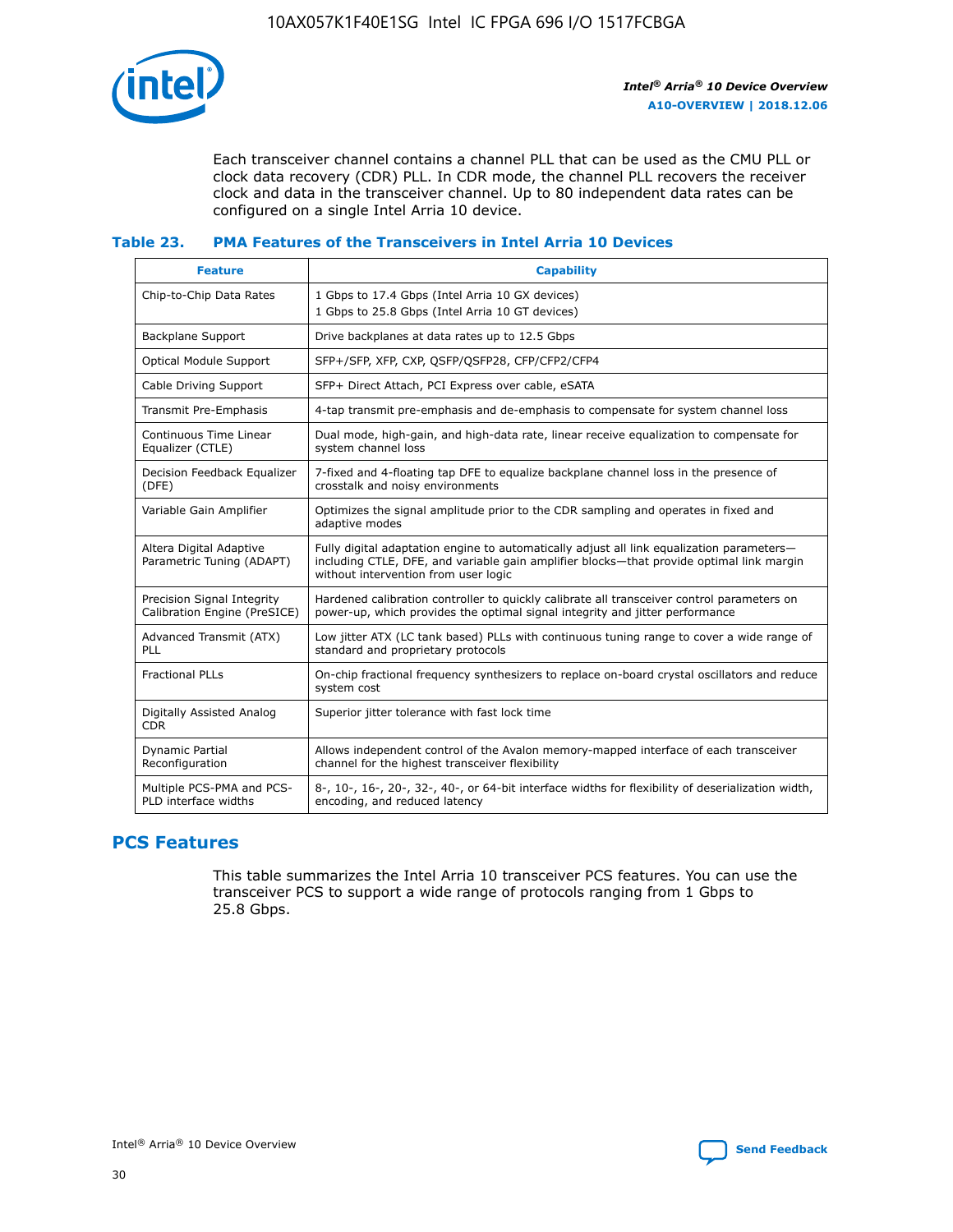

| <b>PCS</b>    | <b>Description</b>                                                                                                                                                                                                                                                                                                                                                                                             |
|---------------|----------------------------------------------------------------------------------------------------------------------------------------------------------------------------------------------------------------------------------------------------------------------------------------------------------------------------------------------------------------------------------------------------------------|
| Standard PCS  | Operates at a data rate up to 12 Gbps<br>Supports protocols such as PCI-Express, CPRI 4.2+, GigE, IEEE 1588 in Hard PCS<br>Implements other protocols using Basic/Custom (Standard PCS) transceiver<br>configuration rules.                                                                                                                                                                                    |
| Enhanced PCS  | Performs functions common to most serial data industry standards, such as word<br>alignment, encoding/decoding, and framing, before data is sent or received off-chip<br>through the PMA<br>• Handles data transfer to and from the FPGA fabric<br>Handles data transfer internally to and from the PMA<br>Provides frequency compensation<br>Performs channel bonding for multi-channel low skew applications |
| PCIe Gen3 PCS | Supports the seamless switching of Data and Clock between the Gen1, Gen2, and Gen3<br>data rates<br>Provides support for PIPE 3.0 features<br>Supports the PIPE interface with the Hard IP enabled, as well as with the Hard IP<br>bypassed                                                                                                                                                                    |

#### **Related Information**

- PCIe Gen1, Gen2, and Gen3 Hard IP on page 26
- Interlaken Support on page 26
- 10 Gbps Ethernet Support on page 26

# **PCS Protocol Support**

This table lists some of the protocols supported by the Intel Arria 10 transceiver PCS. For more information about the blocks in the transmitter and receiver data paths, refer to the related information.

| <b>Protocol</b>                                 | <b>Data Rate</b><br>(Gbps) | <b>Transceiver IP</b>       | <b>PCS Support</b>                      |
|-------------------------------------------------|----------------------------|-----------------------------|-----------------------------------------|
| PCIe Gen3 x1, x2, x4, x8                        | 8.0                        | Native PHY (PIPE)           | Standard PCS and PCIe<br>Gen3 PCS       |
| PCIe Gen2 x1, x2, x4, x8                        | 5.0                        | Native PHY (PIPE)           | <b>Standard PCS</b>                     |
| PCIe Gen1 x1, x2, x4, x8                        | 2.5                        | Native PHY (PIPE)           | Standard PCS                            |
| 1000BASE-X Gigabit Ethernet                     | 1.25                       | Native PHY                  | <b>Standard PCS</b>                     |
| 1000BASE-X Gigabit Ethernet with<br>IEEE 1588v2 | 1.25                       | Native PHY                  | Standard PCS                            |
| 10GBASE-R                                       | 10.3125                    | Native PHY                  | <b>Enhanced PCS</b>                     |
| 10GBASE-R with IEEE 1588v2                      | 10.3125                    | Native PHY                  | <b>Enhanced PCS</b>                     |
| 10GBASE-R with KR FEC                           | 10.3125                    | Native PHY                  | <b>Enhanced PCS</b>                     |
| 10GBASE-KR and 1000BASE-X                       | 10.3125                    | 1G/10GbE and 10GBASE-KR PHY | Standard PCS and<br><b>Enhanced PCS</b> |
| Interlaken (CEI-6G/11G)                         | 3.125 to 17.4              | Native PHY                  | <b>Enhanced PCS</b>                     |
| SFI-S/SFI-5.2                                   | 11.2                       | Native PHY                  | <b>Enhanced PCS</b>                     |
| $10G$ SDI                                       | 10.692                     | Native PHY                  | <b>Enhanced PCS</b>                     |
|                                                 |                            |                             | continued                               |

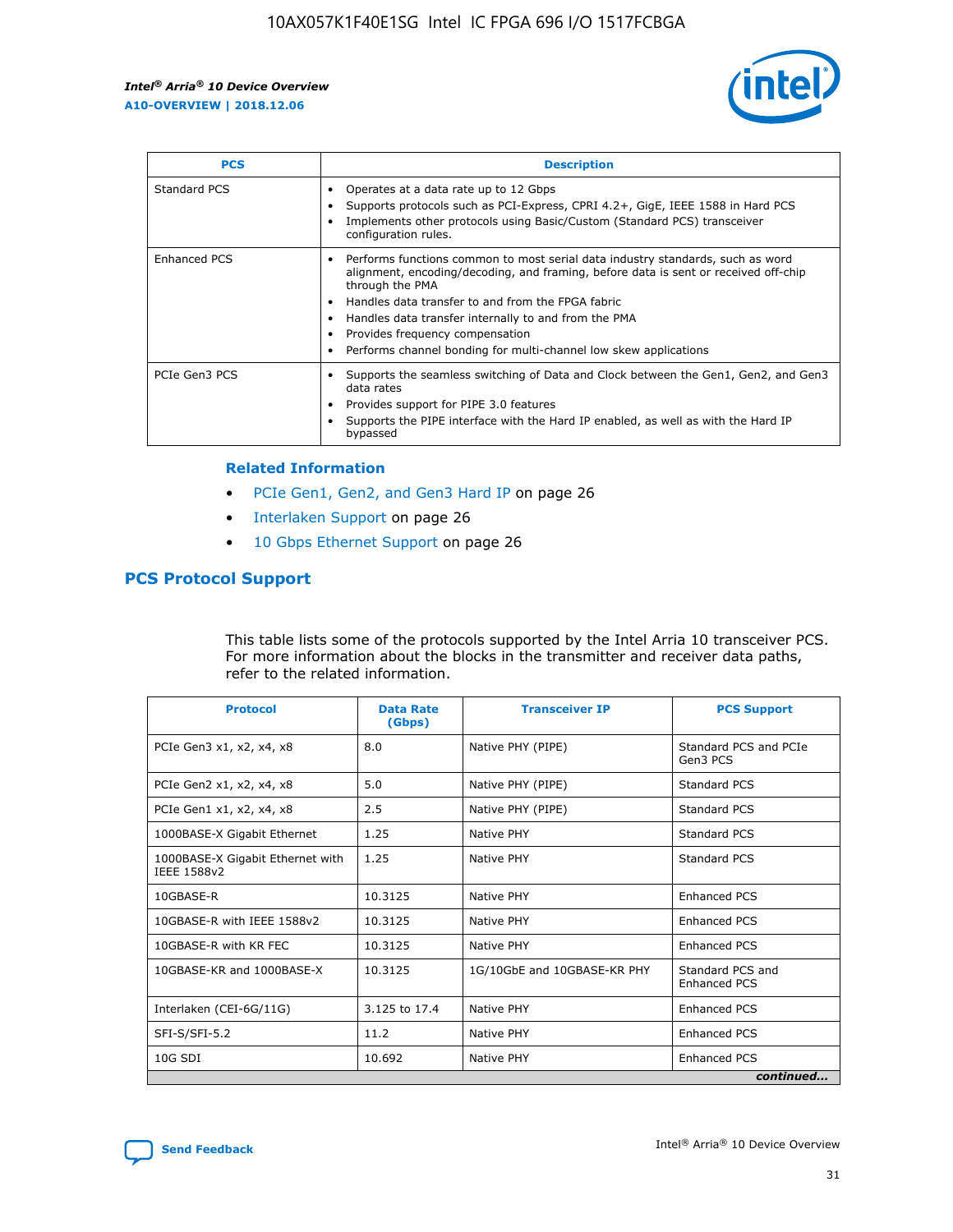

| <b>Protocol</b>      | <b>Data Rate</b><br>(Gbps) | <b>Transceiver IP</b> | <b>PCS Support</b> |
|----------------------|----------------------------|-----------------------|--------------------|
| CPRI 6.0 (64B/66B)   | 0.6144 to<br>10.1376       | Native PHY            | Enhanced PCS       |
| CPRI 4.2 (8B/10B)    | 0.6144 to<br>9.8304        | Native PHY            | Standard PCS       |
| OBSAI RP3 v4.2       | 0.6144 to 6.144            | Native PHY            | Standard PCS       |
| SD-SDI/HD-SDI/3G-SDI | $0.143(12)$ to<br>2.97     | Native PHY            | Standard PCS       |

# **Related Information**

#### [Intel Arria 10 Transceiver PHY User Guide](https://www.intel.com/content/www/us/en/programmable/documentation/nik1398707230472.html#nik1398707091164)

Provides more information about the supported transceiver protocols and PHY IP, the PMA architecture, and the standard, enhanced, and PCIe Gen3 PCS architecture.

# **SoC with Hard Processor System**

Each SoC device combines an FPGA fabric and a hard processor system (HPS) in a single device. This combination delivers the flexibility of programmable logic with the power and cost savings of hard IP in these ways:

- Reduces board space, system power, and bill of materials cost by eliminating a discrete embedded processor
- Allows you to differentiate the end product in both hardware and software, and to support virtually any interface standard
- Extends the product life and revenue through in-field hardware and software updates

<sup>(12)</sup> The 0.143 Gbps data rate is supported using oversampling of user logic that you must implement in the FPGA fabric.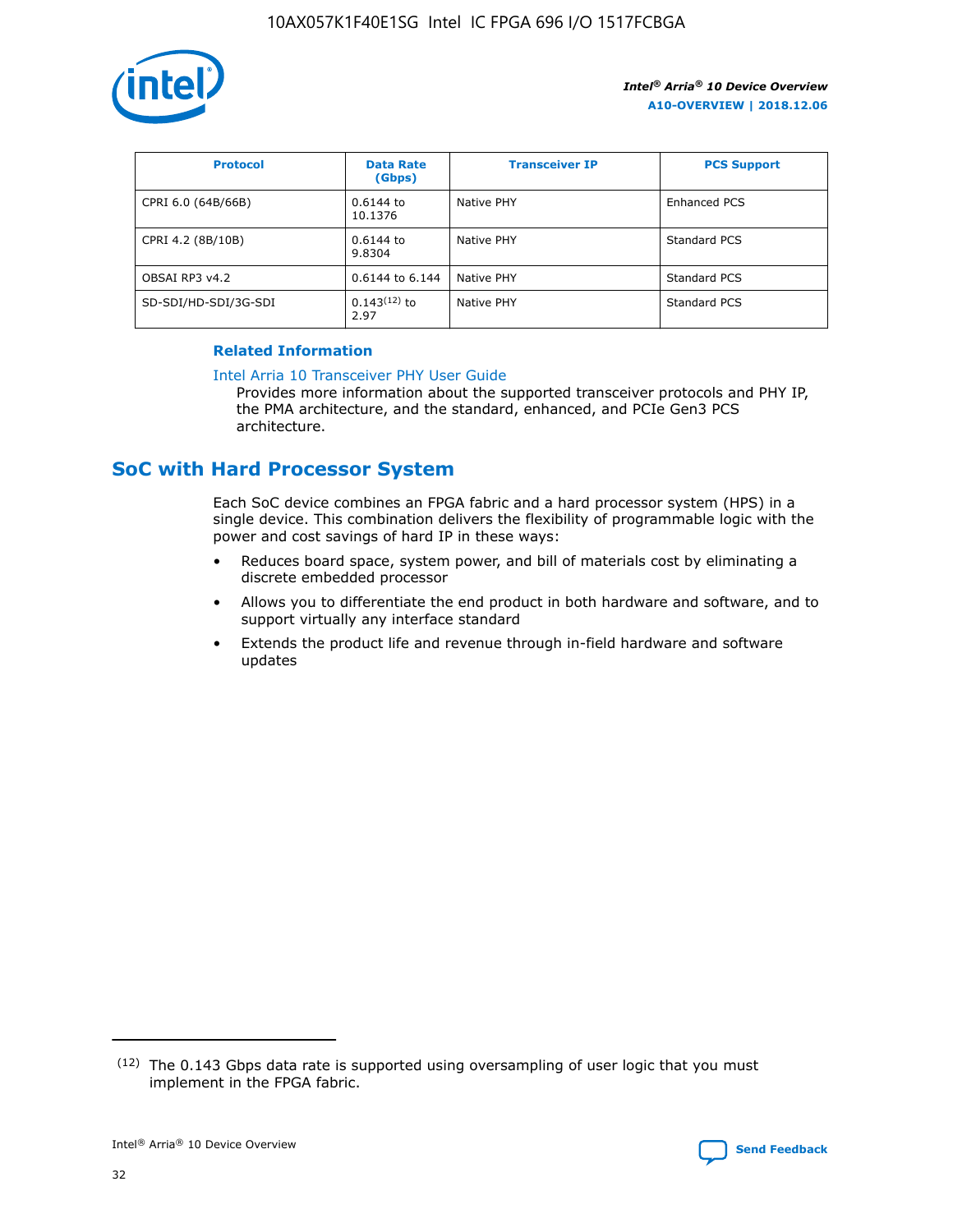

#### **Figure 9. HPS Block Diagram**

This figure shows a block diagram of the HPS with the dual ARM Cortex-A9 MPCore processor.



# **Key Advantages of 20-nm HPS**

The 20-nm HPS strikes a balance between enabling maximum software compatibility with 28-nm SoCs while still improving upon the 28-nm HPS architecture. These improvements address the requirements of the next generation target markets such as wireless and wireline communications, compute and storage equipment, broadcast and military in terms of performance, memory bandwidth, connectivity via backplane and security.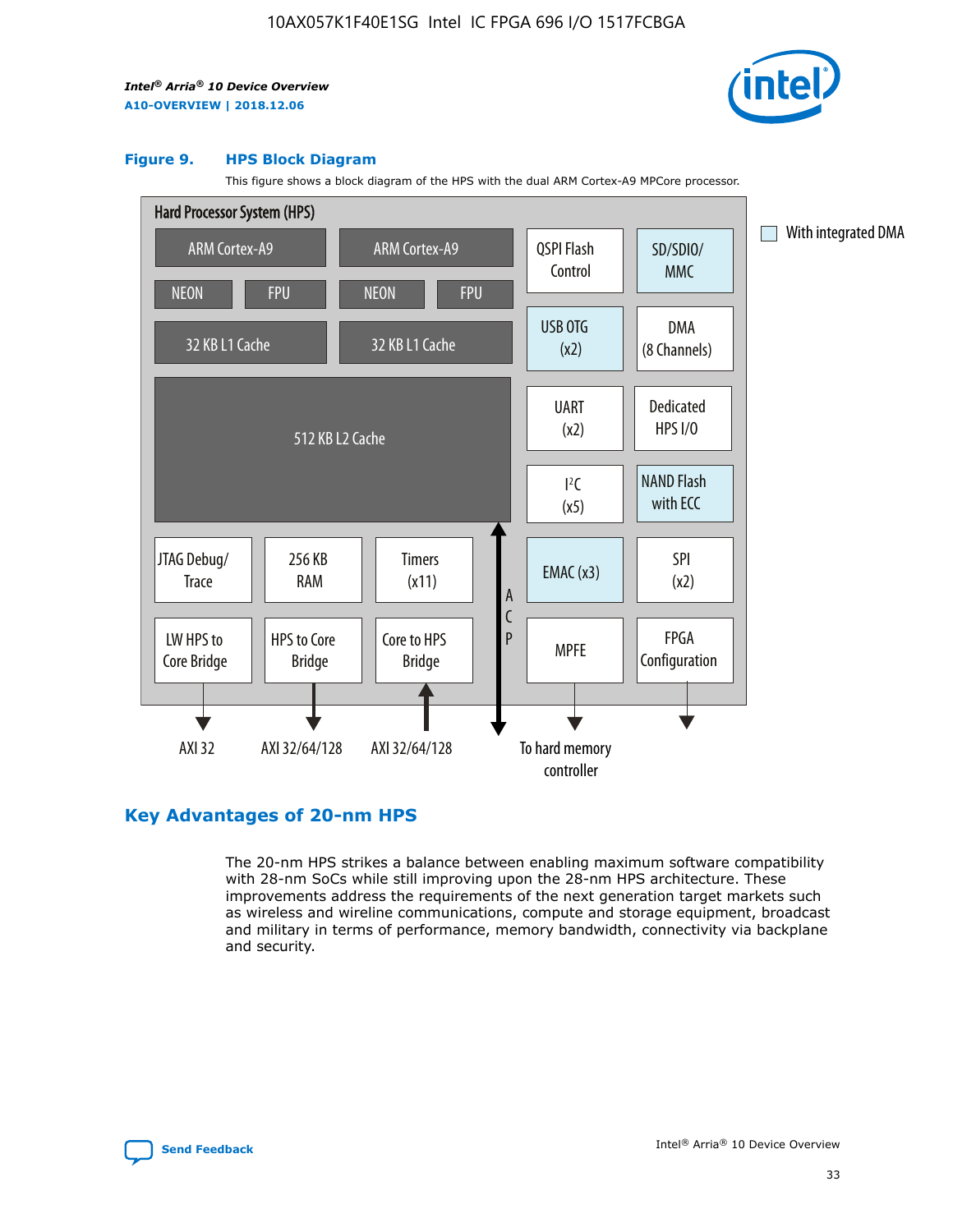

## **Table 24. Improvements in 20 nm HPS**

This table lists the key improvements of the 20 nm HPS compared to the 28 nm HPS.

| Advantages/<br><b>Improvements</b>                          | <b>Description</b>                                                                                                                                                                                                                                                                                                                                                                                                                                                                                                                                                                                                                                                                                                                                                                                                                                                                                                      |
|-------------------------------------------------------------|-------------------------------------------------------------------------------------------------------------------------------------------------------------------------------------------------------------------------------------------------------------------------------------------------------------------------------------------------------------------------------------------------------------------------------------------------------------------------------------------------------------------------------------------------------------------------------------------------------------------------------------------------------------------------------------------------------------------------------------------------------------------------------------------------------------------------------------------------------------------------------------------------------------------------|
| Increased performance and<br>overdrive capability           | While the nominal processor frequency is 1.2 GHz, the 20 nm HPS offers an "overdrive"<br>feature which enables a higher processor operating frequency. This requires a higher supply<br>voltage value that is unique to the HPS and may require a separate regulator.                                                                                                                                                                                                                                                                                                                                                                                                                                                                                                                                                                                                                                                   |
| Increased processor memory<br>bandwidth and DDR4<br>support | Up to 64-bit DDR4 memory at 2,400 Mbps support is available for the processor. The hard<br>memory controller for the HPS comprises a multi-port front end that manages connections<br>to a single port memory controller. The multi-port front end allows logic core and the HPS<br>to share ports and thereby the available bandwidth of the memory controller.                                                                                                                                                                                                                                                                                                                                                                                                                                                                                                                                                        |
| Flexible I/O sharing                                        | An advanced I/O pin muxing scheme allows improved sharing of I/O between the HPS and<br>the core logic. The following types of I/O are available for SoC:<br>17 dedicated I/Os-physically located inside the HPS block and are not accessible to<br>logic within the core. The 17 dedicated I/Os are used for HPS clock, resets, and<br>interfacing with boot devices, QSPI, and SD/MMC.<br>48 direct shared I/O-located closest to the HPS block and are ideal for high speed HPS<br>peripherals such as EMAC, USB, and others. There is one bank of 48 I/Os that supports<br>direct sharing where the 48 I/Os can be shared 12 I/Os at a time.<br>Standard (shared) I/O—all standard I/Os can be shared by the HPS peripherals and any<br>logic within the core. For designs where more than 48 I/Os are required to fully use all<br>the peripherals in the HPS, these I/Os can be connected through the core logic. |
| <b>EMAC</b> core                                            | Three EMAC cores are available in the HPS. The EMAC cores enable an application to<br>support two redundant Ethernet connections; for example, backplane, or two EMAC cores<br>for managing IEEE 1588 time stamp information while allowing a third EMAC core for debug<br>and configuration. All three EMACs can potentially share the same time stamps, simplifying<br>the 1588 time stamping implementation. A new serial time stamp interface allows core<br>logic to access and read the time stamp values. The integrated EMAC controllers can be<br>connected to external Ethernet PHY through the provided MDIO or I <sup>2</sup> C interface.                                                                                                                                                                                                                                                                  |
| On-chip memory                                              | The on-chip memory is updated to 256 KB support and can support larger data sets and<br>real time algorithms.                                                                                                                                                                                                                                                                                                                                                                                                                                                                                                                                                                                                                                                                                                                                                                                                           |
| <b>ECC</b> enhancements                                     | Improvements in L2 Cache ECC management allow identification of errors down to the<br>address level. ECC enhancements also enable improved error injection and status reporting<br>via the introduction of new memory mapped access to syndrome and data signals.                                                                                                                                                                                                                                                                                                                                                                                                                                                                                                                                                                                                                                                       |
| HPS to FPGA Interconnect<br><b>Backbone</b>                 | Although the HPS and the Logic Core can operate independently, they are tightly coupled<br>via a high-bandwidth system interconnect built from high-performance ARM AMBA AXI bus<br>bridges. IP bus masters in the FPGA fabric have access to HPS bus slaves via the FPGA-to-<br>HPS interconnect. Similarly, HPS bus masters have access to bus slaves in the core fabric<br>via the HPS-to-FPGA bridge. Both bridges are AMBA AXI-3 compliant and support<br>simultaneous read and write transactions. Up to three masters within the core fabric can<br>share the HPS SDRAM controller with the processor. Additionally, the processor can be used<br>to configure the core fabric under program control via a dedicated 32-bit configuration port.                                                                                                                                                                  |
| FPGA configuration and HPS<br>booting                       | The FPGA fabric and HPS in the SoCs are powered independently. You can reduce the clock<br>frequencies or gate the clocks to reduce dynamic power.<br>You can configure the FPGA fabric and boot the HPS independently, in any order, providing<br>you with more design flexibility.                                                                                                                                                                                                                                                                                                                                                                                                                                                                                                                                                                                                                                    |
| Security                                                    | New security features have been introduced for anti-tamper management, secure boot,<br>encryption (AES), and authentication (SHA).                                                                                                                                                                                                                                                                                                                                                                                                                                                                                                                                                                                                                                                                                                                                                                                      |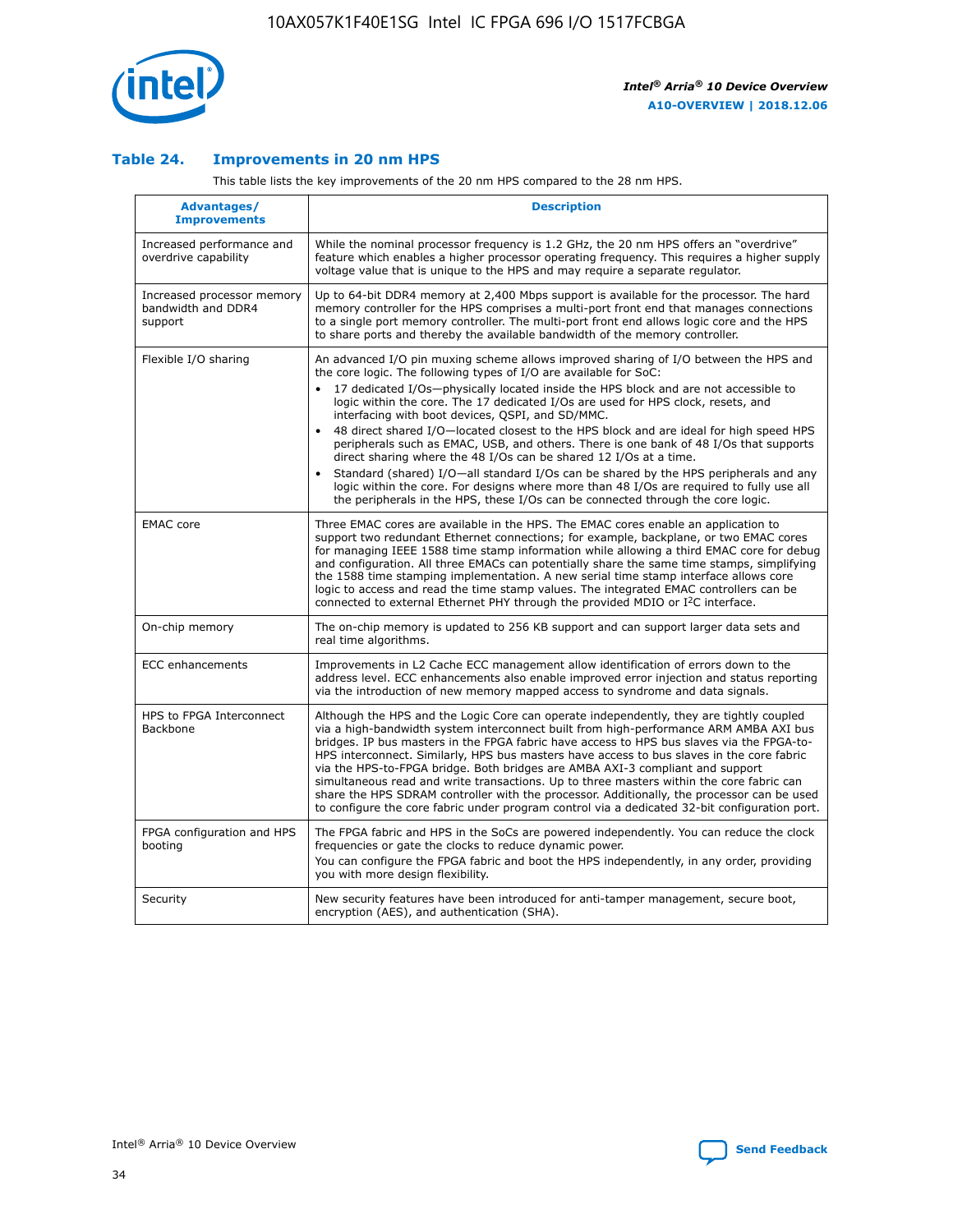

# **Features of the HPS**

The HPS has the following features:

- 1.2-GHz, dual-core ARM Cortex-A9 MPCore processor with up to 1.5-GHz via overdrive
	- ARMv7-A architecture that runs 32-bit ARM instructions, 16-bit and 32-bit Thumb instructions, and 8-bit Java byte codes in Jazelle style
	- Superscalar, variable length, out-of-order pipeline with dynamic branch prediction
	- Instruction Efficiency 2.5 MIPS/MHz, which provides total performance of 7500 MIPS at 1.5 GHz
- Each processor core includes:
	- 32 KB of L1 instruction cache, 32 KB of L1 data cache
	- Single- and double-precision floating-point unit and NEON media engine
	- CoreSight debug and trace technology
	- Snoop Control Unit (SCU) and Acceleration Coherency Port (ACP)
- 512 KB of shared L2 cache
- 256 KB of scratch RAM
- Hard memory controller with support for DDR3, DDR4 and optional error correction code (ECC) support
- Multiport Front End (MPFE) Scheduler interface to the hard memory controller
- 8-channel direct memory access (DMA) controller
- QSPI flash controller with SIO, DIO, QIO SPI Flash support
- NAND flash controller (ONFI 1.0 or later) with DMA and ECC support, updated to support 8 and 16-bit Flash devices and new command DMA to offload CPU for fast power down recovery
- Updated SD/SDIO/MMC controller to eMMC 4.5 with DMA with CE-ATA digital command support
- 3 10/100/1000 Ethernet media access control (MAC) with DMA
- 2 USB On-the-Go (OTG) controllers with DMA
- $\bullet$  5 I<sup>2</sup>C controllers (3 can be used by EMAC for MIO to external PHY)
- 2 UART 16550 Compatible controllers
- 4 serial peripheral interfaces (SPI) (2 Master, 2 Slaves)
- 62 programmable general-purpose I/Os, which includes 48 direct share I/Os that allows the HPS peripherals to connect directly to the FPGA I/Os
- 7 general-purpose timers
- 4 watchdog timers
- Anti-tamper, Secure Boot, Encryption (AES) and Authentication (SHA)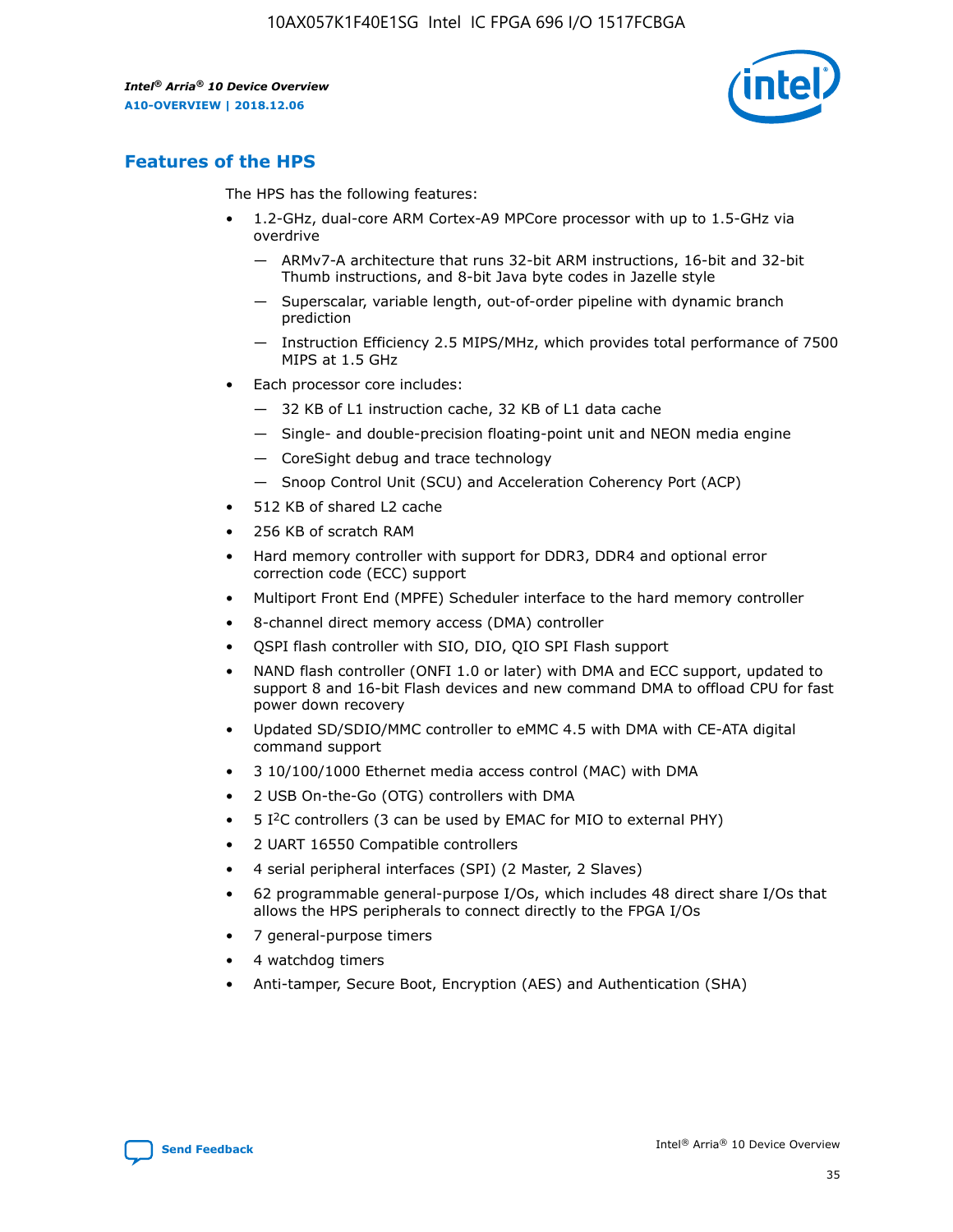

# **System Peripherals and Debug Access Port**

Each Ethernet MAC, USB OTG, NAND flash controller, and SD/MMC controller module has an integrated DMA controller. For modules without an integrated DMA controller, an additional DMA controller module provides up to eight channels of high-bandwidth data transfers. Peripherals that communicate off-chip are multiplexed with other peripherals at the HPS pin level. This allows you to choose which peripherals interface with other devices on your PCB.

The debug access port provides interfaces to industry standard JTAG debug probes and supports ARM CoreSight debug and core traces to facilitate software development.

## **HPS–FPGA AXI Bridges**

The HPS–FPGA bridges, which support the Advanced Microcontroller Bus Architecture (AMBA) Advanced eXtensible Interface (AXI™) specifications, consist of the following bridges:

- FPGA-to-HPS AMBA AXI bridge—a high-performance bus supporting 32, 64, and 128 bit data widths that allows the FPGA fabric to issue transactions to slaves in the HPS.
- HPS-to-FPGA Avalon/AMBA AXI bridge—a high-performance bus supporting 32, 64, and 128 bit data widths that allows the HPS to issue transactions to slaves in the FPGA fabric.
- Lightweight HPS-to-FPGA AXI bridge—a lower latency 32 bit width bus that allows the HPS to issue transactions to soft peripherals in the FPGA fabric. This bridge is primarily used for control and status register (CSR) accesses to peripherals in the FPGA fabric.

The HPS–FPGA AXI bridges allow masters in the FPGA fabric to communicate with slaves in the HPS logic, and vice versa. For example, the HPS-to-FPGA AXI bridge allows you to share memories instantiated in the FPGA fabric with one or both microprocessors in the HPS, while the FPGA-to-HPS AXI bridge allows logic in the FPGA fabric to access the memory and peripherals in the HPS.

Each HPS–FPGA bridge also provides asynchronous clock crossing for data transferred between the FPGA fabric and the HPS.

## **HPS SDRAM Controller Subsystem**

The HPS SDRAM controller subsystem contains a multiport SDRAM controller and DDR PHY that are shared between the FPGA fabric (through the FPGA-to-HPS SDRAM interface), the level 2 (L2) cache, and the level 3 (L3) system interconnect. The FPGA-to-HPS SDRAM interface supports AMBA AXI and Avalon® Memory-Mapped (Avalon-MM) interface standards, and provides up to six individual ports for access by masters implemented in the FPGA fabric.

The HPS SDRAM controller supports up to 3 masters (command ports), 3x 64-bit read data ports and 3x 64-bit write data ports.

To maximize memory performance, the SDRAM controller subsystem supports command and data reordering, deficit round-robin arbitration with aging, and high-priority bypass features.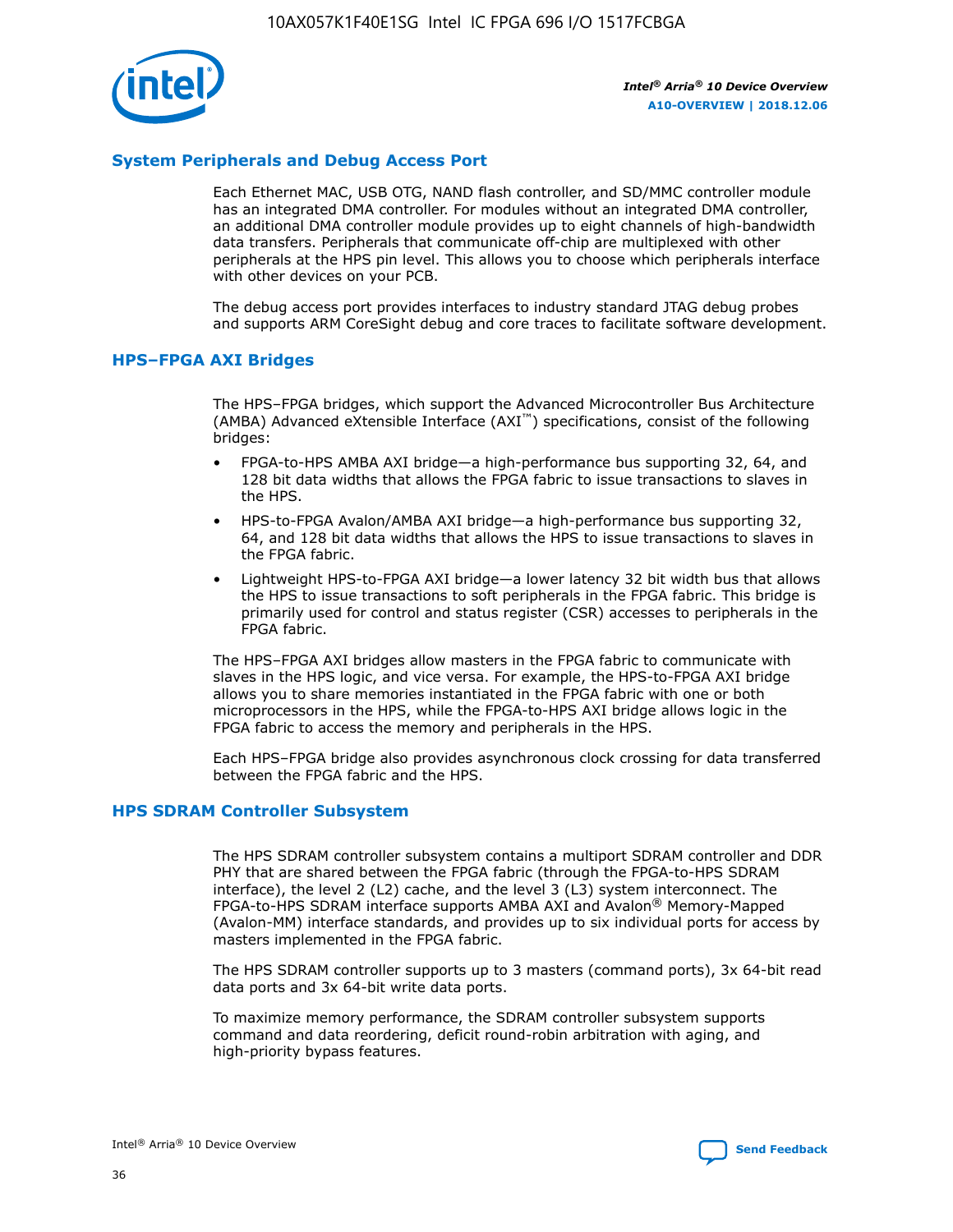

# **FPGA Configuration and HPS Booting**

The FPGA fabric and HPS in the SoC FPGA must be powered at the same time. You can reduce the clock frequencies or gate the clocks to reduce dynamic power.

Once powered, the FPGA fabric and HPS can be configured independently thus providing you with more design flexibility:

- You can boot the HPS independently. After the HPS is running, the HPS can fully or partially reconfigure the FPGA fabric at any time under software control. The HPS can also configure other FPGAs on the board through the FPGA configuration controller.
- Configure the FPGA fabric first, and then boot the HPS from memory accessible to the FPGA fabric.

## **Hardware and Software Development**

For hardware development, you can configure the HPS and connect your soft logic in the FPGA fabric to the HPS interfaces using the Platform Designer system integration tool in the Intel Quartus Prime software.

For software development, the ARM-based SoC FPGA devices inherit the rich software development ecosystem available for the ARM Cortex-A9 MPCore processor. The software development process for Intel SoC FPGAs follows the same steps as those for other SoC devices from other manufacturers. Support for Linux\*, VxWorks\*, and other operating systems are available for the SoC FPGAs. For more information on the operating systems support availability, contact the Intel FPGA sales team.

You can begin device-specific firmware and software development on the Intel SoC FPGA Virtual Target. The Virtual Target is a fast PC-based functional simulation of a target development system—a model of a complete development board. The Virtual Target enables the development of device-specific production software that can run unmodified on actual hardware.

# **Dynamic and Partial Reconfiguration**

The Intel Arria 10 devices support dynamic and partial reconfiguration. You can use dynamic and partial reconfiguration simultaneously to enable seamless reconfiguration of both the device core and transceivers.

# **Dynamic Reconfiguration**

You can reconfigure the PMA and PCS blocks while the device continues to operate. This feature allows you to change the data rates, protocol, and analog settings of a channel in a transceiver bank without affecting on-going data transfer in other transceiver banks. This feature is ideal for applications that require dynamic multiprotocol or multirate support.

# **Partial Reconfiguration**

Using partial reconfiguration, you can reconfigure some parts of the device while keeping the device in operation.

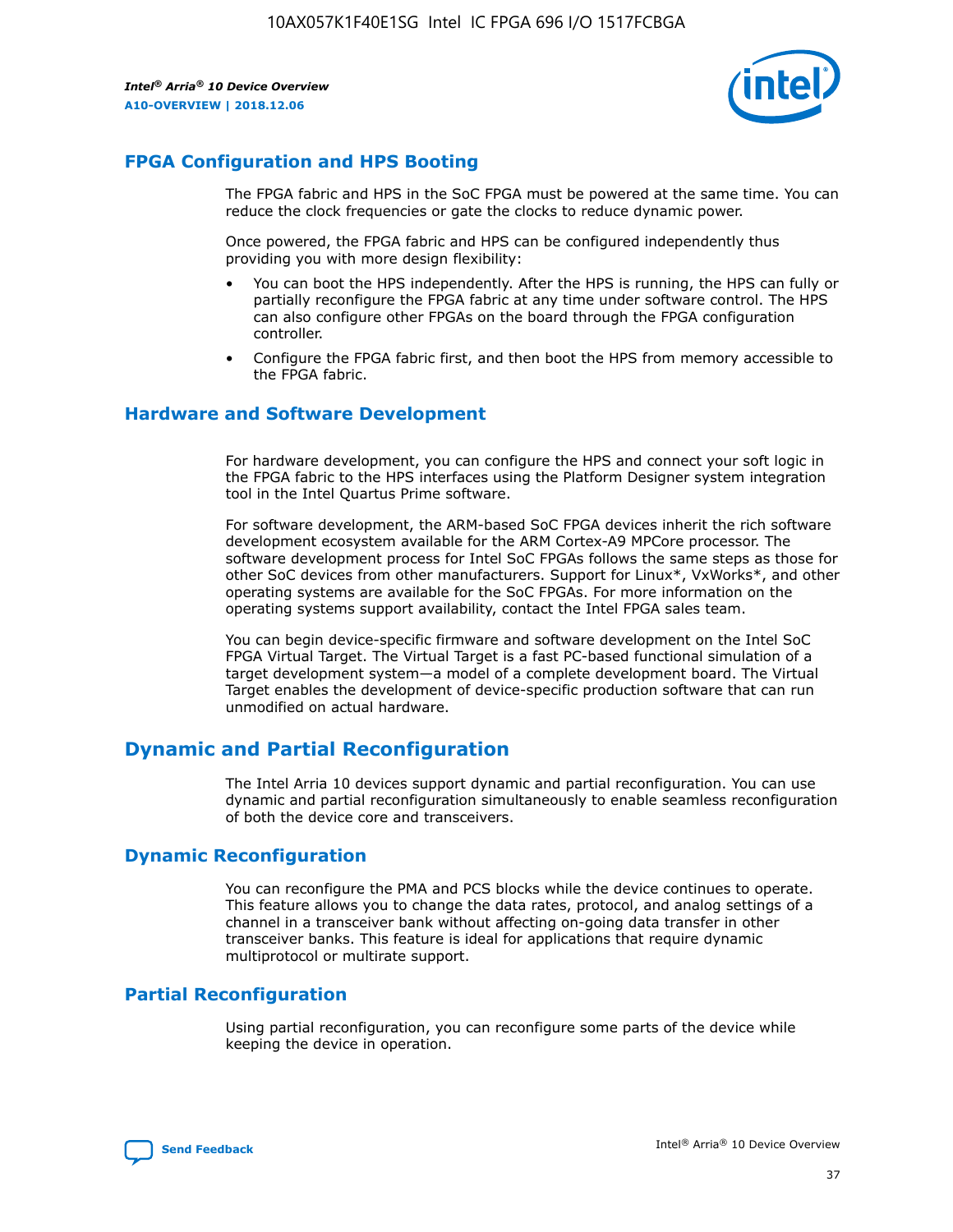

Instead of placing all device functions in the FPGA fabric, you can store some functions that do not run simultaneously in external memory and load them only when required. This capability increases the effective logic density of the device, and lowers cost and power consumption.

In the Intel solution, you do not have to worry about intricate device architecture to perform a partial reconfiguration. The partial reconfiguration capability is built into the Intel Quartus Prime design software, making such time-intensive task simple.

Intel Arria 10 devices support partial reconfiguration in the following configuration options:

- Using an internal host:
	- All supported configuration modes where the FPGA has access to external memory devices such as serial and parallel flash memory.
	- Configuration via Protocol [CvP (PCIe)]
- Using an external host—passive serial (PS), fast passive parallel (FPP) x8, FPP x16, and FPP x32 I/O interface.

# **Enhanced Configuration and Configuration via Protocol**

# **Table 25. Configuration Schemes and Features of Intel Arria 10 Devices**

Intel Arria 10 devices support 1.8 V programming voltage and several configuration schemes.

| <b>Scheme</b>                                                          | <b>Data</b><br><b>Width</b> | <b>Max Clock</b><br>Rate<br>(MHz) | <b>Max Data</b><br>Rate<br>(Mbps)<br>(13) | <b>Decompression</b> | <b>Design</b><br>Security <sup>(1</sup><br>4) | <b>Partial</b><br>Reconfiguration<br>(15) | <b>Remote</b><br><b>System</b><br><b>Update</b> |
|------------------------------------------------------------------------|-----------------------------|-----------------------------------|-------------------------------------------|----------------------|-----------------------------------------------|-------------------------------------------|-------------------------------------------------|
| <b>JTAG</b>                                                            | 1 bit                       | 33                                | 33                                        |                      |                                               | Yes <sup>(16)</sup>                       |                                                 |
| Active Serial (AS)<br>through the<br>EPCO-L<br>configuration<br>device | 1 bit,<br>4 bits            | 100                               | 400                                       | Yes                  | Yes                                           | $Y_{PS}(16)$                              | Yes                                             |
| Passive serial (PS)<br>through CPLD or<br>external<br>microcontroller  | 1 bit                       | 100                               | 100                                       | Yes                  | Yes                                           | Yes(16)                                   | Parallel<br>Flash<br>Loader<br>(PFL) IP<br>core |
|                                                                        |                             |                                   |                                           |                      |                                               |                                           | continued                                       |

<sup>(13)</sup> Enabling either compression or design security features affects the maximum data rate. Refer to the Intel Arria 10 Device Datasheet for more information.

<sup>(14)</sup> Encryption and compression cannot be used simultaneously.

 $(15)$  Partial reconfiguration is an advanced feature of the device family. If you are interested in using partial reconfiguration, contact Intel for support.

 $(16)$  Partial configuration can be performed only when it is configured as internal host.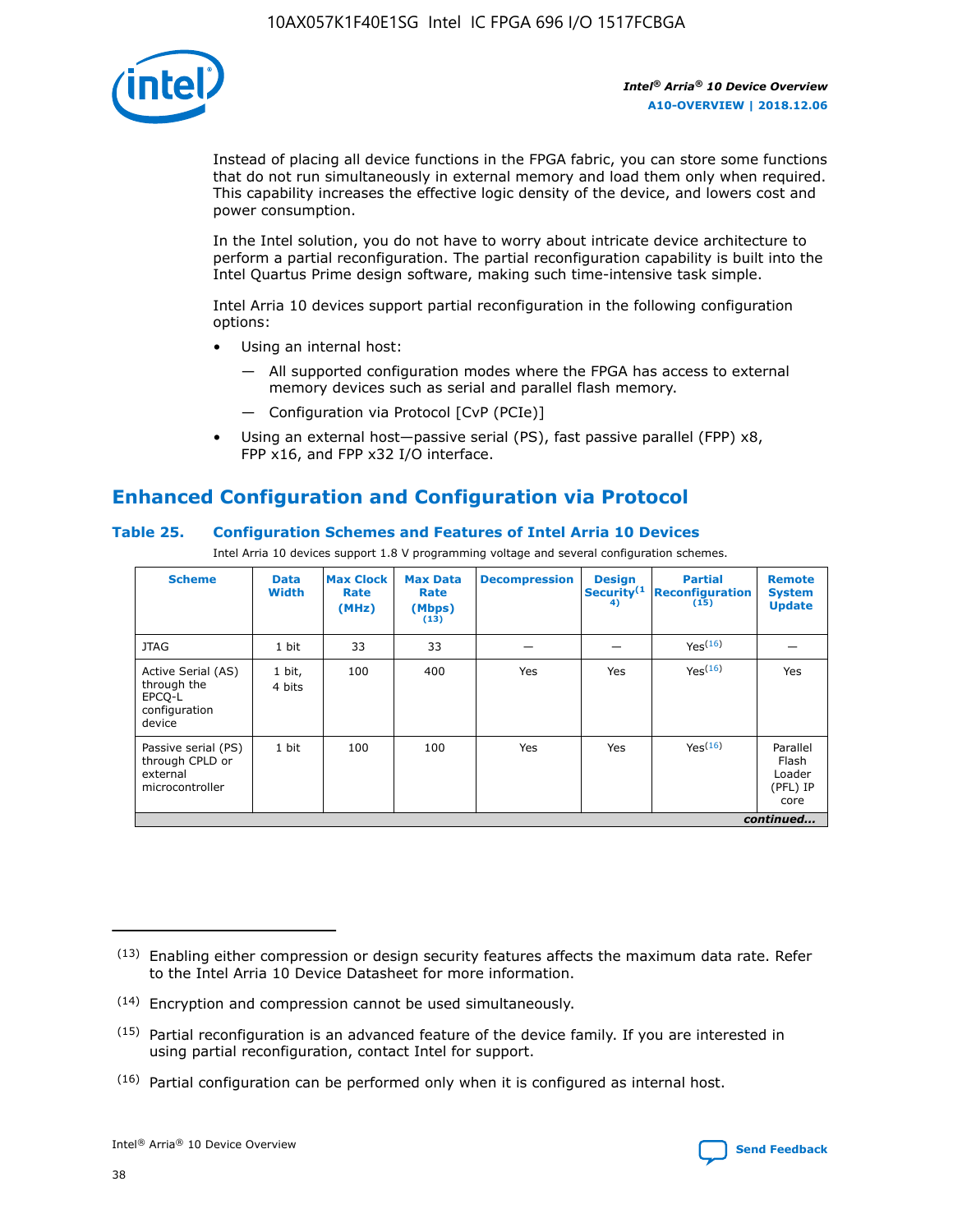

| <b>Scheme</b>                                    | <b>Data</b><br><b>Width</b> | <b>Max Clock</b><br>Rate<br>(MHz) | <b>Max Data</b><br>Rate<br>(Mbps)<br>(13) | <b>Decompression</b> | <b>Design</b><br>Security <sup>(1</sup><br>4) | <b>Partial</b><br><b>Reconfiguration</b><br>(15) | <b>Remote</b><br><b>System</b><br><b>Update</b> |
|--------------------------------------------------|-----------------------------|-----------------------------------|-------------------------------------------|----------------------|-----------------------------------------------|--------------------------------------------------|-------------------------------------------------|
| Fast passive                                     | 8 bits                      | 100                               | 3200                                      | Yes                  | Yes                                           | Yes(17)                                          | PFL IP                                          |
| parallel (FPP)<br>through CPLD or                | 16 bits                     |                                   |                                           | Yes                  | Yes                                           |                                                  | core                                            |
| external<br>microcontroller                      | 32 bits                     |                                   |                                           | Yes                  | Yes                                           |                                                  |                                                 |
| Configuration via                                | 16 bits                     | 100                               | 3200                                      | Yes                  | Yes                                           | Yes <sup>(17)</sup>                              |                                                 |
| <b>HPS</b>                                       | 32 bits                     |                                   |                                           | Yes                  | Yes                                           |                                                  |                                                 |
| Configuration via<br>Protocol [CvP<br>$(PCIe^*)$ | x1, x2,<br>x4, x8<br>lanes  |                                   | 8000                                      | Yes                  | Yes                                           | Yes(16)                                          |                                                 |

You can configure Intel Arria 10 devices through PCIe using Configuration via Protocol (CvP). The Intel Arria 10 CvP implementation conforms to the PCIe 100 ms power-up-to-active time requirement.

#### **Related Information**

[Configuration via Protocol \(CvP\) Implementation in Intel FPGAs User Guide](https://www.intel.com/content/www/us/en/programmable/documentation/dsu1441819344145.html#dsu1442269728522) Provides more information about the CvP configuration scheme.

# **SEU Error Detection and Correction**

Intel Arria 10 devices offer robust and easy-to-use single-event upset (SEU) error detection and correction circuitry.

The detection and correction circuitry includes protection for Configuration RAM (CRAM) programming bits and user memories. The CRAM is protected by a continuously running CRC error detection circuit with integrated ECC that automatically corrects one or two errors and detects higher order multi-bit errors. When more than two errors occur, correction is available through reloading of the core programming file, providing a complete design refresh while the FPGA continues to operate.

The physical layout of the Intel Arria 10 CRAM array is optimized to make the majority of multi-bit upsets appear as independent single-bit or double-bit errors which are automatically corrected by the integrated CRAM ECC circuitry. In addition to the CRAM protection, the M20K memory blocks also include integrated ECC circuitry and are layout-optimized for error detection and correction. The MLAB does not have ECC.

(14) Encryption and compression cannot be used simultaneously.

<sup>(17)</sup> Supported at a maximum clock rate of 100 MHz.



 $(13)$  Enabling either compression or design security features affects the maximum data rate. Refer to the Intel Arria 10 Device Datasheet for more information.

 $(15)$  Partial reconfiguration is an advanced feature of the device family. If you are interested in using partial reconfiguration, contact Intel for support.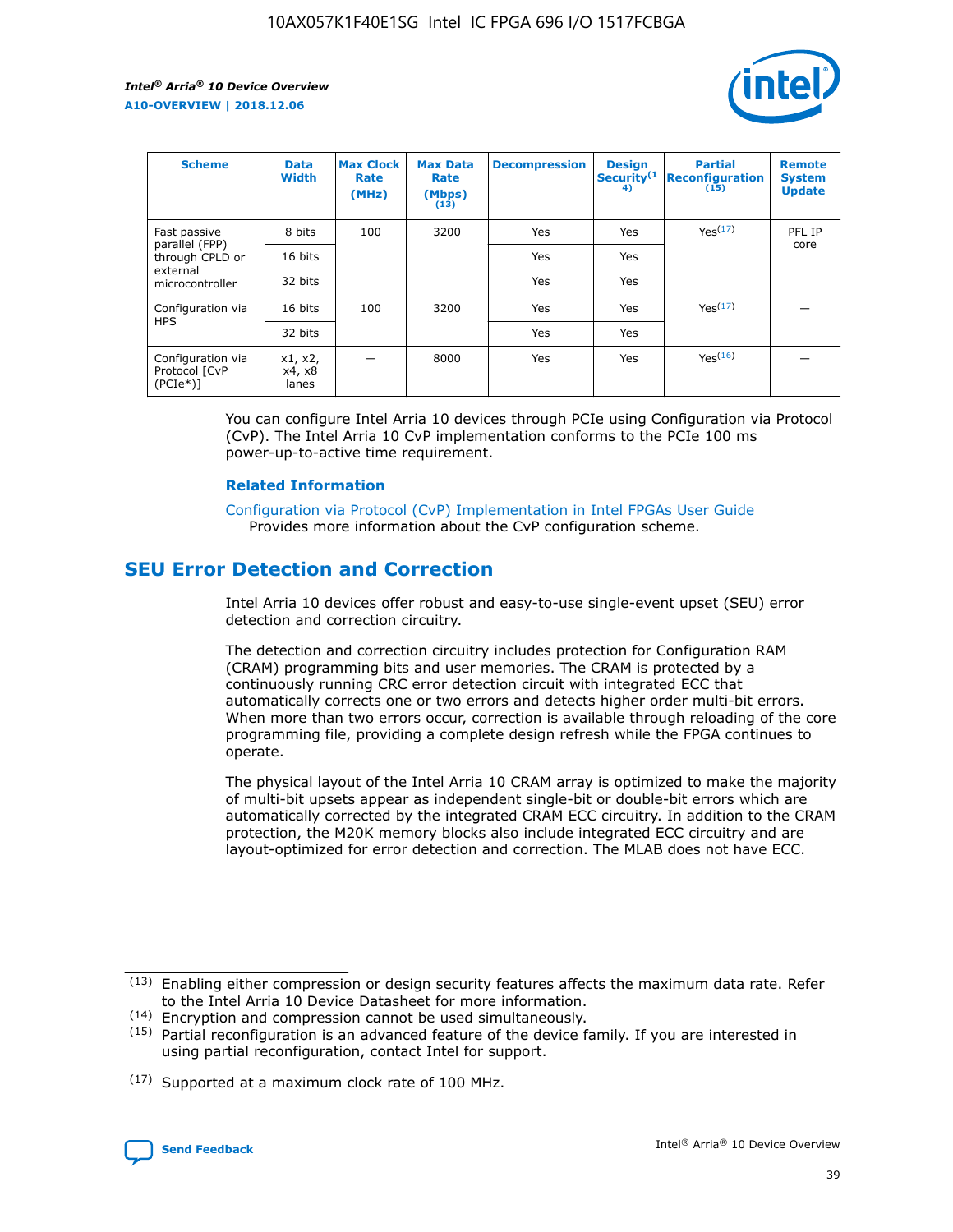

# **Power Management**

Intel Arria 10 devices leverage the advanced 20 nm process technology, a low 0.9 V core power supply, an enhanced core architecture, and several optional power reduction techniques to reduce total power consumption by as much as 40% compared to Arria V devices and as much as 60% compared to Stratix V devices.

The optional power reduction techniques in Intel Arria 10 devices include:

- **SmartVID**—a code is programmed into each device during manufacturing that allows a smart regulator to operate the device at lower core  $V_{CC}$  while maintaining performance
- **Programmable Power Technology**—non-critical timing paths are identified by the Intel Quartus Prime software and the logic in these paths is biased for low power instead of high performance
- **Low Static Power Options**—devices are available with either standard static power or low static power while maintaining performance

Furthermore, Intel Arria 10 devices feature Intel's industry-leading low power transceivers and include a number of hard IP blocks that not only reduce logic resources but also deliver substantial power savings compared to soft implementations. In general, hard IP blocks consume up to 90% less power than the equivalent soft logic implementations.

# **Incremental Compilation**

The Intel Quartus Prime software incremental compilation feature reduces compilation time and helps preserve performance to ease timing closure. The incremental compilation feature enables the partial reconfiguration flow for Intel Arria 10 devices.

Incremental compilation supports top-down, bottom-up, and team-based design flows. This feature facilitates modular, hierarchical, and team-based design flows where different designers compile their respective design sections in parallel. Furthermore, different designers or IP providers can develop and optimize different blocks of the design independently. These blocks can then be imported into the top level project.

# **Document Revision History for Intel Arria 10 Device Overview**

| <b>Document</b><br><b>Version</b> | <b>Changes</b>                                                                                                                                                                                                                                                              |
|-----------------------------------|-----------------------------------------------------------------------------------------------------------------------------------------------------------------------------------------------------------------------------------------------------------------------------|
| 2018.12.06                        | Added links to Intel Arria 10 device errata documents.<br>Removed automotive temperature option from the Intel Arria 10 GX devices.<br>Removed -3 fabric speed grade from the Intel Arria 10 GT devices.<br>Updated power options for the Intel Arria 10 GX and GT devices. |
| 2018.04.09                        | Updated the lowest $V_{CC}$ from 0.83 V to 0.82 V in the topic listing a summary of the device features.                                                                                                                                                                    |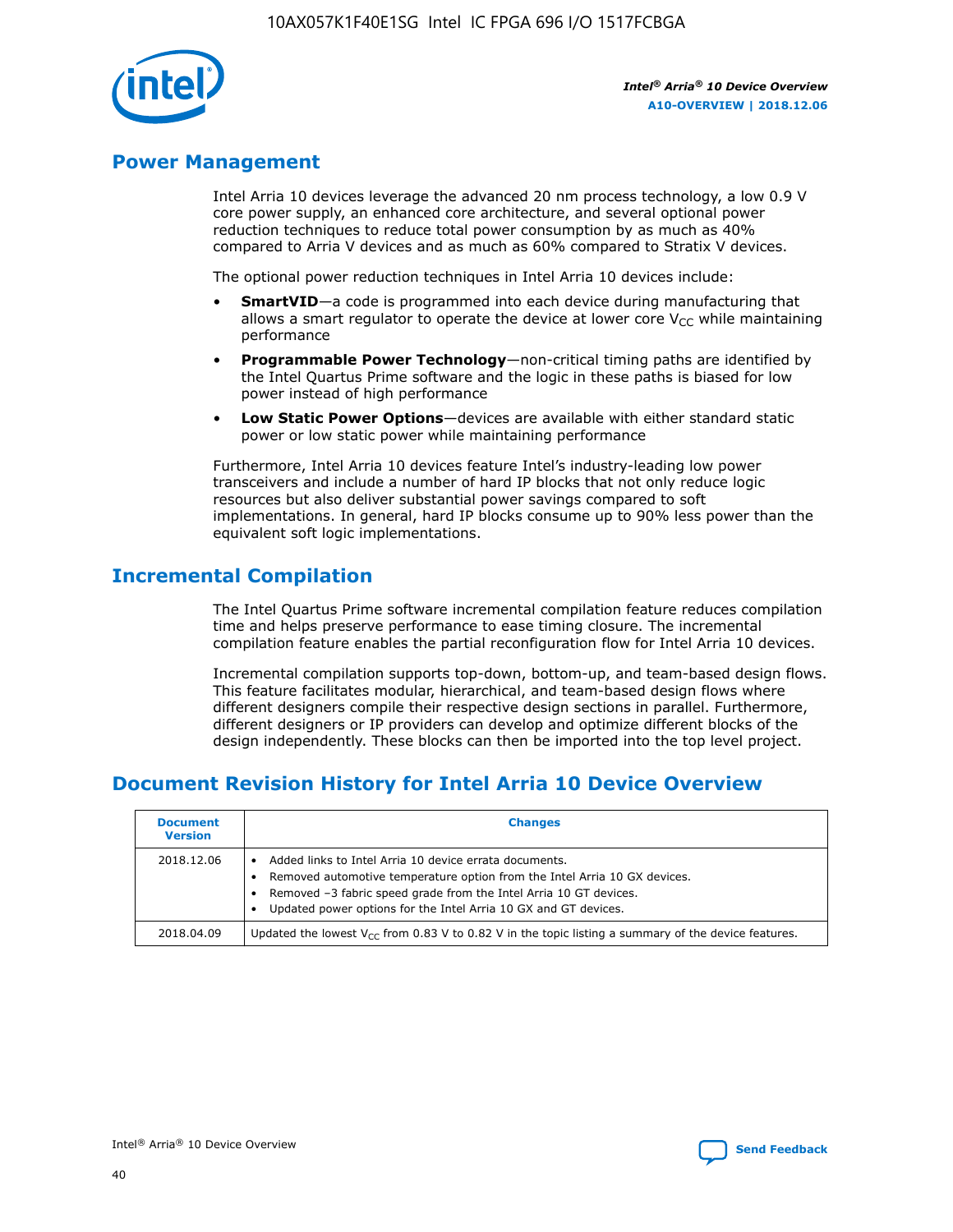$\mathsf{r}$ 



| January 2018<br>Updated the maximum data rate for HPS (Intel Arria 10 SX devices<br>2018.01.17<br>external memory interface DDR3 controller from 2,166 Mbps to 2,133<br>Mbps.<br>$\bullet$<br>+ SRAM to 633 MHz in Memory Standards Supported by the Soft<br>Memory Controller table.<br>Updated transceiver backplane capability to 12.5 Gbps.<br>$\bullet$<br>Removed transceiver speed grade 5 in Sample Ordering Core and<br>Available Options for Intel Arria 10 GX Devices figure.<br>Available Options for Intel Arria 10 GT Devices figure.<br>Updated short reach transceiver rate for Intel Arria 10 GT devices to<br>$\bullet$<br>25.8 Gbps.<br>Removed On-Die Instrumentation - EyeQ and Jitter Margin Tool<br>table.<br>2017.09.20<br>September 2017<br>1,333 MHz/2,666 Mbps to 1,200 MHz/2,400 Mbps.<br>July 2017<br>2017.07.13<br>Corrected the automotive temperature range in the figure showing the<br>available options for the Intel Arria 10 GX devices from "-40°C to 100°C"<br>to "-40°C to 125°C".<br>July 2017<br>2017.07.06<br>Added automotive temperature option to Intel Arria 10 GX device family.<br>2017.05.08<br>Corrected protocol names with "1588" to "IEEE 1588v2".<br>May 2017<br>$\bullet$<br>Updated the vertical migration table to remove vertical migration<br>$\bullet$<br>between Intel Arria 10 GX and Intel Arria 10 SX device variants.<br>Removed all "Preliminary" marks.<br>2017.03.15<br>March 2017<br>Removed the topic about migration from Intel Arria 10 to Intel Stratix<br>10 devices.<br>Rebranded as Intel.<br>$\bullet$<br>October 2016<br>2016.10.31<br>Removed package F36 from Intel Arria 10 GX devices.<br>$\bullet$<br>Updated Intel Arria 10 GT sample ordering code and maximum GX<br>$\bullet$<br>transceiver count. Intel Arria 10 GT devices are available only in the<br>SF45 package option with a maximum of 72 transceivers.<br>May 2016<br>2016.05.02<br>Updated the FPGA Configuration and HPS Booting topic.<br>Remove $V_{CC}$ PowerManager from the Summary of Features, Power<br>Management and Arria 10 Device Variants and packages topics. This<br>feature is no longer supported in Arria 10 devices.<br>Removed LPDDR3 from the Memory Standards Supported by the HPS<br>Hard Memory Controller table in the Memory Standards Supported by<br>Intel Arria 10 Devices topic. This standard is only supported by the<br>FPGA.<br>Removed transceiver speed grade 5 from the Device Variants and<br>Packages topic for Arria 10 GX and SX devices.<br>Changed the maximum Arria 10 GT datarate to 25.8 Gbps and the<br>February 2016<br>2016.02.11<br>minimum datarate to 1 Gbps globally.<br>Revised the state for Core clock networks in the Summary of Features<br>$\bullet$<br>topic.<br>• Changed the transceiver parameters in the "Summary of Features for<br>Arria 10 Devices" table.<br>for Arria 10 GT Devices" table.<br>• Changed the package availability for GT devices in the "Package Plan<br>for Arria 10 GT Devices" table.<br>Changed the package configurations for GT devices in the "Migration"<br>Capability Across Arria 10 Product Lines" figure. | <b>Date</b> | <b>Version</b> | <b>Changes</b>                                                                                                                                                                                                                                                                               |
|----------------------------------------------------------------------------------------------------------------------------------------------------------------------------------------------------------------------------------------------------------------------------------------------------------------------------------------------------------------------------------------------------------------------------------------------------------------------------------------------------------------------------------------------------------------------------------------------------------------------------------------------------------------------------------------------------------------------------------------------------------------------------------------------------------------------------------------------------------------------------------------------------------------------------------------------------------------------------------------------------------------------------------------------------------------------------------------------------------------------------------------------------------------------------------------------------------------------------------------------------------------------------------------------------------------------------------------------------------------------------------------------------------------------------------------------------------------------------------------------------------------------------------------------------------------------------------------------------------------------------------------------------------------------------------------------------------------------------------------------------------------------------------------------------------------------------------------------------------------------------------------------------------------------------------------------------------------------------------------------------------------------------------------------------------------------------------------------------------------------------------------------------------------------------------------------------------------------------------------------------------------------------------------------------------------------------------------------------------------------------------------------------------------------------------------------------------------------------------------------------------------------------------------------------------------------------------------------------------------------------------------------------------------------------------------------------------------------------------------------------------------------------------------------------------------------------------------------------------------------------------------------------------------------------------------------------------------------------------------------------------------------------------------------------------------------------------------------------------------------------------------------------------------|-------------|----------------|----------------------------------------------------------------------------------------------------------------------------------------------------------------------------------------------------------------------------------------------------------------------------------------------|
|                                                                                                                                                                                                                                                                                                                                                                                                                                                                                                                                                                                                                                                                                                                                                                                                                                                                                                                                                                                                                                                                                                                                                                                                                                                                                                                                                                                                                                                                                                                                                                                                                                                                                                                                                                                                                                                                                                                                                                                                                                                                                                                                                                                                                                                                                                                                                                                                                                                                                                                                                                                                                                                                                                                                                                                                                                                                                                                                                                                                                                                                                                                                                                |             |                | Updated maximum frequency supported for half rate QDRII and QDRII<br>Removed package code 40, low static power, SmartVID, industrial, and<br>military operating temperature support from Sample Ordering Core and<br>support from PMA Features of the Transceivers in Intel Arria 10 Devices |
|                                                                                                                                                                                                                                                                                                                                                                                                                                                                                                                                                                                                                                                                                                                                                                                                                                                                                                                                                                                                                                                                                                                                                                                                                                                                                                                                                                                                                                                                                                                                                                                                                                                                                                                                                                                                                                                                                                                                                                                                                                                                                                                                                                                                                                                                                                                                                                                                                                                                                                                                                                                                                                                                                                                                                                                                                                                                                                                                                                                                                                                                                                                                                                |             |                | Updated the maximum speed of the DDR4 external memory interface from                                                                                                                                                                                                                         |
|                                                                                                                                                                                                                                                                                                                                                                                                                                                                                                                                                                                                                                                                                                                                                                                                                                                                                                                                                                                                                                                                                                                                                                                                                                                                                                                                                                                                                                                                                                                                                                                                                                                                                                                                                                                                                                                                                                                                                                                                                                                                                                                                                                                                                                                                                                                                                                                                                                                                                                                                                                                                                                                                                                                                                                                                                                                                                                                                                                                                                                                                                                                                                                |             |                |                                                                                                                                                                                                                                                                                              |
|                                                                                                                                                                                                                                                                                                                                                                                                                                                                                                                                                                                                                                                                                                                                                                                                                                                                                                                                                                                                                                                                                                                                                                                                                                                                                                                                                                                                                                                                                                                                                                                                                                                                                                                                                                                                                                                                                                                                                                                                                                                                                                                                                                                                                                                                                                                                                                                                                                                                                                                                                                                                                                                                                                                                                                                                                                                                                                                                                                                                                                                                                                                                                                |             |                |                                                                                                                                                                                                                                                                                              |
|                                                                                                                                                                                                                                                                                                                                                                                                                                                                                                                                                                                                                                                                                                                                                                                                                                                                                                                                                                                                                                                                                                                                                                                                                                                                                                                                                                                                                                                                                                                                                                                                                                                                                                                                                                                                                                                                                                                                                                                                                                                                                                                                                                                                                                                                                                                                                                                                                                                                                                                                                                                                                                                                                                                                                                                                                                                                                                                                                                                                                                                                                                                                                                |             |                |                                                                                                                                                                                                                                                                                              |
|                                                                                                                                                                                                                                                                                                                                                                                                                                                                                                                                                                                                                                                                                                                                                                                                                                                                                                                                                                                                                                                                                                                                                                                                                                                                                                                                                                                                                                                                                                                                                                                                                                                                                                                                                                                                                                                                                                                                                                                                                                                                                                                                                                                                                                                                                                                                                                                                                                                                                                                                                                                                                                                                                                                                                                                                                                                                                                                                                                                                                                                                                                                                                                |             |                |                                                                                                                                                                                                                                                                                              |
|                                                                                                                                                                                                                                                                                                                                                                                                                                                                                                                                                                                                                                                                                                                                                                                                                                                                                                                                                                                                                                                                                                                                                                                                                                                                                                                                                                                                                                                                                                                                                                                                                                                                                                                                                                                                                                                                                                                                                                                                                                                                                                                                                                                                                                                                                                                                                                                                                                                                                                                                                                                                                                                                                                                                                                                                                                                                                                                                                                                                                                                                                                                                                                |             |                |                                                                                                                                                                                                                                                                                              |
|                                                                                                                                                                                                                                                                                                                                                                                                                                                                                                                                                                                                                                                                                                                                                                                                                                                                                                                                                                                                                                                                                                                                                                                                                                                                                                                                                                                                                                                                                                                                                                                                                                                                                                                                                                                                                                                                                                                                                                                                                                                                                                                                                                                                                                                                                                                                                                                                                                                                                                                                                                                                                                                                                                                                                                                                                                                                                                                                                                                                                                                                                                                                                                |             |                |                                                                                                                                                                                                                                                                                              |
|                                                                                                                                                                                                                                                                                                                                                                                                                                                                                                                                                                                                                                                                                                                                                                                                                                                                                                                                                                                                                                                                                                                                                                                                                                                                                                                                                                                                                                                                                                                                                                                                                                                                                                                                                                                                                                                                                                                                                                                                                                                                                                                                                                                                                                                                                                                                                                                                                                                                                                                                                                                                                                                                                                                                                                                                                                                                                                                                                                                                                                                                                                                                                                |             |                | Changed the transceiver parameters in the "Maximum Resource Counts"<br>continued                                                                                                                                                                                                             |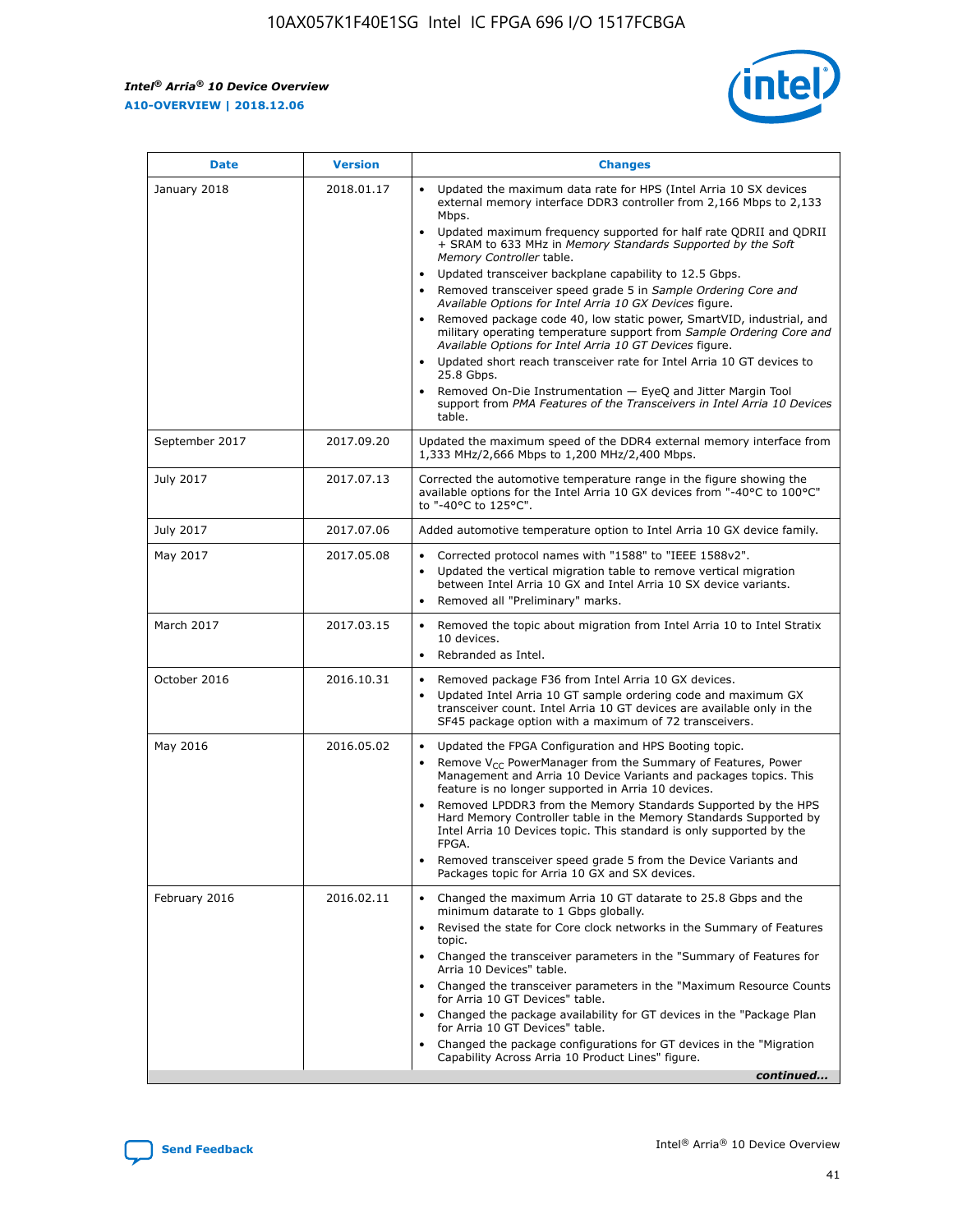

| <b>Date</b>   | <b>Version</b> | <b>Changes</b>                                                                                                                                                               |
|---------------|----------------|------------------------------------------------------------------------------------------------------------------------------------------------------------------------------|
|               |                | • Changed transceiver parameters in the "Low Power Serial Transceivers"<br>section.                                                                                          |
|               |                | • Changed the transceiver descriptions in the "Device Variants for the<br>Arria 10 Device Family" table.                                                                     |
|               |                | Changed the "Sample Ordering Code and Available Options for Arria 10<br>$\bullet$<br>GT Devices" figure.                                                                     |
|               |                | Changed the datarates for GT devices in the "PMA Features" section.                                                                                                          |
|               |                | Changed the datarates for GT devices in the "PCS Features" section.<br>$\bullet$                                                                                             |
| December 2015 | 2015.12.14     | Updated the number of M20K memory blocks for Arria 10 GX 660 from<br>2133 to 2131 and corrected the total RAM bit from 48,448 Kb to<br>48,408 Kb.                            |
|               |                | Corrected the number of DSP blocks for Arria 10 GX 660 from 1688 to<br>1687 in the table listing floating-point arithmetic resources.                                        |
| November 2015 | 2015.11.02     | Updated the maximum resources for Arria 10 GX 220, GX 320, GX 480,<br>$\bullet$<br>GX 660, SX 220, SX 320, SX 480, and SX 660.                                               |
|               |                | • Updated resource count for Arria 10 GX 320, GX 480, GX 660, SX 320,<br>SX 480, a SX 660 devices in Number of Multipliers in Intel Arria 10<br><b>Devices</b> table.        |
|               |                | Updated the available options for Arria 10 GX, GT, and SX.                                                                                                                   |
|               |                | Changed instances of Quartus II to Quartus Prime.<br>$\bullet$                                                                                                               |
| June 2015     | 2015.06.15     | Corrected label for Intel Arria 10 GT product lines in the vertical migration<br>figure.                                                                                     |
| May 2015      | 2015.05.15     | Corrected the DDR3 half rate and quarter rate maximum frequencies in the<br>table that lists the memory standards supported by the Intel Arria 10 hard<br>memory controller. |
| May 2015      | 2015.05.04     | • Added support for 13.5G JESD204b in the Summary of Features table.                                                                                                         |
|               |                | • Added a link to Arria 10 GT Channel Usage in the Arria 10 GT Package<br>Plan topic.                                                                                        |
|               |                | • Added a note to the table, Maximum Resource Counts for Arria 10 GT<br>devices.                                                                                             |
|               |                | • Updated the power requirements of the transceivers in the Low Power<br>Serial Transceivers topic.                                                                          |
| January 2015  | 2015.01.23     | • Added floating point arithmetic features in the Summary of Features<br>table.                                                                                              |
|               |                | • Updated the total embedded memory from 38.38 megabits (Mb) to<br>65.6 Mb.                                                                                                  |
|               |                | • Updated the table that lists the memory standards supported by Intel<br>Arria 10 devices.                                                                                  |
|               |                | Removed support for DDR3U, LPDDR3 SDRAM, RLDRAM 2, and DDR2.                                                                                                                 |
|               |                | Moved RLDRAM 3 support from hard memory controller to soft memory<br>controller. RLDRAM 3 support uses hard PHY with soft memory<br>controller.                              |
|               |                | Added soft memory controller support for QDR IV.<br>٠                                                                                                                        |
|               |                | Updated the maximum resource count table to include the number of<br>hard memory controllers available in each device variant.                                               |
|               |                | Updated the transceiver PCS data rate from 12.5 Gbps to 12 Gbps.<br>$\bullet$                                                                                                |
|               |                | Updated the max clock rate of PS, FPP x8, FPP x16, and Configuration<br>via HPS from 125 MHz to 100 MHz.                                                                     |
|               |                | Added a feature for fractional synthesis PLLs: PLL cascading.                                                                                                                |
|               |                | Updated the HPS programmable general-purpose I/Os from 54 to 62.<br>$\bullet$                                                                                                |
|               |                | continued                                                                                                                                                                    |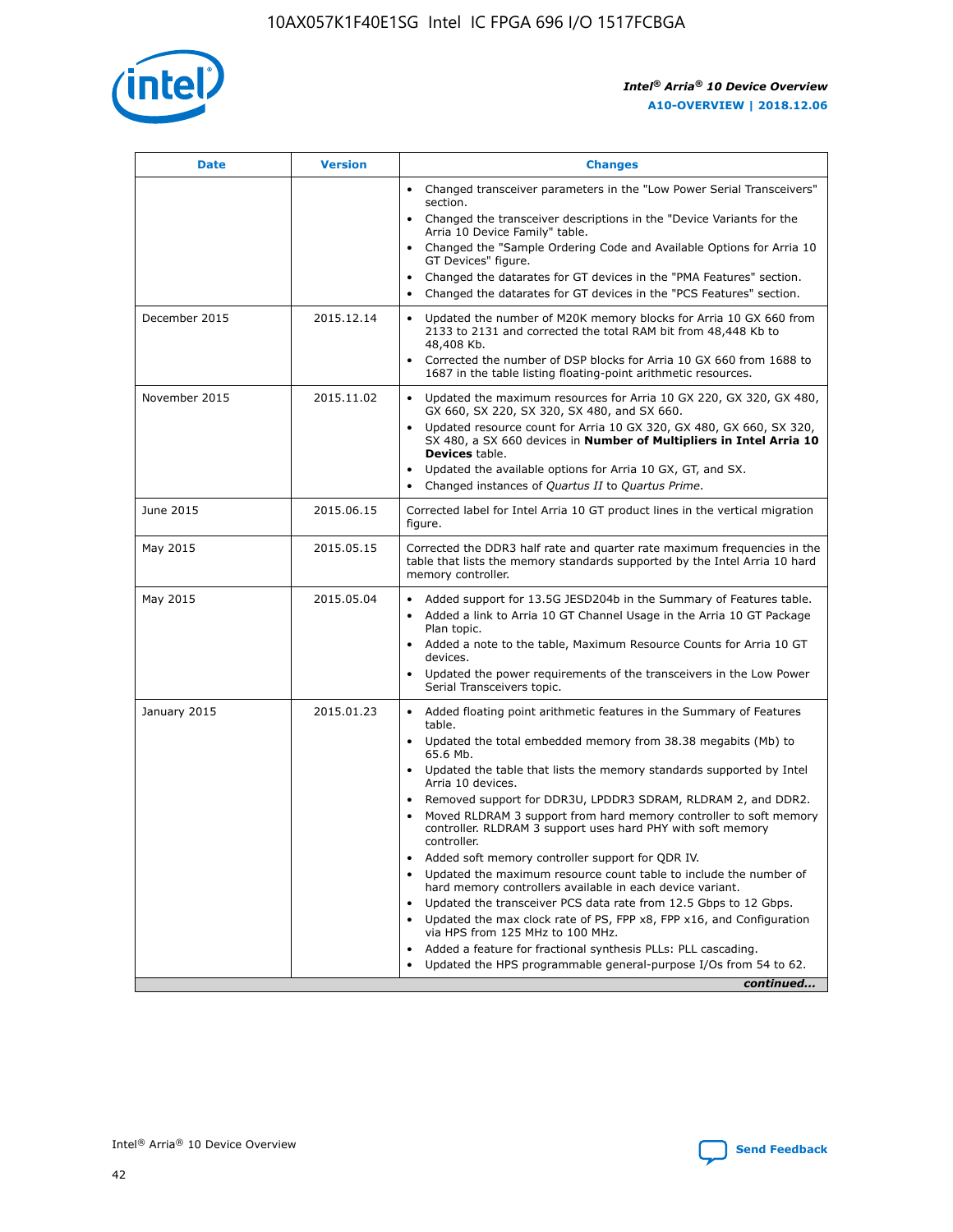r



| <b>Date</b>    | <b>Version</b> | <b>Changes</b>                                                                                                                                                                                                                                                                                                                                                                                                                                                                                                                                      |
|----------------|----------------|-----------------------------------------------------------------------------------------------------------------------------------------------------------------------------------------------------------------------------------------------------------------------------------------------------------------------------------------------------------------------------------------------------------------------------------------------------------------------------------------------------------------------------------------------------|
| September 2014 | 2014.09.30     | Corrected the 3 V I/O and LVDS I/O counts for F35 and F36 packages<br>$\bullet$<br>of Arria 10 GX.<br>Corrected the 3 V I/O, LVDS I/O, and transceiver counts for the NF40<br>$\bullet$<br>package of the Arria GX 570 and 660.<br>Removed 3 V I/O, LVDS I/O, and transceiver counts for the NF40<br>package of the Arria GX 900 and 1150. The NF40 package is not<br>available for Arria 10 GX 900 and 1150.                                                                                                                                       |
| August 2014    | 2014.08.18     | Updated Memory (Kb) M20K maximum resources for Arria 10 GX 660<br>devices from 42,660 to 42,620.<br>Added GPIO columns consisting of LVDS I/O Bank and 3V I/O Bank in<br>$\bullet$<br>the Package Plan table.<br>Added how to use memory interface clock frequency higher than 533<br>$\bullet$<br>MHz in the I/O vertical migration.<br>Added information to clarify that RLDRAM3 support uses hard PHY with<br>$\bullet$<br>soft memory controller.<br>Added variable precision DSP blocks support for floating-point<br>$\bullet$<br>arithmetic. |
| June 2014      | 2014.06.19     | Updated number of dedicated I/Os in the HPS block to 17.                                                                                                                                                                                                                                                                                                                                                                                                                                                                                            |
| February 2014  | 2014.02.21     | Updated transceiver speed grade options for GT devices in Figure 2.                                                                                                                                                                                                                                                                                                                                                                                                                                                                                 |
| February 2014  | 2014.02.06     | Updated data rate for Arria 10 GT devices from 28.1 Gbps to 28.3 Gbps.                                                                                                                                                                                                                                                                                                                                                                                                                                                                              |
| December 2013  | 2013.12.10     | Updated the HPS memory standards support from LPDDR2 to LPDDR3.<br>Updated HPS block diagram to include dedicated HPS I/O and FPGA<br>$\bullet$<br>Configuration blocks as well as repositioned SD/SDIO/MMC, DMA, SPI<br>and NAND Flash with ECC blocks.                                                                                                                                                                                                                                                                                            |
| December 2013  | 2013.12.02     | Initial release.                                                                                                                                                                                                                                                                                                                                                                                                                                                                                                                                    |